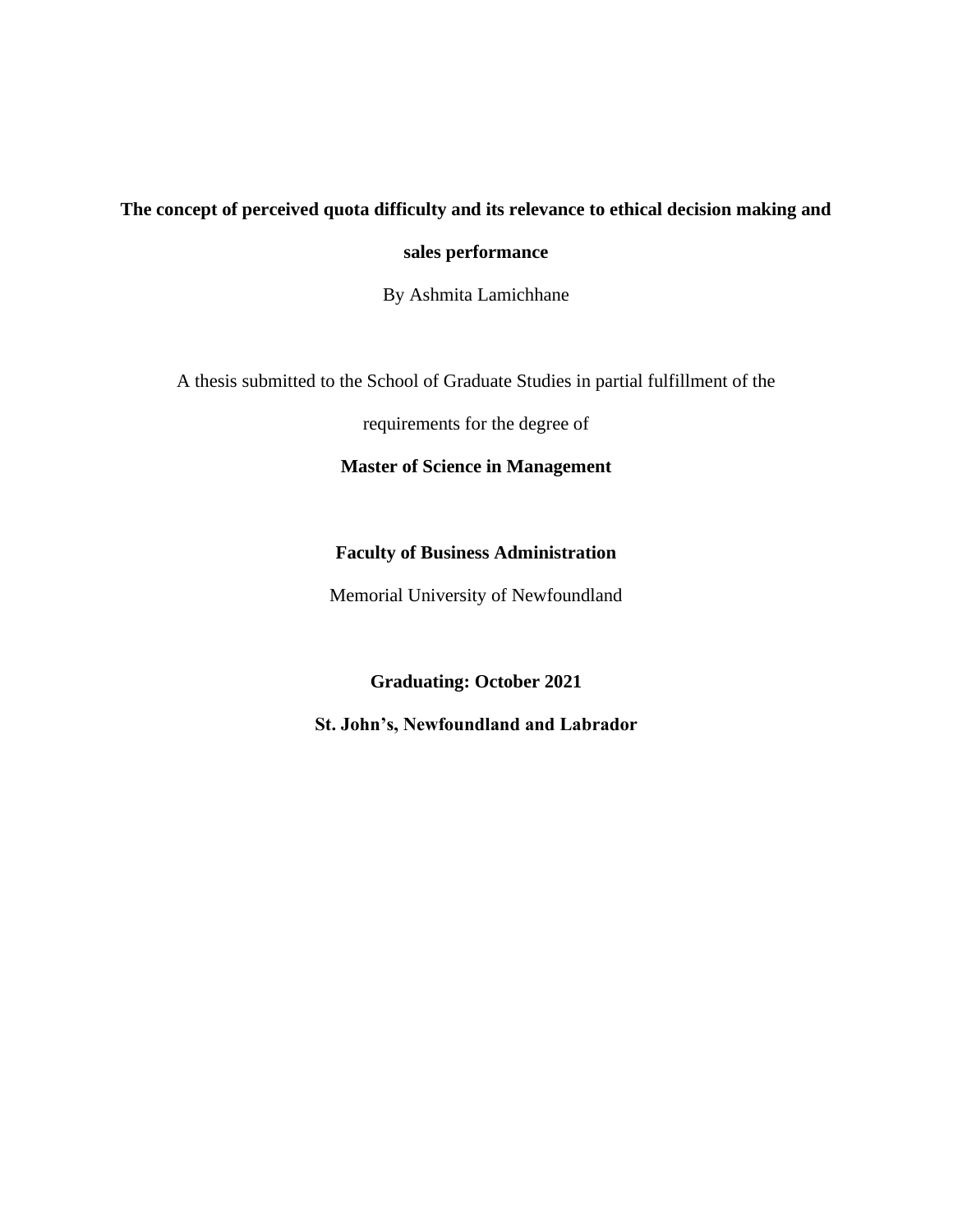### **Abstract**

<span id="page-1-0"></span>This conceptual paper uses self-efficacy theory and draws upon the concept of task difficulty to define the construct of perceived quota difficulty and its relevance to ethical decision making and sales performance in the domain of sales. It is proposed that moral judgment, a precursor to ethical behavior positively impacts sales performance. Two dimension of salesperson performance – outcome and behavior performance are discussed and impact on each is highlighted. It is further proposed that a salesperson's perceived quota difficulty plays a moderating role in the relationship between moral judgment and salesperson performance. A pilot study was conducted with 46 salespeople working in various companies located in Newfoundland and Labrador province of Canada. The measures were found to be reliable and the use of the measures for future empirical work is recommended. The implication of the proposed relationships to sales managers and organizations are presented. Limitations, future direction, and conclusion have been outlined.

Keywords: Sales ethics, Perceived quota difficulty, Sales performance, Self-efficacy, Ethical decision making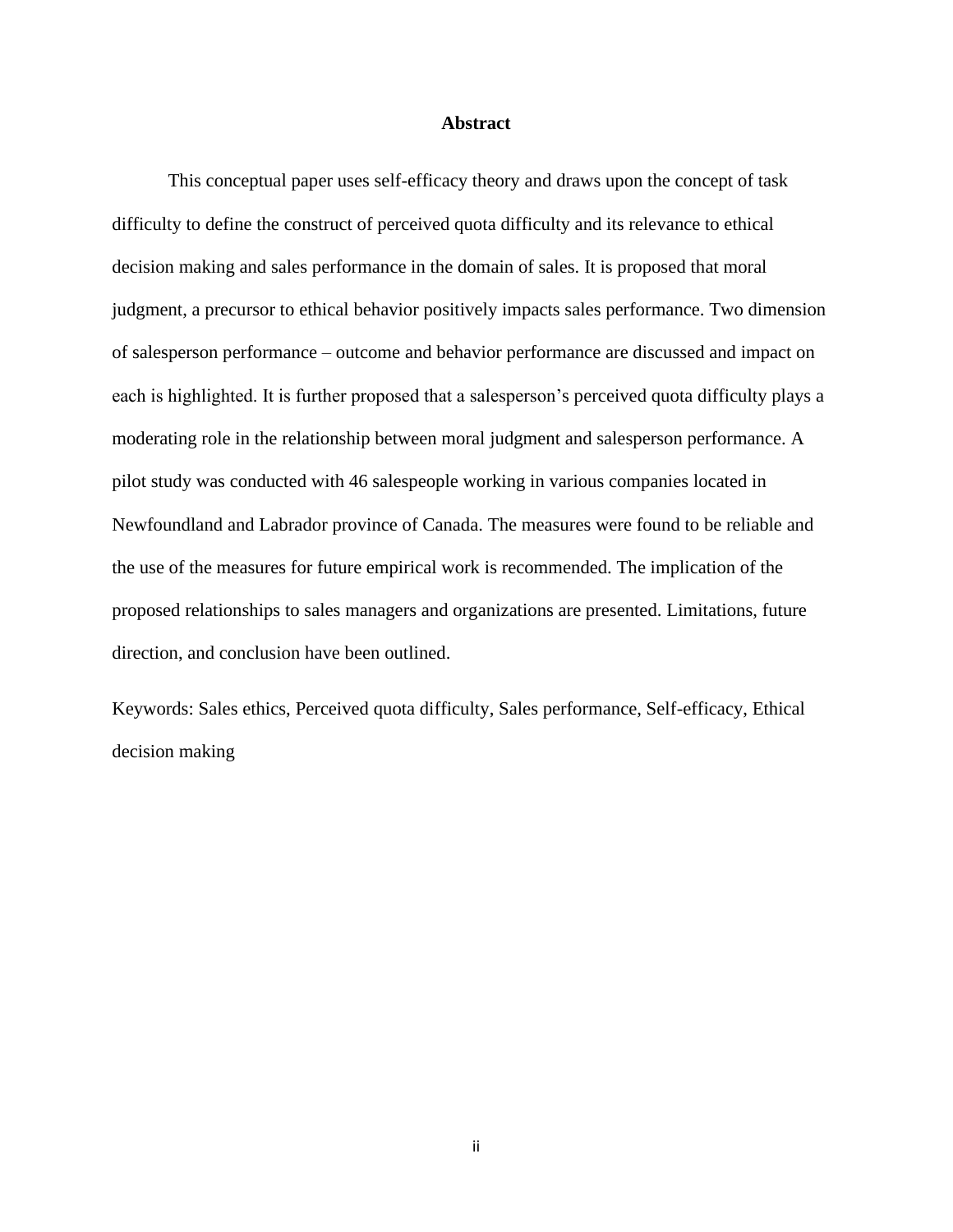### **Acknowledgements**

<span id="page-2-0"></span>I would like to first thank my supervisor, Dr. Kirby Shannahan for his mentorship and continuing support. Not only have you provided endless patience and invaluable advice during any questions I had about my research and writing, but you also kept me motivated during numerous challenges faced during the pandemic. You encouraged me to work independently but also provided necessary direction and guidance whenever I needed it. I would also like to thank Dr. Rachelle Shannahan for her encouraging words and valuable inputs throughout the process of conducting this research.

I would also like to extend my thanks to the Memorial University of Newfoundland and the Ethics Committee for providing me the opportunity to conduct this research. Finally, I want to express my gratitude to my parents for their continuous encouragement, love, and support throughout my years of study and while writing this paper.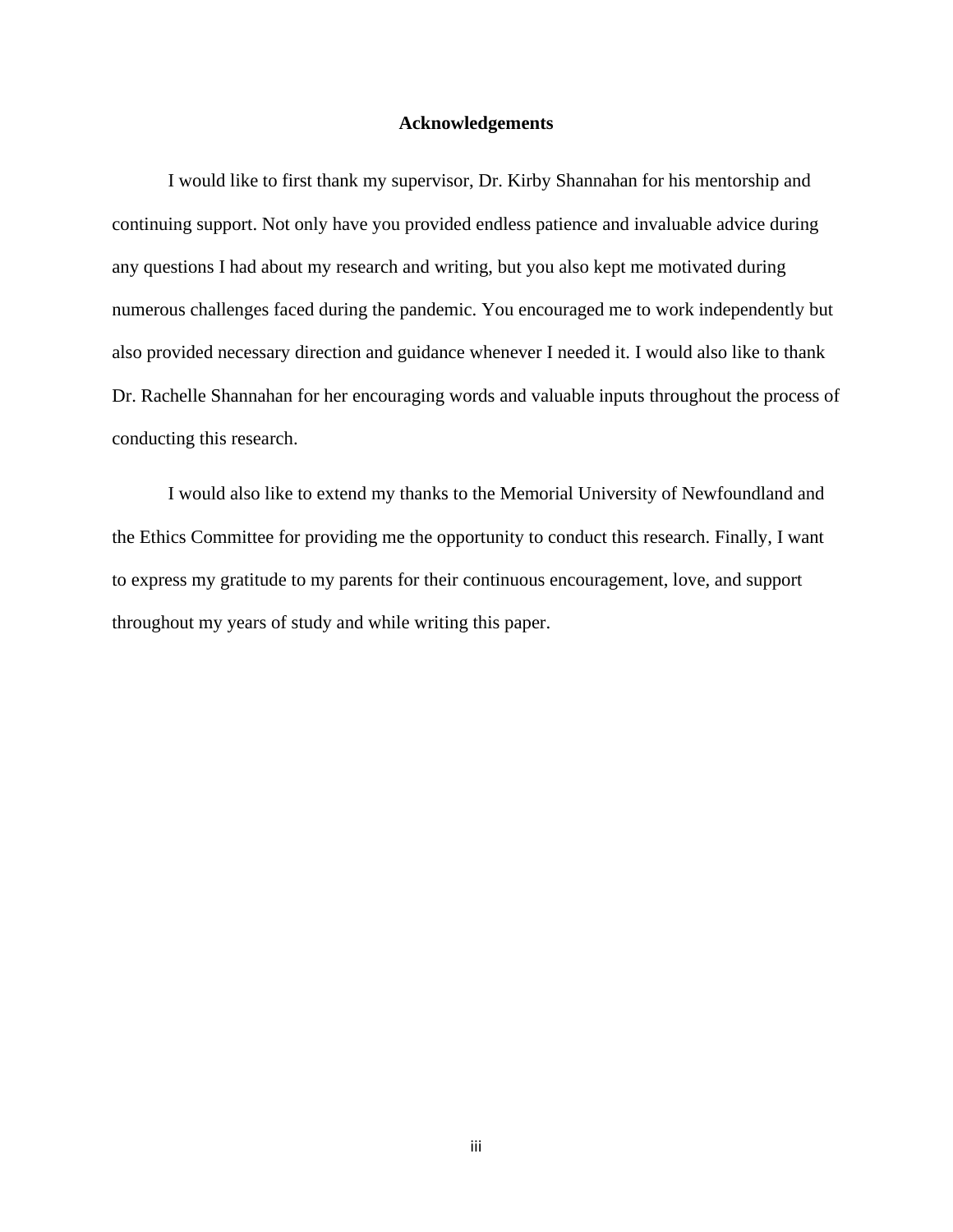| <b>Table of contents</b> |  |
|--------------------------|--|
|--------------------------|--|

| Distinguishing perceived quota difficulty from objective quota difficulty: Drawing upon task       |
|----------------------------------------------------------------------------------------------------|
| .16                                                                                                |
|                                                                                                    |
|                                                                                                    |
| Moderating role of Perceived quota difficulty on the Moral Judgement- Performance Relationship  22 |
|                                                                                                    |
|                                                                                                    |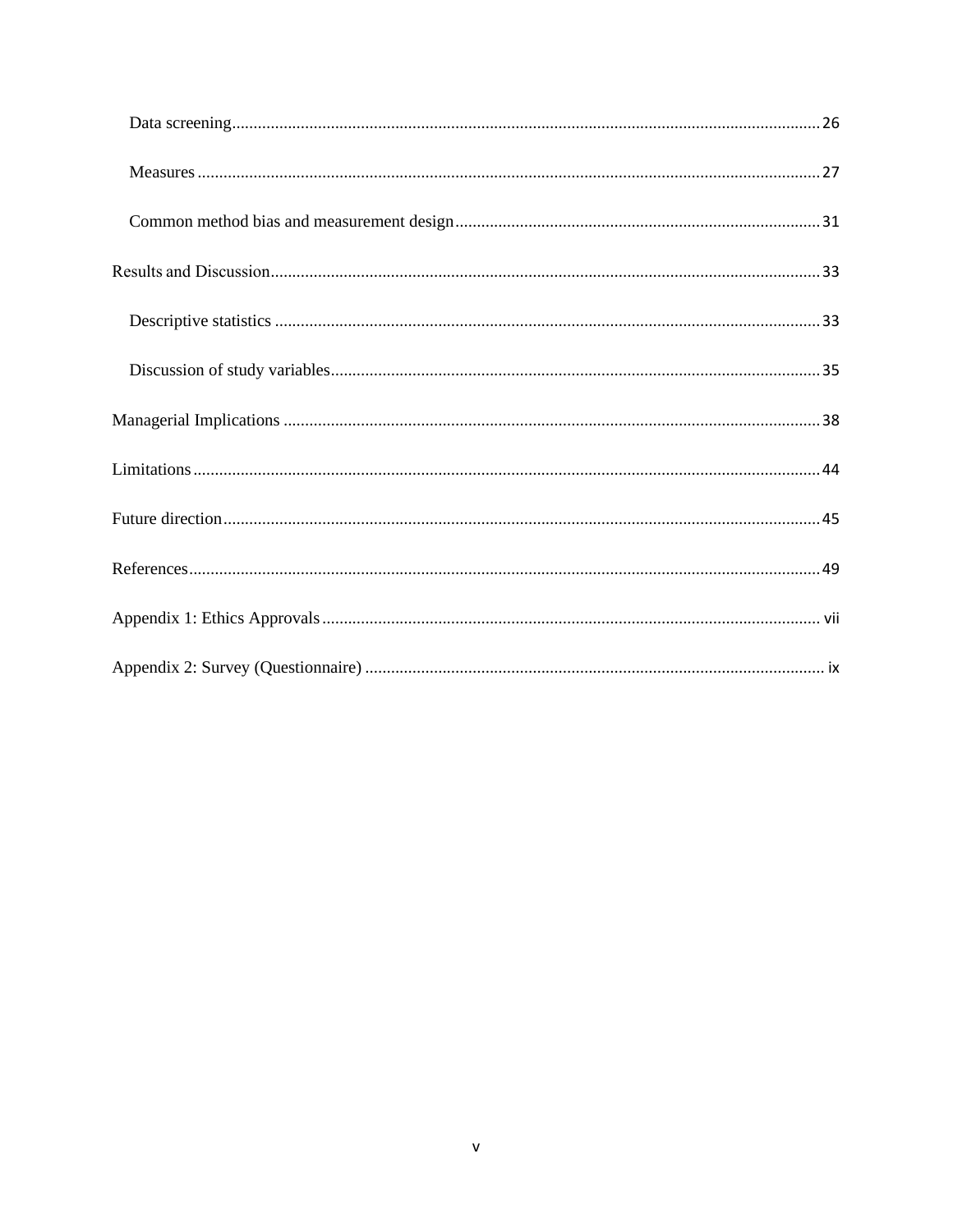### List of tables

<span id="page-5-0"></span>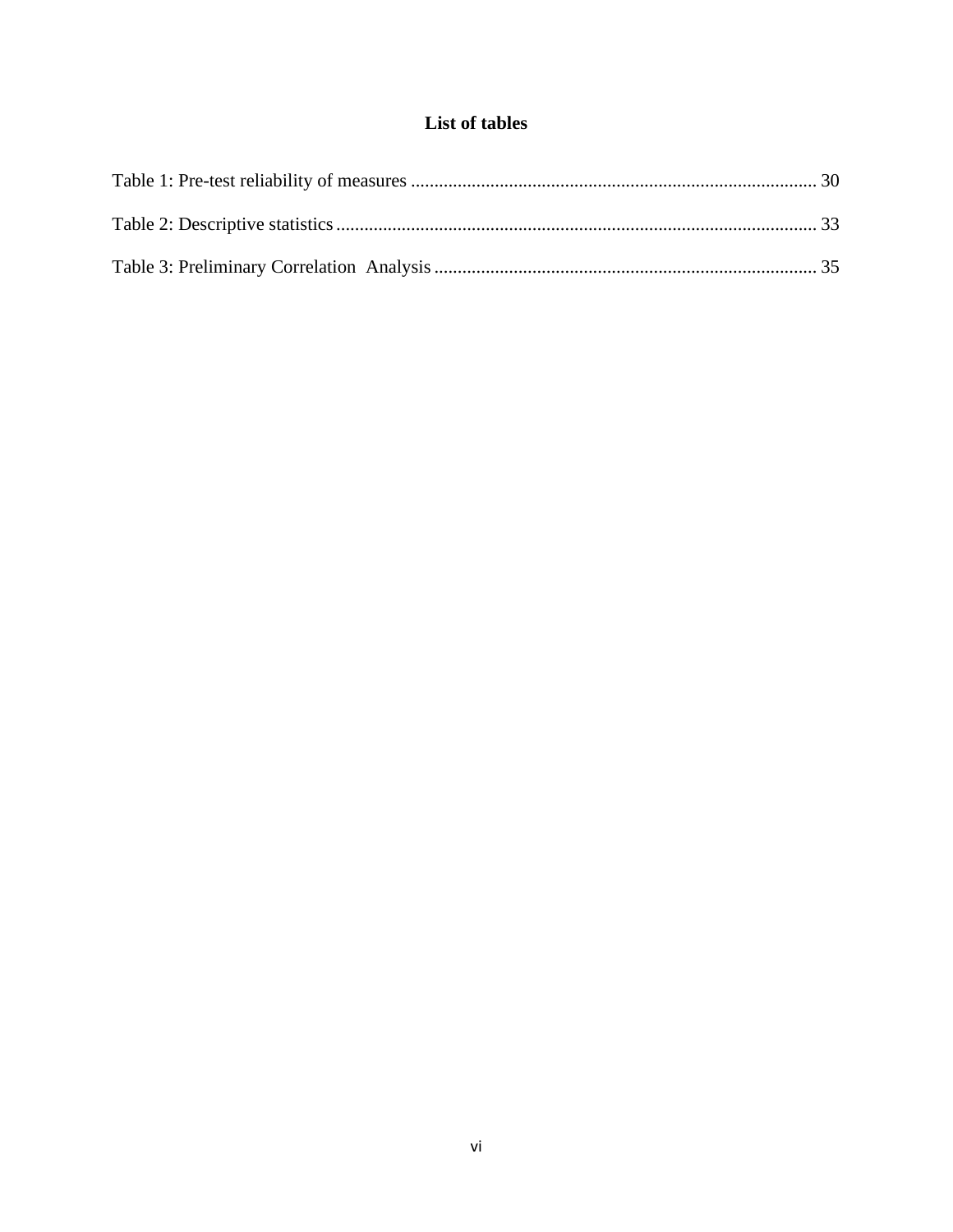### **Introduction**

<span id="page-6-0"></span>Sales are a fundamental aspect of any successful business and vital to firm survival (Guenzi et al., 2016). On the surface, it may look like salespeople's work is limited to making sales pitches of products/services to potential customers and generating sales revenue. However, the selling function involves so much more, including the complex role of constantly meeting sales goals, building customer relationships, representing the company's interests while managing customer needs in highly competitive markets (Schwepker & Good, 2017). Salespeople work in a relatively unsupervised environment; they are primarily responsible for the larger part of customer acquisition and retention (Agnihotri  $\&$  Krush, 2015) and are often evaluated on the basis of short-term objectives, such as sales quota (Futrell, 2002). Since salespeople are constantly trying to meet the sales goals and simultaneously represent multiple interests, they are exposed to greater ethical dilemmas.

One well-documented example of such a situation is the cross-selling scandal of Wells Fargo Bank in 2016. Sales representatives unethically opened two million deposit accounts and credit cards without customer knowledge in order to meet their daily cross-selling targets (Tayan, 2019). Clearly, the immense pressure of meeting the targets motivated sales representatives to take unethical actions. Although the senior management later asserted that these actions were not indicative of the broader culture of the bank, the damage was already done as the news spread like wildfire. With the advancement of technology and globalization, the reputational damage caused by ethical misconduct can be massive and detrimental to a company's revenue and longterm survival. Numerous studies suggest that a salesperson's ethical and unethical behavior plays an important role in the creation and maintenance or depletion of trust, loyalty, and long-term buyer-seller relationship (e.g., Chen & Mau, 2009; Pezhman et al., 2013; Roman, 2003). Given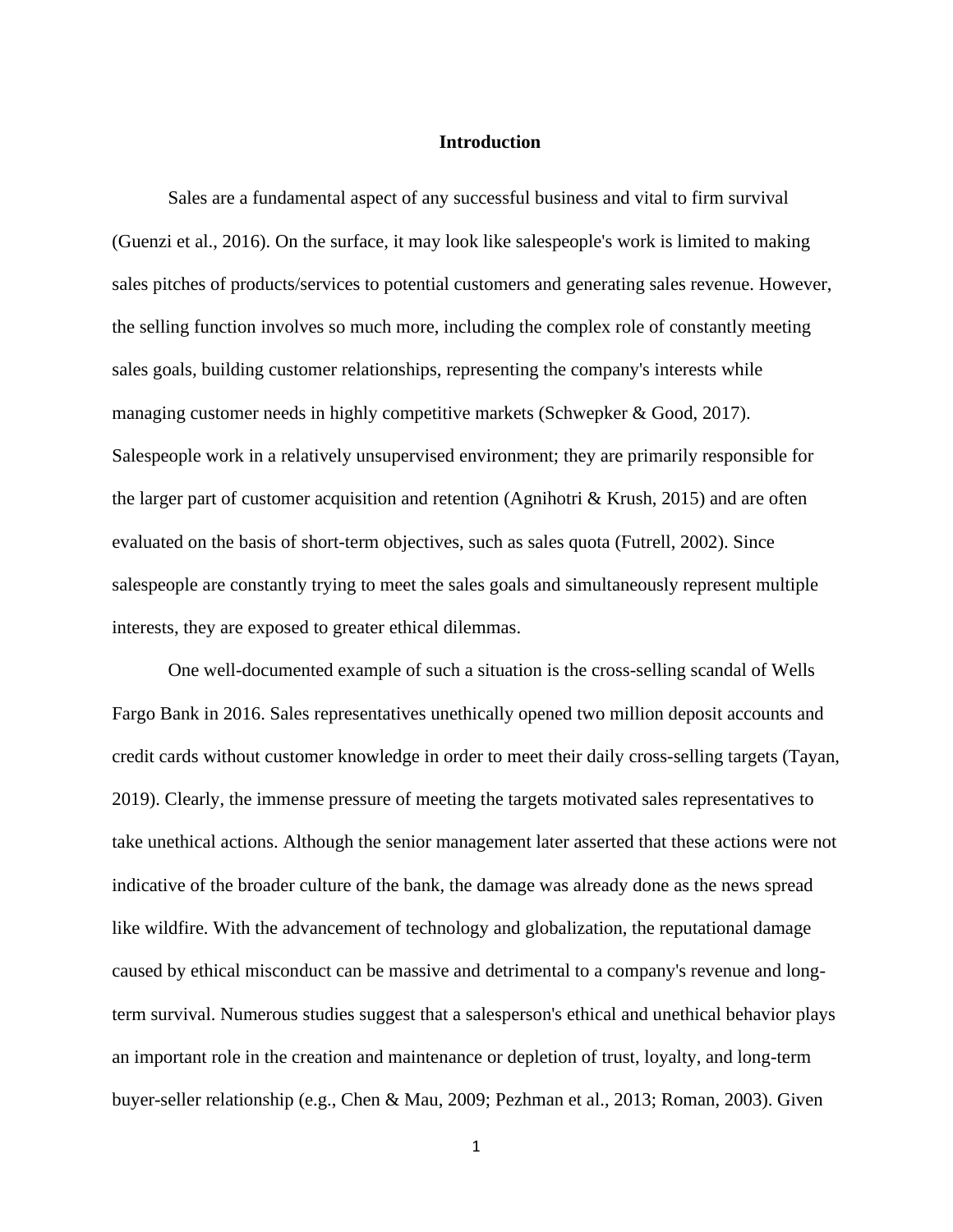the importance of ethical behavior in building a relationship and making sales, it is crucial to understand variables that may impact ethical decision-making and performance.

The purpose of this conceptual paper is to shed light on the relevance of salesperson's cognitive aspects – moral judgment, sales self-efficacy, and perceived quota difficulty in ethical decision making and their sales performance. First, the discussion in this paper provides clarity to the definition and conceptualization of perceived quota difficulty. Despite a tremendous focus on sales quota in the sales literature, studies have not focused on how and why salespeople may experience the same quota differently. By drawing upon the popular concept of subjective vs. objective task difficulty in behavior research, this study distinguishes objective vs. perceived quota difficulty. In addition, the relationship between a cognitive variable- self-efficacy and perceived quota difficulty is utilized to explain how a salesperson perceived quota difficulty may form.

Second, although numerous studies highlight the positive impact of moral judgment on ethical behavior and performance, they do not take into account how a salesperson's view of their tasks may moderate this relationship. In this paper, perceived quota difficulty is underscored as a factor that moderates the positive relationship between moral judgment and performance in explaining that high moral judgment may not always lead to higher performance.

The structure of the paper is as follows- the literature review and proposition development section briefly review the past studies in sales ethics and highlights some of the important changes in the literature. Next, perceived quota difficulty is distinguished from objective quota difficulty and the relationship between self-efficacy and perceived quota difficulty is discussed to explain how a salesperson's perceived quota difficulty may form. Then, the relationships among moral judgment, perceived quota difficulty, and sales performance are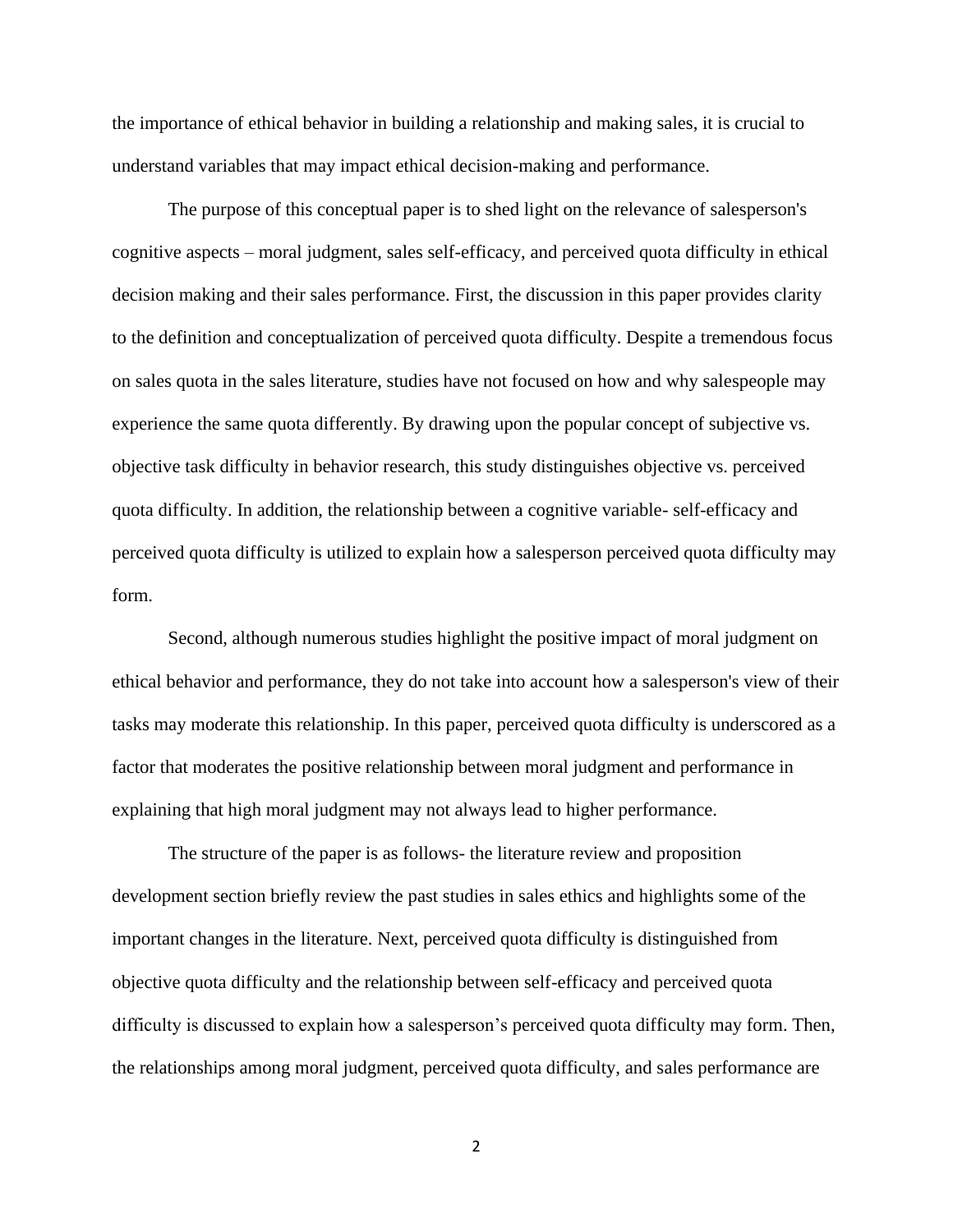discussed, and testable propositions are advanced. The conceptual paper is then extended to an exploratory pilot study to introduce measures for empirically testing the relationships in the future and to conduct a preliminary correlation analysis. The methodology section discusses the pilot study and the assessment of the measures. A survey instrument was assembled utilizing the scales used in past research in the sales and marketing domain. A pilot study was conducted in a small sample of salespeople in Newfoundland and Labrador, Canada. The reliability of the measures is reported providing the initial support to the use of the measures. A preliminary correlation analysis was conducted, and some significant correlations between the variables of interest are highlighted. The fifth section highlights the implications of the proposed relationships for sales managers and organizations. The final two sections focus on limitations and directions for future research.

### **Literature review and Proposition development**

<span id="page-8-0"></span>This chapter begins with a brief introduction of ethics in general and personal selling and highlights some of the important changes in sales ethics research in recent decades. First, an introduction to and review of moral judgment and sales performance literature is presented leading to the development of Proposition 1. The next section focuses on conceptualizing perceived quota difficulty and distinguishing the construct from objective quota difficulty. Then, the relationship between perceived quota difficulty and self-efficacy is discussed to explain how perceived quota difficulty may form. Finally, the moderating effect of perceived quota difficulty on moral judgment—performance relationship is discussed for the development of Proposition 1a.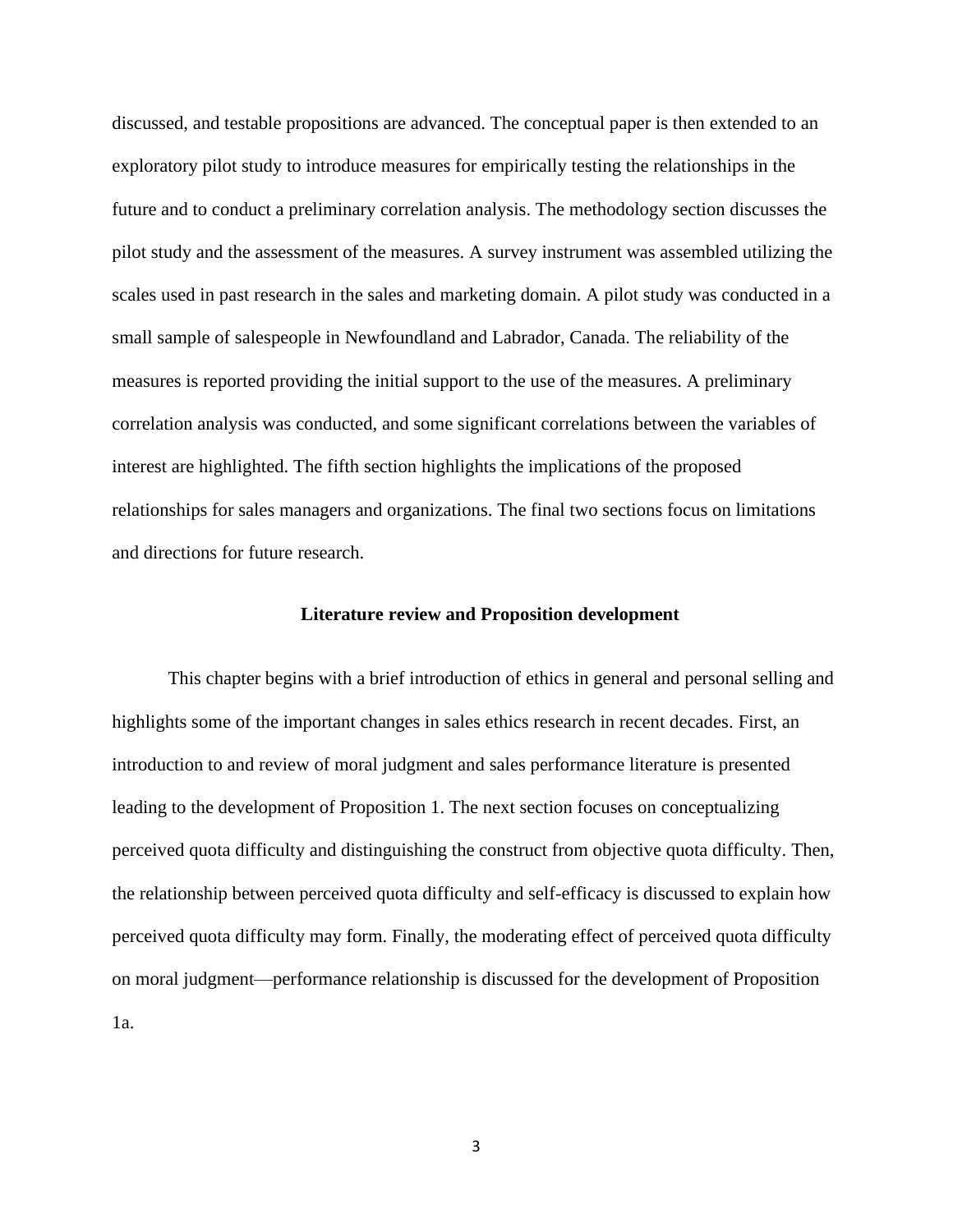### <span id="page-9-0"></span>**Ethics**

Ethics, a branch of moral philosophy, is a system of moral judgments, standards, and rules of conduct that governs human behavior and determines what is right or wrong (Bartels, 1967). These judgments are based on the degree to which the behavior is considered right versus wrong, good versus evil, or fair versus unfair (Hunt & Vitell, 1986). An action born out of these judgments that is both legally and morally acceptable to the larger community is called an ethical behavior (Jones, 1991).

Ethics have been studied in virtually every domain of research such as medicine, law, politics, leadership, economics, psychology, education, government, business, and management. Different disciplines, institutions and professions have their own definition of ethics based on their aims and goals. For example, ethics norms in medicine consist of respect for patient's autonomy and beneficence (Worrall,2008) while ethics in business focuses on welfare of the stakeholders. Although the specific definition may vary across different domains, the broader field of ethics is concerned with doing the right thing for the greater good of everyone.

Research in ethics have gained extreme popularity over the past few decades, especially in the field of clinical studies (Jones et al., 2019), social responsibility (Vitell, 2015), scientific integrity (Kretser et al, 2019) and organizational behavior (Trevino et al., 2006). Much research in organizational context have studied the role of ethics in goal achievement (Schweitzer et al., 2004), perceptions of organizations' ethical climate (Elçi & Alpkan, 2009), relationship with colleagues (Treviño et al., 1998), social networks in the workplace (Brass et al., 1998), and leadership (Treviño & Brown, 2004; Brown et al., 2005). Studies have found that organizational ethical values are positively related with job satisfaction among healthcare, administrative, sales and marketing employees (e.g., Valentine et al., 2011; Koh & El'Fred, 2001; Vitell &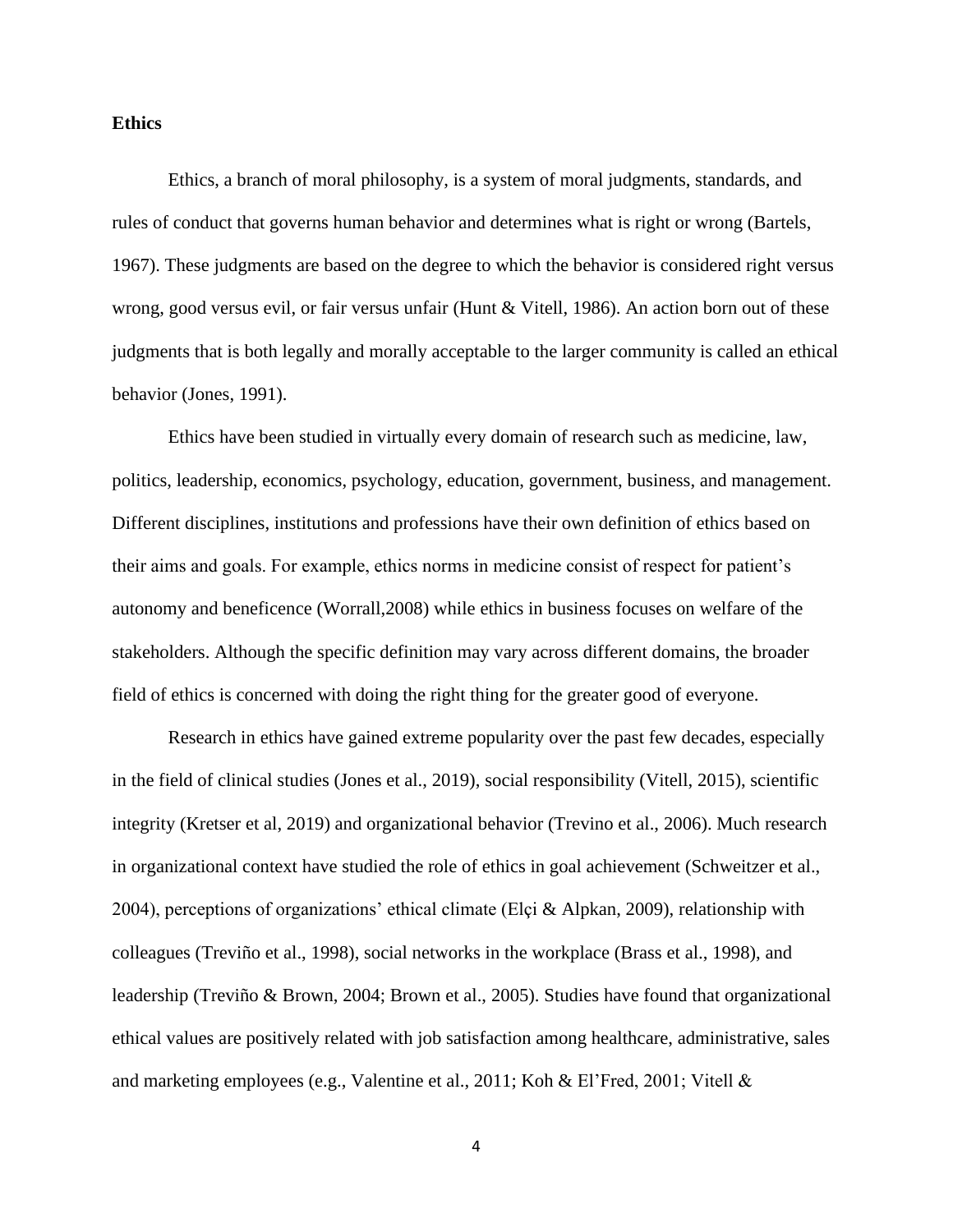Singhapakdi, 2008).). Given its positive influence on multiple organizational aspects, researchers suggest that sales managers should create work cultures that encourage ethical practices. In the field of management, role of ethics has also been examined across the areas such as accounting (Bampton & Cowton, 2002), information systems (Smith, 2002; Davison, 2007), finance (Cagle & Baucus, 2006; Melé et al.,2017), and many more.

In the 1980s, marketing research saw the rise in number of studies devoted to examining ethics in marketing as many businesses were facing ethical dilemmas while using marketing techniques (Leigh & Murphy, 1999, as cited in Murphy, 2002). At the time, majority of studies focused on building theoretical and empirical foundation such as developing ethical decisionmaking models, marketing theories and frameworks (Murphy, 2002). In the 1990s, scholarly attention in marketing journals on ethics was sustained by ethical issues concerning consumers (Schlegelmilch & Öberseder, 2010) such as deceptive pricing, deceptive advertising or bribery and exploitation of consumer weaknesses. The focus of marketing ethics did not change all that much in the 2000s, as many studies focused on advancing the knowledge on ethical issues related to consumers and refining ethical decision-making models. In the recent years with the rise of internet and technology, a new theme – internet marketing has emerged in marketing ethics (Schlegelmilch & Öberseder, 2010). This growing interest in internet marketing ethics is justified, given the increasing number of businesses operating online.

### <span id="page-10-0"></span>**Ethics in Personal Selling**

In the 1980s, around the same time when marketing ethics was gaining popularity, salesrelated themes also started emerging, as measured by the number of publications and citations (Schlegelmilch & Öberseder, 2010). Early sales ethics research focused mostly on descriptive and comparative works such as cross-group comparison of product and service salespeople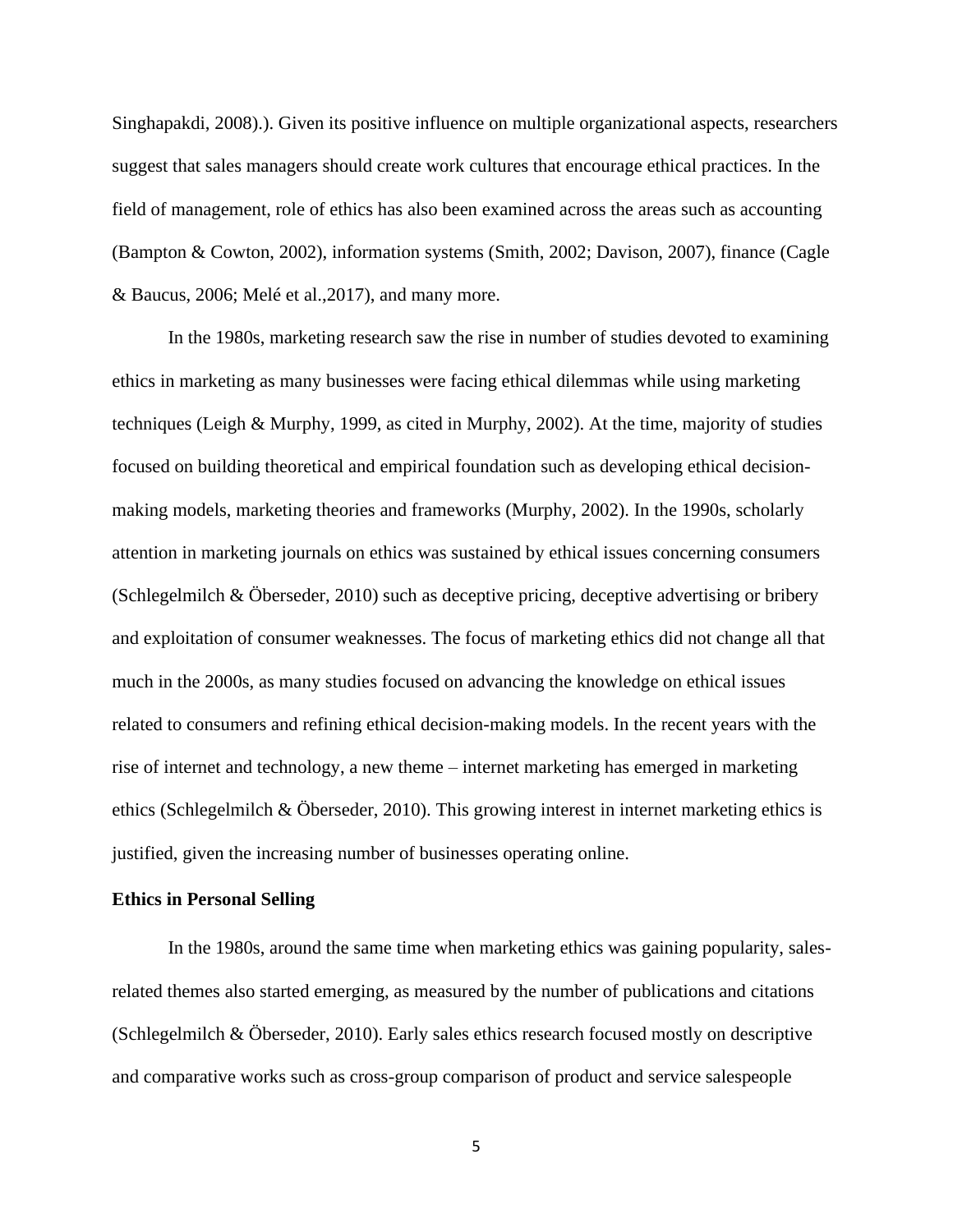(Dubinsky et al., 1985), sales managers (Chonko & Burnett, 1983), and retail agents (Dubinsky & Levy, 1985). The rise of ethical decision-making models in marketing in the mid 1980s (e.g., Ferrell & Gresham, 1985; Hunt & Vitell, 1986; Trevino, 1986), provided a new direction for sales researchers. Then, in the 1990s, major thrust in sales ethics research was devoted towards investigating organizational and individual impacts on ethical decision making. Extensive research indicates that organizational factors such as ethical climate, corporate code of ethics, sales role and environment, supervisory style and leadership impact an individual's ethical decision making (Ferrell et al., 2019). For example, Maignan and Ferrell (2004) found that organization's ethical culture cultivates the behavior needed to solve ethical conflicts within the organization. Likewise, Weeks & Nantel (1992) demonstrated that a well communicated corporate code of ethics results in ethical sales force behavior. When salespeople's and organization's ethical values aligned, salespeople were found to be more customer focused (Schwepker & Schultz, 2015). On the contrary lack of ethical culture and organizational support has been found to drive ethical conflicts. For example, organizational factors such as an isolated work environment, low supervision, and reduced peer influence provide an opportunity for salespeople to engage in unethical activities for individual motives (Wotruba, 1990).

In terms of individual factors, the influence of factors such as age, gender, education, ethical values, personality traits, empathy, and so forth in ethical decision-making has been studied. However, only a few of the individual factors have been found to have a remarkable effect on salespeople's ethical behaviors. For example, Agnihotri and Krush (2015) demonstrated that a salesperson's empathy has direct positive effect on their ethical behaviors. Singhapakdi and Vitell (1990) found that machiavellianism influenced many aspects of ethical behaviors. Machiavellian marketers appeared to be reluctant to punish unethical actions and high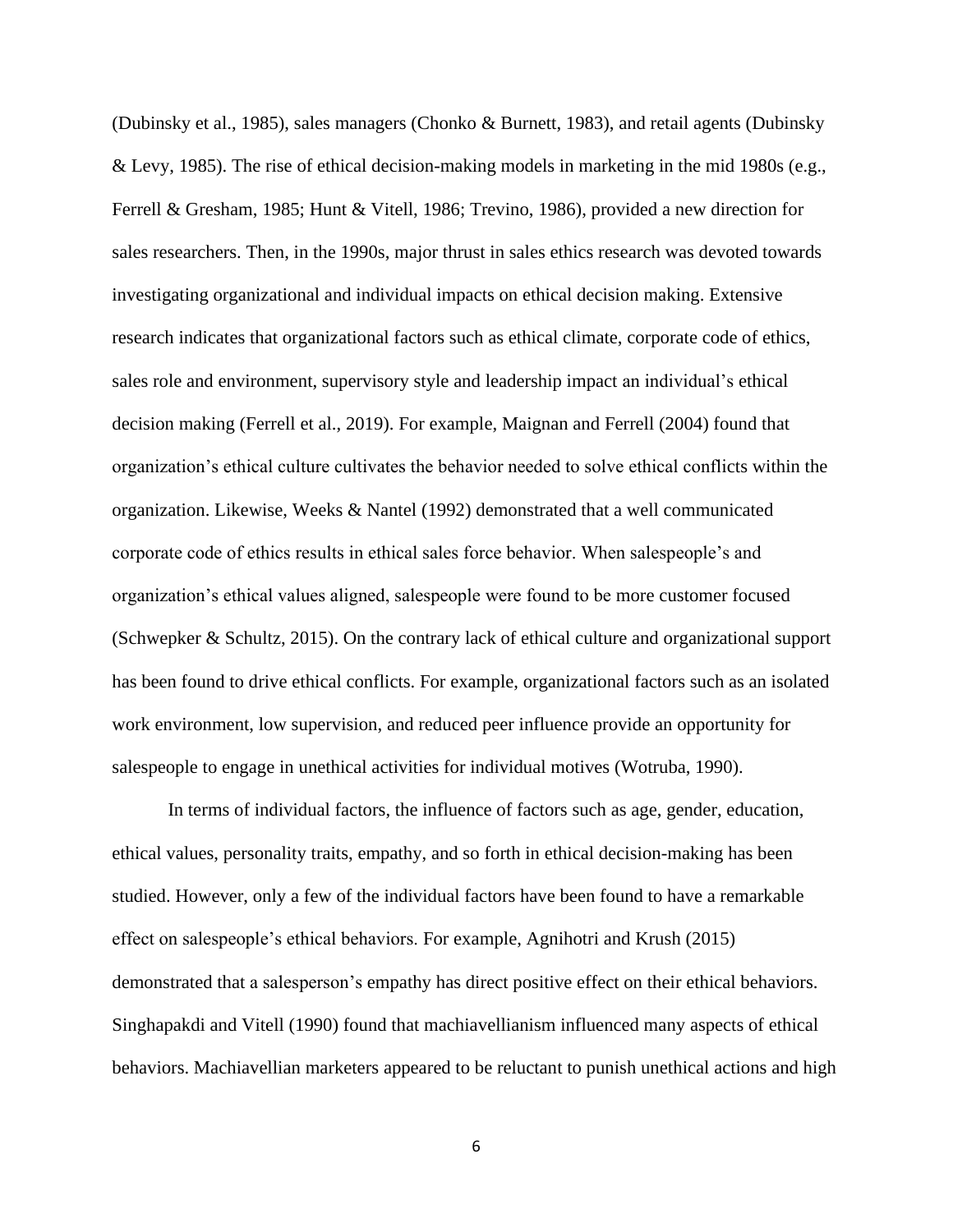machiavellian marketers considered ethical problems as less serious than low machiavellian marketers. Among many factors related to the individual, an individual's personal ethical values have been found to have the greatest impact on their ethical decision making (e.g., Schwepker & Ingram, 1996; Schwepker & Good, 2011; Wotruba, 1990). Factors like age, gender, and job tenure, on the other hand, have not been found to have noteworthy effect on ethical decision making (Ferrell et al., 2019).

As discussed in the introduction section, salesperson's ethical conflicts are inevitable as they must balance the interest of all involved stakeholders (Schwepker & Good, 2011). In personal selling, a salesperson's ethical behavior is a behavior that promotes the welfare of the customer (Roman & Ruiz, 2005) and has been measured in a range of ways such as honesty, full disclosure, and fair play (Robertson & Anderson, 1993). Salespeople who behave ethically are factual in their communication, treat every customer fairly, promise what can be delivered (Hansen & Riggle, 2009). Unethical sales behavior, on the other hand, is conduct that enables salespeople to benefit at the expense of the customer/company (Dubinsky et al., 1992). Some of the examples include overselling, over-promising, selling inessential products, and implementing manipulative influence tactics or high-pressure selling techniques (Hansen & Riggle, 2009; Schwepker & Good, 2011). Although ethical/unethical sales behavior is a highly elusive construct and are situation specific (Lagace et al., 1991), in this study, behavior which is done to gain at the expense of the customer is defined as unethical, and the behavior that puts the customer first and enhances customer satisfaction, trust, and commitment is defined as ethical.

### <span id="page-12-0"></span>**Moral Judgment**

Schwepker and Good (2010) define moral judgment as "an individual's decision as to whether something is considered right or wrong, ethical or unethical". Moral judgment is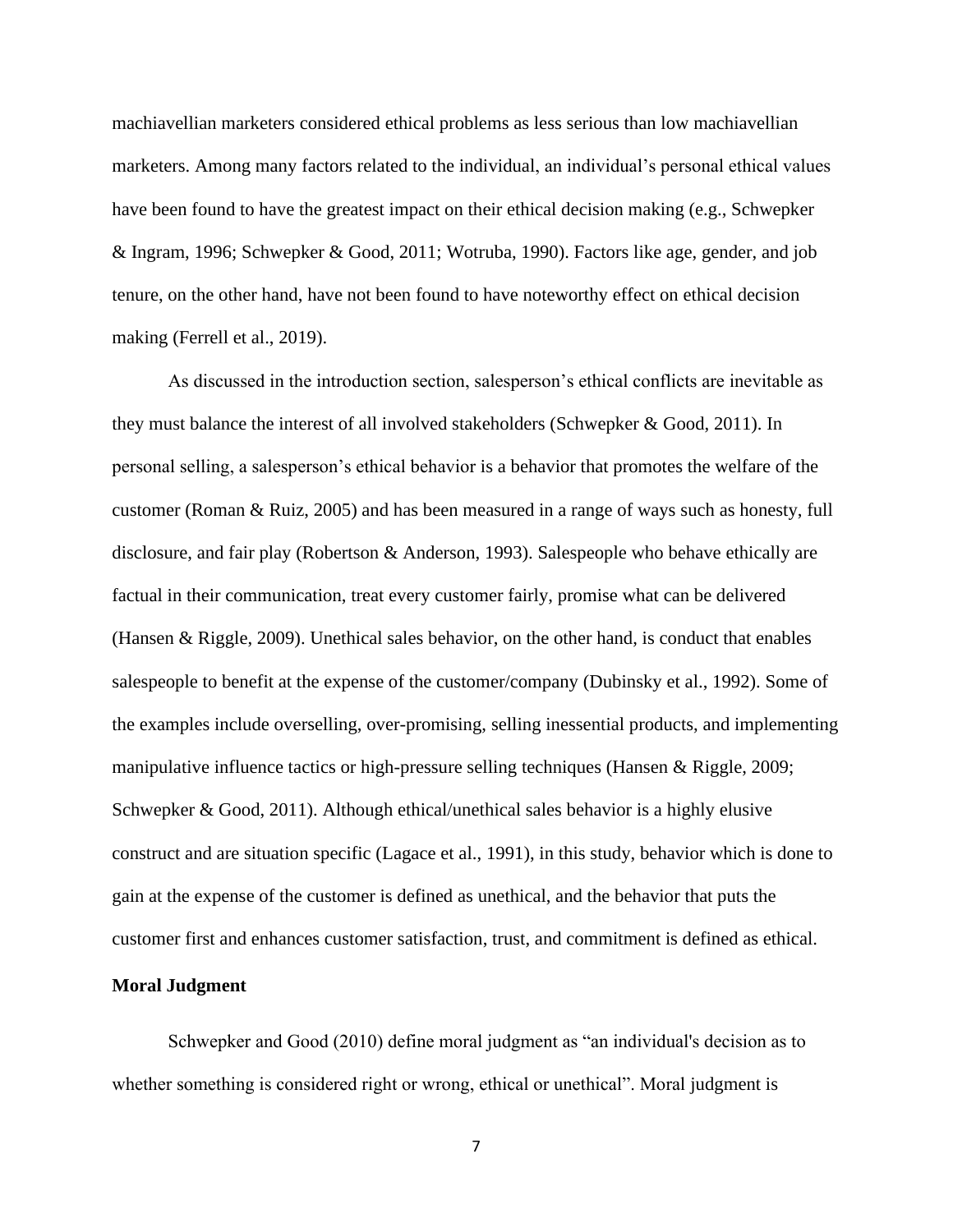considered to be an antecedent of ethical behavior (Wotruba, 1990) that serves as a basis for ethical decision making. Most ethical decision-making models (e.g., Jones, 1991; Trevino, 1986; Hunt & Vitell, 1986; Ferrell & Gresham, 1985) suggest that higher moral values and judgments lead to ethical decisions.

Moral judgements are based on moral philosophies that provide meaning and justification to these judgments (Reidenbach & Robin, 1988). Five different forms of moral philosophy (relativism, deontology, utilitarianism, ethical egoism, and principal of justice) dominate the ethical decision-making literature. According to relativism, moral value is a function of one's culture and innate attributes (Reidenbach & Robin, 1990). What is morally right to one may not be morally right to another person, as different culture evaluates moral standards differently around the world and the assessment of right/wrong is relative to the perspective of the observer (Reidenbach et al., 1991). Deontology suggest that individuals have responsibilities to satisfy the needs of others because it is the right thing to do (Reidenbach  $\&$ Robin, 1990). Under this philosophy, whether the action is right or wrong is based on the set of rules rather than on the consequences of the actions. Utilitarianism suggests that individuals should act to produce the greatest possible ratio of good to evil (Reidenbach et al., 1991). Actions that produce greater utility to the society are considered morally right whereas actions that causes unhappiness or harm are considered morally wrong. Justice theory holds that people should be equitable and fair. Ethical egoism advocates that people should protect their selfinterest first (Reidenbach et al., 1991). Reidenbach and Robin (1988) suggest that each philosophy takes a different approach to explaining what is right or wrong, ethical, or unethical.

Each moral judgment takes on the different forms of moral philosophy to form an opinion or judgement. People use more than one philosophy/ justification in making moral judgments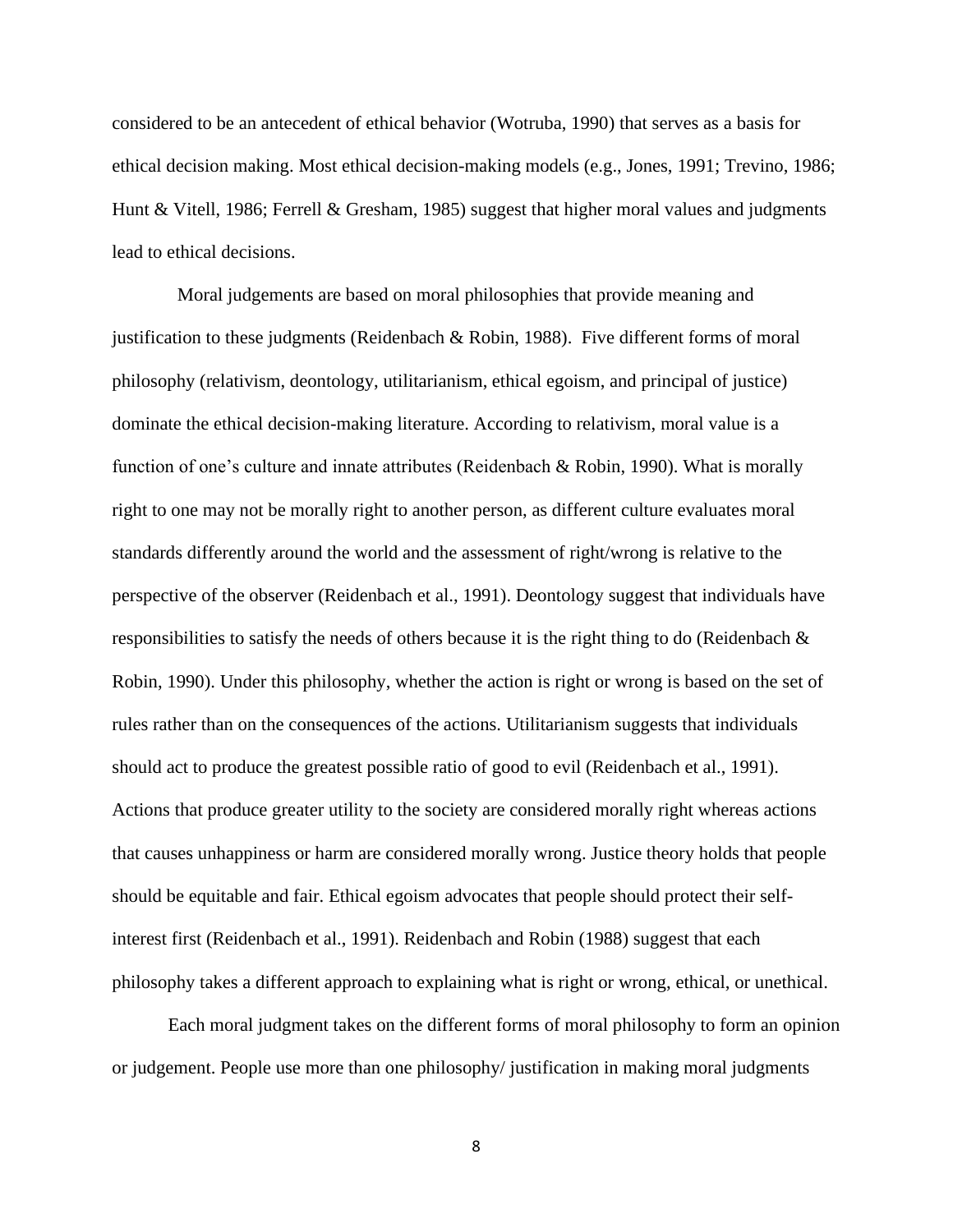and each justification depends on the context (Reidenbach & Robin, 1990). In sales context as well, salespeople's moral judgment has been found to differ based on the moral philosophy they draw from. Previous work in sales has found that more relativistic sales managers judge controversial sales practices as less ethical than their less relativistic counterparts (e.g., Sivadas et al., 2003). Forsyth (1992) indicated that sales managers who believed in the greater good of everyone, high on deontology and justice, known as idealists, judged unethical sales practices as more unethical as compared to the less idealist managers. Similarly, Hunt and Vasquez-Parraga's (1993) findings suggest that managers' evaluations of the behavior of salespeople were guided primarily by the deontological considerations (is the behavior right and does it satisfy the needs of others) and only secondarily by the consequences of the behaviors on organization. Thus, people's moral judgment is determined by the type of moral philosophy they draw upon.

The sales research community has extensively explored moral judgments and have found that salespeople who have high moral judgments display ethical behavior (Schwepker & Ingram, 1996; Schwepker & Good, 1999). The general consensus in sales is that ethical selling behavior is desirable (Cadogan et al., 2009) because of the influence ethical behavior has on sales performance, company reputation and revenue. Therefore, moral judgment which leads to ethical behavior is considered to be an important variable of study in sales setting.

### <span id="page-14-0"></span>**Sales performance**

Research on sales performance dates back more than a century ago to the work of Oschrin (1918), the first known paper published in personal selling (Plank & Reid, 1994). Since then, thousands of studies on sales performance have been conducted, investigating its dimensions, components, determinants, and consequences. As sales performance shapes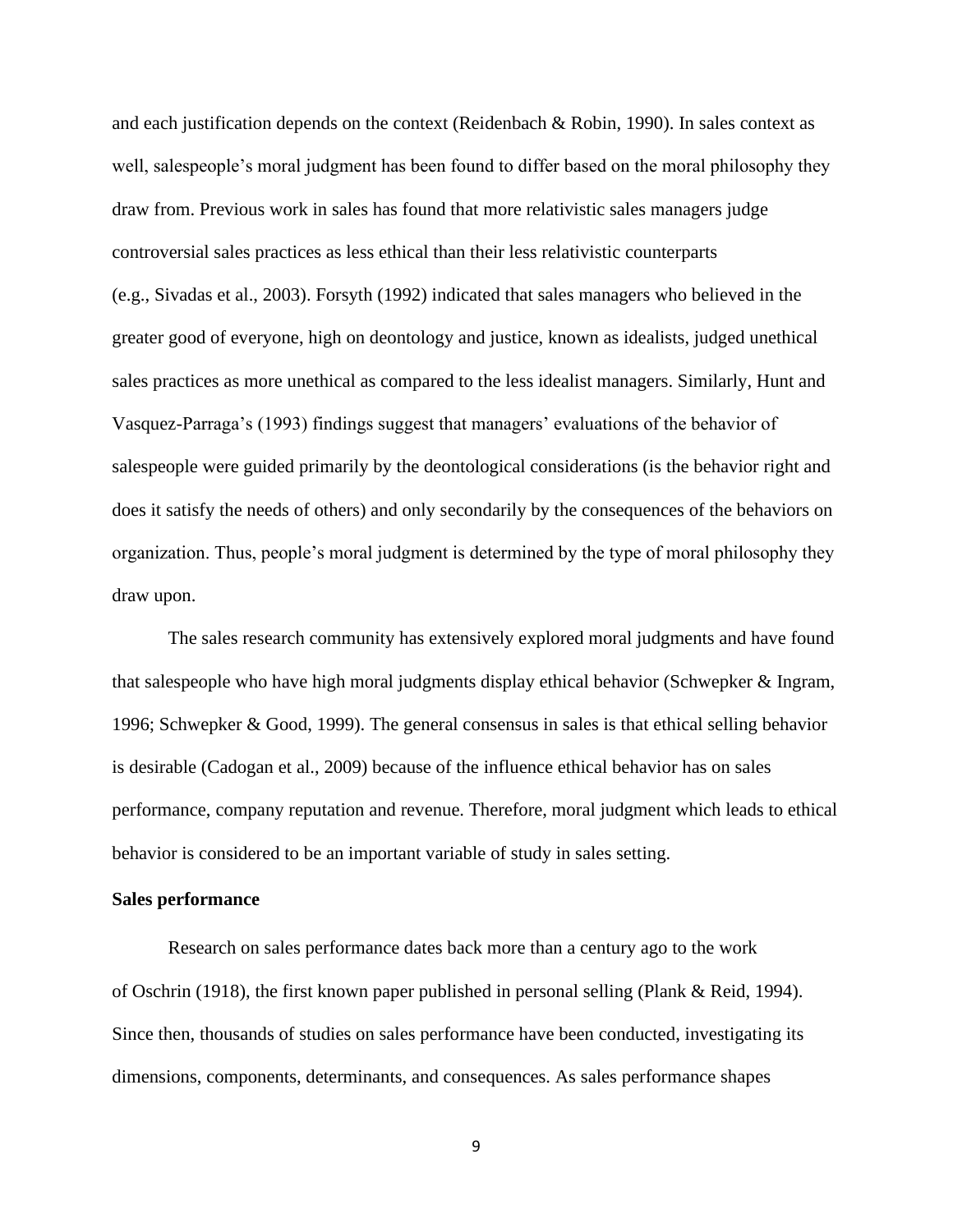motivation, promotion, pay, turnover, and termination decisions of salespeople (Mackenzie et al., 1993) and the overall organizational performance (Schultz & Good, 2000), understanding the variables that affect a salesperson's sales performance is extremely important.

Sales performance is often described in the sales literature as the quality and quantity of sales closed in a specific period. In the early 1980s when numerous studies were devoted to investigating sales performance, Churchill et al., (1985) suggested that sales performance is a multidimensional construct and single variable measure such as sales volume do not accurately represent a salesperson's sales performance. Two years later, Anderson and Oliver (1987) presented a new behavior vs outcome taxonomy and conceptualized salesperson performance as the combination of what they produce (i.e., sales outcomes) and how they produce it (i.e., sales behavior). Sales performance measures that include both outcome and behavior elements provide a holistic view of salesperson performance (Chonko et al, 2000). Evans et al. (2012) advise that modern sales practices should consider different substantive sales performance achievements. In line with Evans et al (2012) and Chonko et al (2000) view of sales performance, this study focuses on both behavioral and outcome sales performances. Furthermore, in this study, sales performance refers to the performance of an individual salesperson.

### <span id="page-15-0"></span>*Salesperson outcome performance*

The primary purpose of any sales organization is to make profits through sales. An outcome-based performance focuses on outputs that can be measured objectively (e.g., dollar sales, profit, sales revenue, and market share.). Outcome performance can be largely attributed to the performer which helps provide compensation and incentive (Babakus et al., 1996). Sales unit volume and dollar sales criterion are the most popular measures in outcome performance. Other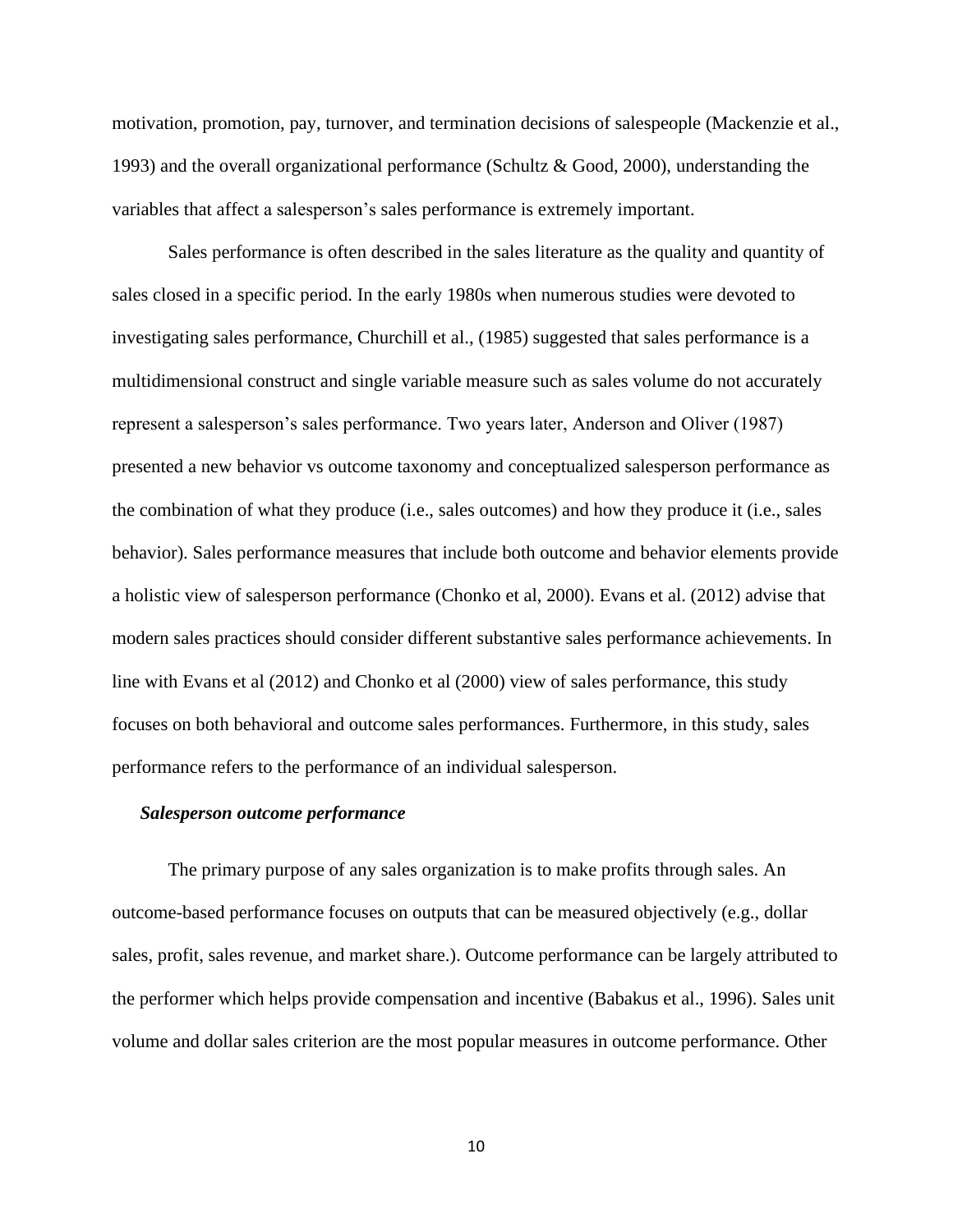widely used indices are gross margin, net margin (sales minus the cost of the salesperson), and the sales expense or cost/sales ratio (Oliver & Anderson, 1994).

### <span id="page-16-0"></span>*Salesperson behavior performance*

Behavior performance is concerned with various skills and activities that a salesperson utilizes when carrying out their job responsibilities. It focuses on the inputs of the salesperson on their sales tasks. Salespeople have more control over their behavioral performance than outcome performance (Baldauf & Cravens, 2002); therefore, measuring this performance dimension is necessary as it helps in identifying salespeople who possess the right skills and exert greater effort into their work. The activities that comprise behavior performance include the use of technical knowledge, adaptive selling, teamwork, making sales presentations, sales planning, and sales support (Babakus et al., 1996; Anderson & Oliver, 1987; Oliver & Anderson, 1994). Some activities might lead to direct sales (e.g., using technical knowledge), while other activities are not directly related to generating sales (e.g., relationship building).

Past studies have shown a positive relationship between a salesperson's outcome and behavior performance (Babakus et al., 1996; Baldauf & Cravens, 2002). This suggests that when behavioral activities are performed well (e.g., sales planning and sales presentations), it should lead to higher outcome performance as well.

### <span id="page-16-1"></span>**Relationship between Moral Judgment and Sales performance**

Moral judgment is an individual's personal belief that influences one's behavior (the behavior which is under the person's control). It would be unreasonable to suggest that one's moral judgment can directly influence outcomes (such as generating sales), which is under the other party's (customer) control. Therefore, it is difficult to provide a direct connection between a salesperson's moral judgment and their sales outcome performance. However, low moral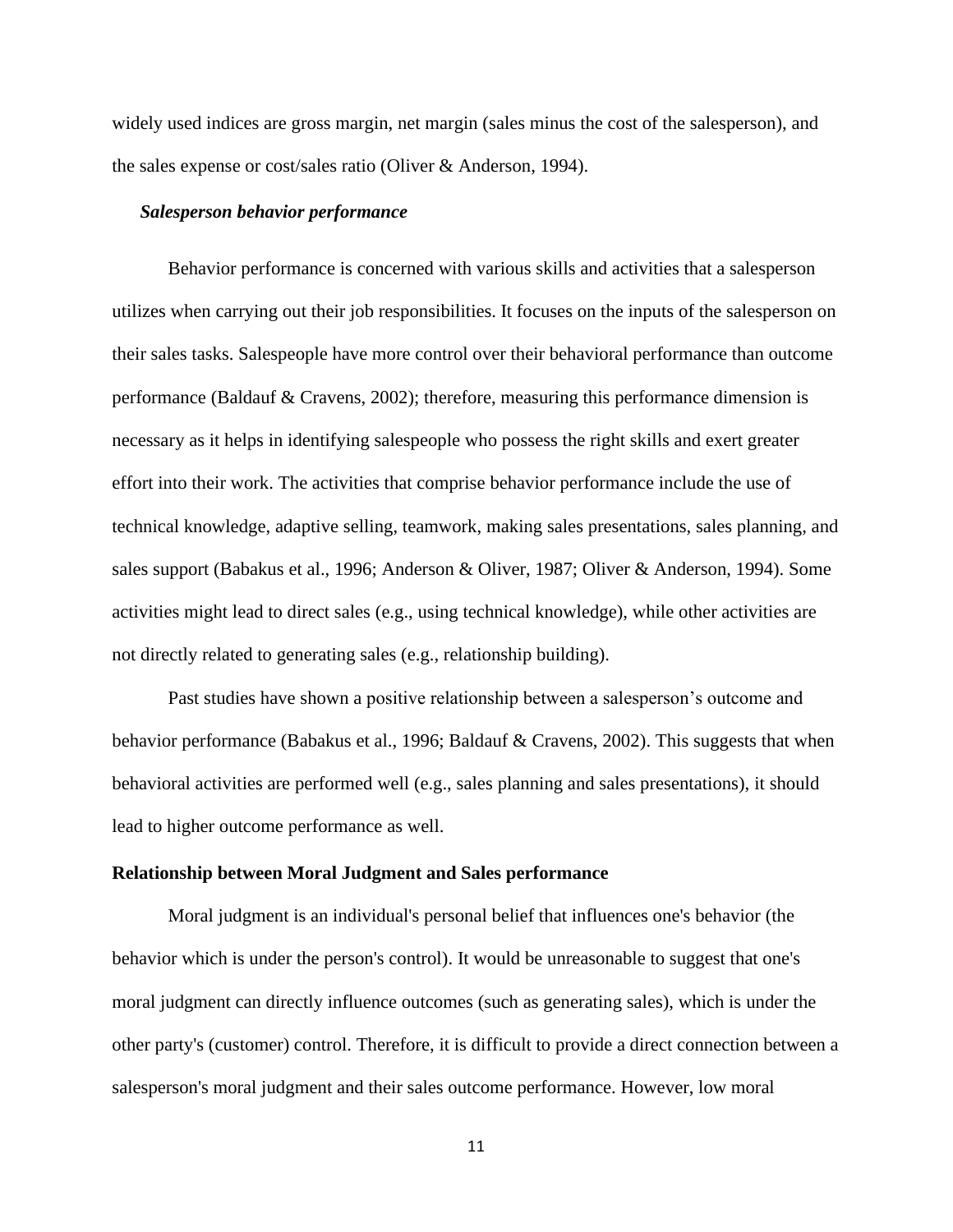judgment, which leads to unethical behavior, has been found to influence outcome performance. In the sales context, some unethical behavior such as over-selling, over-exaggerating, providing misleading information, and so forth can produce sales results. The example of the Wells Fargo Bank Scandal (2016) provides support to this claim. From 2002- 2016, sales employees at Wells Fargo were exceeding sales targets using unethical activities. This shows the positive association between low moral judgment and outcome performance.

Similarly, a review study in sales by Badaracco and Webb (1995) found that managements warn new sales managers against being ethical as it might hurt their chances of performing well. Few of the older studies offer a similar idea that links unethical behavior to higher performance (e.g., Brenner & Molander, 1977; Vitell & Festervand, 1987). For instance, Vitell and Festervand (1987), from their survey, gathered that executives facing ethical dilemmas are forced to choose the unethical option as it provides higher chances of achieving sales. Similarly, they explained that some executives of smaller firms might find it necessary to adopt unethical practices to compete with their larger counterparts. In a similar vein, Dubinsky et al. (1992) suggested that salespeople may participate in unethical behavior because they believe it improves their chances of making sales. Based on the evidence, one might suggest that low moral judgment should lead to high outcome performance through unethical decision-making. However, one important point to note is that although some forms of unethical behavior (manipulative influence tactics or high-pressure selling techniques) may result in sales, they are usually short-lived. This is because unethical behavior leads to customer dissatisfaction and poor word-of-mouth (Burnett et al., 2008); as a result, the salesperson will lose not only their current customers but also the potential ones, negatively impacting their performance. Thus, it is unlikely that low moral judgment will lead to high outcome performance in the long run.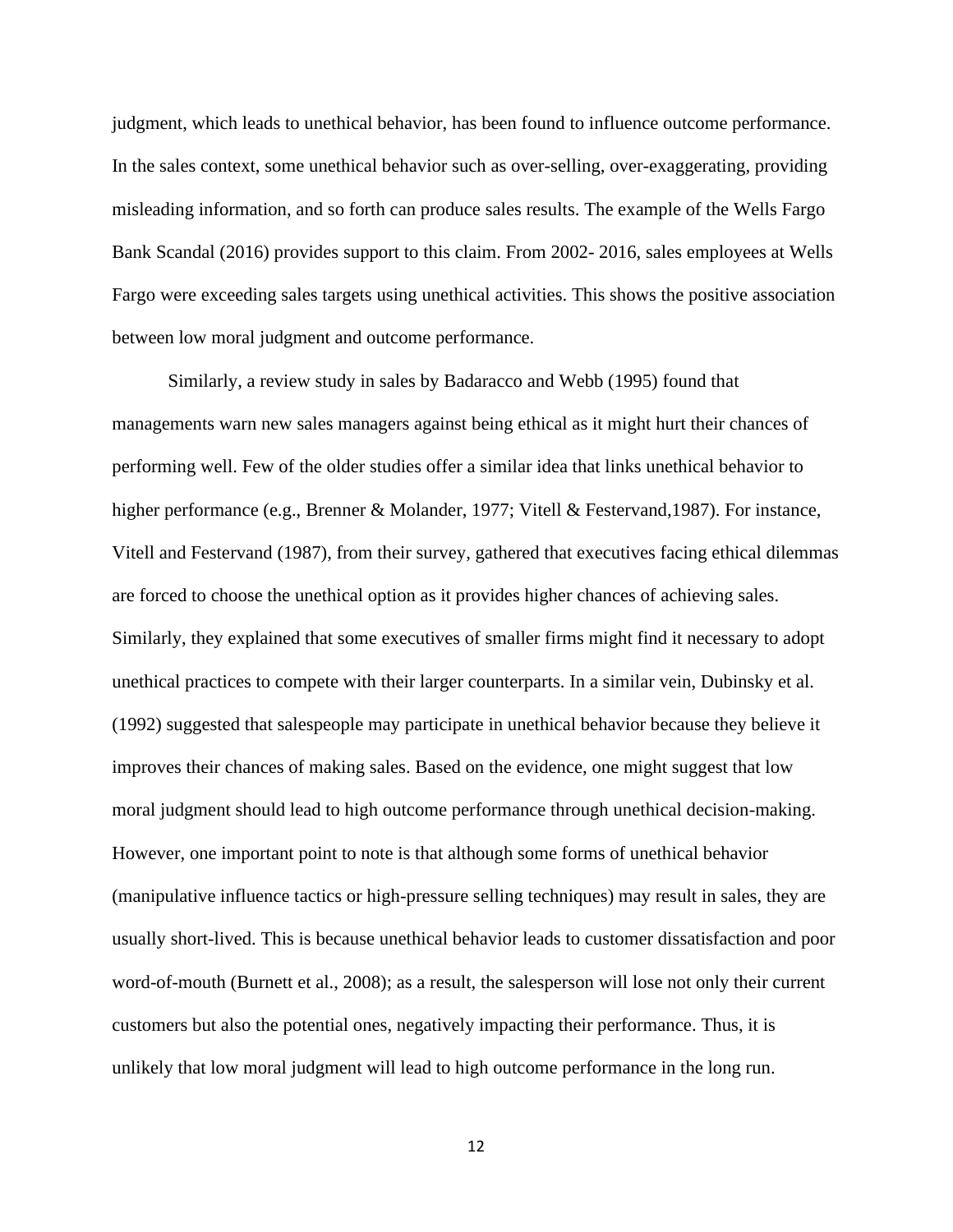Schwepker and Ingram (1996) suggest that research on relationship building may provide support to the positive relationship between moral judgment and outcome performance. When a salesperson behaves ethically, they build greater relationship with customers, as a result customers will buy from them regularly, increasing outcome results (Schwepker & Ingram, 1996). Similarly, Roman and Ruiz (2005) found that salespeople who behave ethically are more effective at building strong customer relationships (e.g., developing customers who are satisfied, trusting, and committed). A relationship formed between a salesperson and a customer has been found to positively impact customer loyalty and repeated buying (Chen & Mau, 2009; Alrubaiee, 2012).

Furthermore, customers buy from salespeople they trust, and a form of ethical behavior, honesty, resulting from high moral judgment, is considered to be critical for developing trust (Goff et al., 1997). This shows that ethical behavior resulting from high moral judgment leads to greater customer relationships and loyalty, ultimately increasing sales. However, several studies that have looked at the relationship between salespeople's moral judgment and outcome sales performance have found mixed results. A positive relationship between moral judgment and success in achieving quantity sales (outcome performance) was demonstrated by Schwepker and Ingram (1996). They concluded that salespeople who make moral judgments with respect to selling practices at a higher level also tend to perform at a higher level. However, a similar study conducted by Schwepker and Good (2011) did not find a positive relationship between salespeople's moral judgment and outcome performance. Similarly, Howe et al. (1994) found that salespeople engaging in unethical behavior had higher levels of sales premiums than ethical salespeople.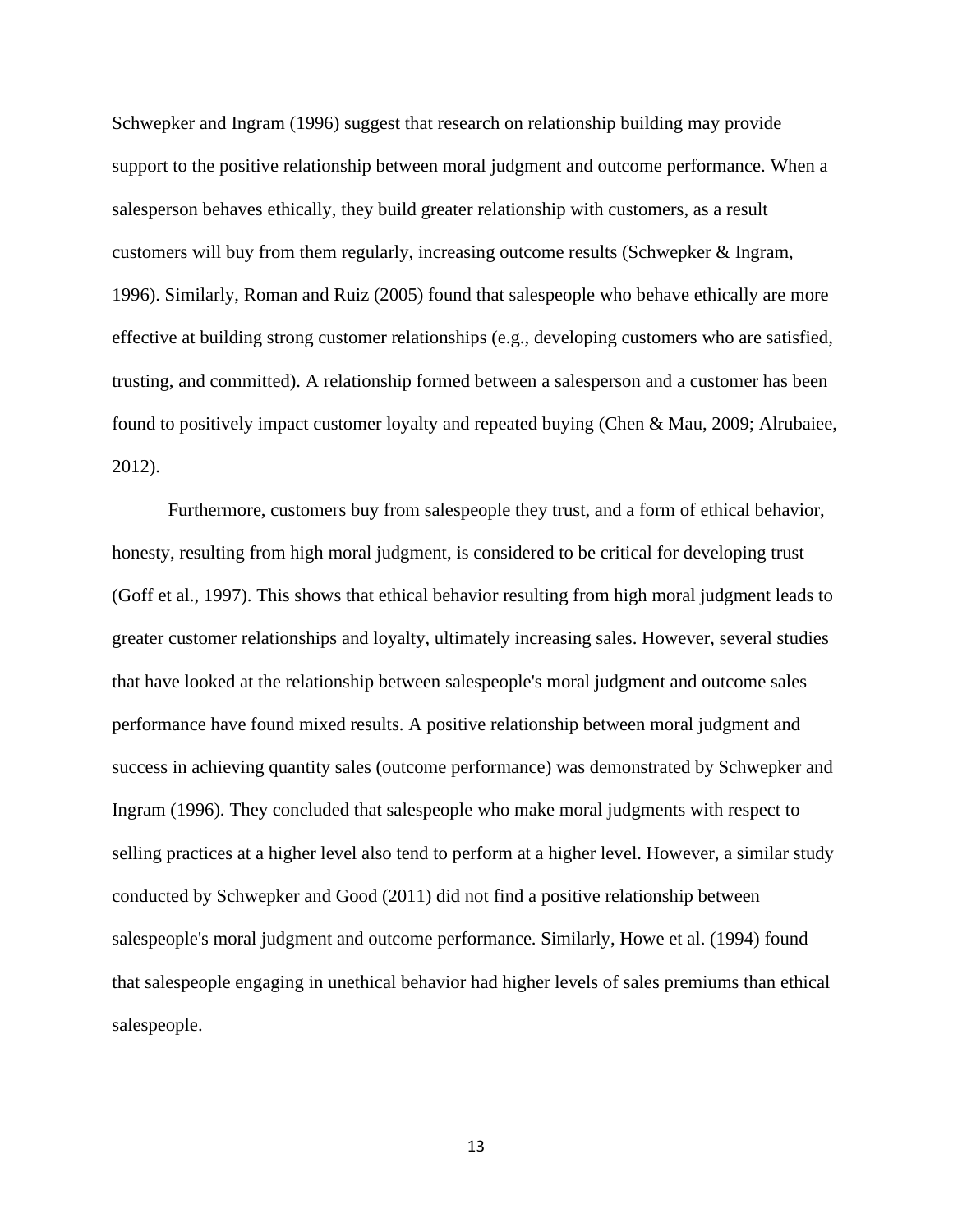Nevertheless, there is a consensus on the positive relationship between moral judgment and behavior performance in the sales literature (e.g., Schwepker & Good, 2011; Schwepker & Ingram, 1996). Salespeople who have high moral judgment show desirable selling behaviors (e.g., communicating with customers, handling post-sales problems, listening attentively, addressing customers' concerns and, solving customer problems) (Schwepker & Good, 2011). Moreover, the relationship that is built from such customer-centric behaviors should generate customer loyalty and, thus, repeated sales, which over time increases outcome performance. It is therefore proposed that:

# **P1: A salesperson's moral judgment is positively associated with his/her overall sales performance.**

### <span id="page-19-0"></span>**Sales quota**

Sales quota, a standard of performance measurement for salespeople, also serves as a managerial tool for influencing performance (Schwepker & Good, 2004a) and affects attitudes and motivation (Oliver & Anderson, 1994). Sales quota is used in an outcome-based control mechanism where management focuses on the results. Quotas, in this regard, serve to direct salespeople's efforts towards selling. Salespeople mostly work in an isolated environment which makes it difficult for sales managers to continually supervise salespeople's activities (Anderson & Oliver, 1987). Also, many sales managers do not want to excessively monitor salesforce and prefer to let their sales force work by their own means (Anderson & Oliver, 1987). Therefore, a sales quota is assigned because it can be used to supervise an individual salesperson's effort and performance. Besides supervision, quota also helps in making decisions on providing rewards (commission, promotion, pay raise) based on their quota achievement (Schwepker & Good, 2004a).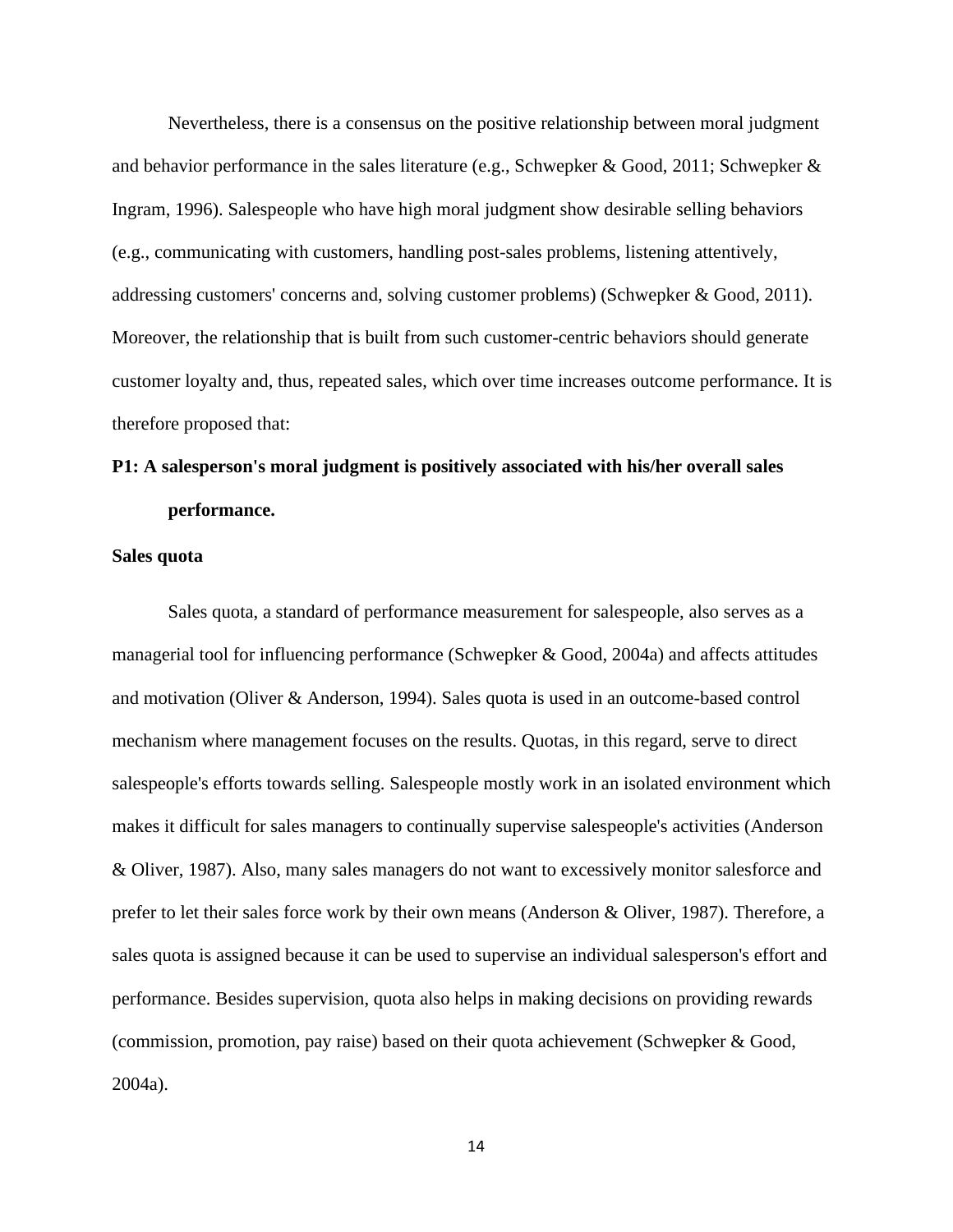A consensus in sales is that salespeople need to be regularly motivated as personal selling can be a discouraging and highly stressful job (e.g., rejection from customers, pressure to convince customers to buy, finding prospects, and task ambiguity due to little contact with supervisors) (Anderson & Oliver, 1987). As such, outcome-based rewards are necessary to maintain motivation. On the contrary, an unreasonable sales quota leads to loss of motivation and negatively affects their efforts, job satisfaction, organization commitment, and turnover intention (Darmon, 1997).

The majority of empirical studies on sales control systems have focused on the impact of sales quota on productivity (e.g., Chung et al., 2014), sales quota difficulty (e.g., Darmon, 1997; Oyer, 2000), frequency (how often the quota is assigned) (e.g., Chung et al., 2021; Chung et al.,2014) and quota-bonus plans (Mantrala et al.,1994; Oyer, 2000). However, there is another area of sales quota, perceived quota difficulty, which is underexplored in sales research. Very few studies that have used this construct have empirically investigated it in relation to ethical decision-making (e.g., Schwepker & Good, 1999; Schwepker & Good, 2004a; Schwepker & Good, 2007). However, these empirical studies do not provide a proper conceptualization of the construct. It is necessary to understand how a salesperson's perceived quota difficulty is formed because it has implications on how people form decisions of selling activities (e.g., Schwepker & Good, 2004a). Because there is not much research on perceived quota difficulty, research on task difficulty/complexity may help understand how decision-making varies based on personal belief versus objective evaluation. Furthermore, the conceptualization of perceived quota difficulty as a consequence of selling self-efficacy may build on our understanding of perceived quota difficulty.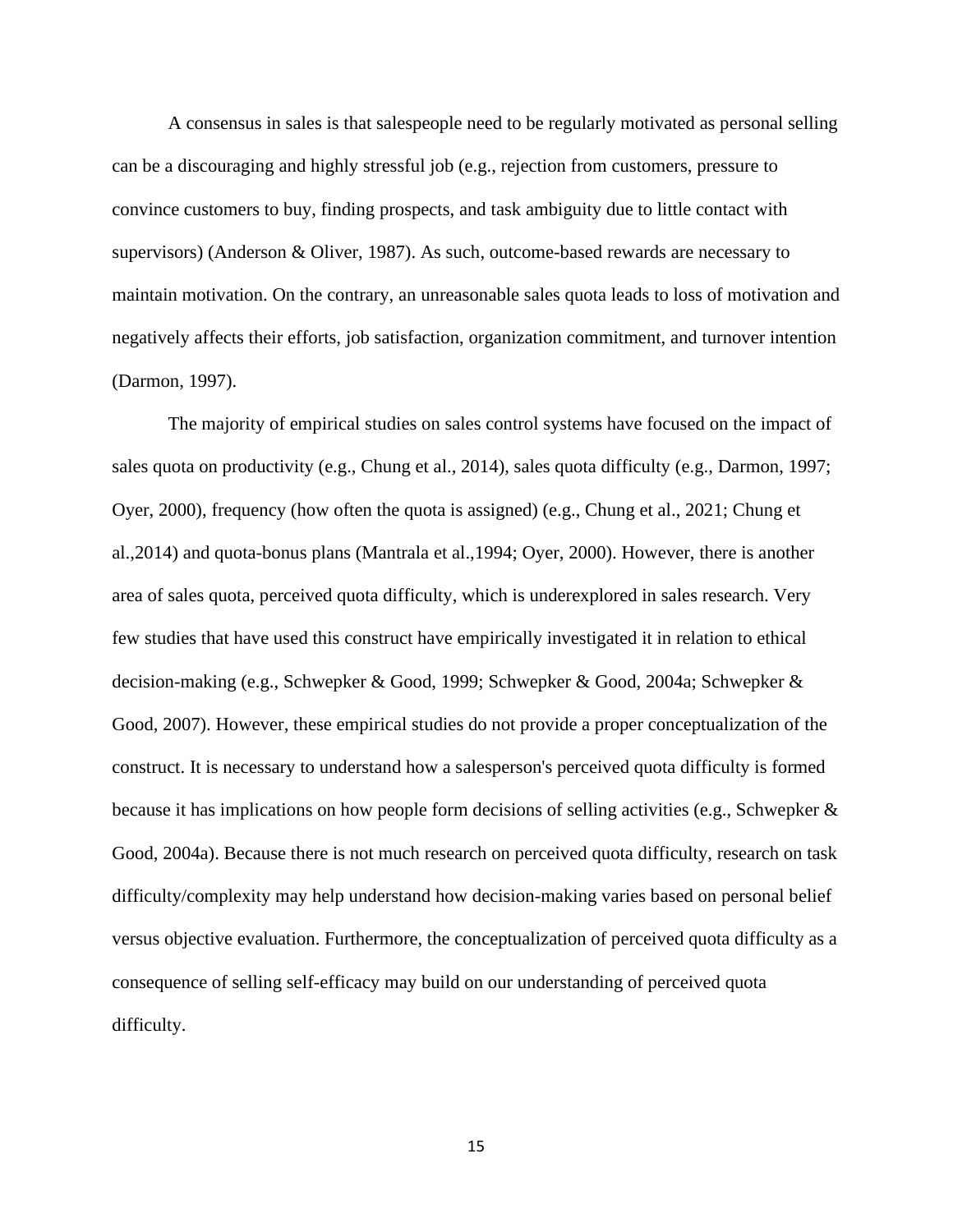## <span id="page-21-0"></span>**Distinguishing perceived quota difficulty from objective quota difficulty: Drawing upon task complexity**

Campbell (1988) suggested that objective and subjective(perceived) task complexity reflects distinct constructs. Subjective/perceived task complexity refers to an individual's perception of how complex the task is. Objective complexity is related to the characteristics of the task itself, while subjective complexity is based on one's psychological experience with the task and is influenced by person-task interaction (Campbell, 1988). The objective complexity of the task is the same across individuals, but individuals working on the same task can perceive it differently. This perceived complexity can be influenced by familiarity with the task, and the availability of physical and cognitive resources (Braarud, 2001). In an objective sense, task complexity can range from simple, moderate to complex. It is dependent on factors such as the time it takes to complete the task, the contents of the task itself and, the process involved in completing the task. Subjective complexity is the task assessed by the task doer and whether the task is difficult or easy to complete will be dependent solely on the user's view of the task (Li  $\&$ Belkin, 2008). Thus, even if the task is simple in an objective sense, a person with lesser cognitive and physical resources (such as time and tools) or even negative prior experience with the task may view the task as complex (Mangos & Steele- Johnson, 2001). Therefore, the perceived complexity can be significantly different from an objective view of complexity.

In line with the research on task complexity, it is reasonable to suggest that the perceived quota difficulty of a salesperson is different from objective quota difficulty. Salespeople who are assigned the same quota may experience the quota very differently. Schwepker and Good (2012) state that perception of quota represents the individual's interaction with the quota assignments. Like objective task difficulty, an objective quota difficulty should depend on the quota's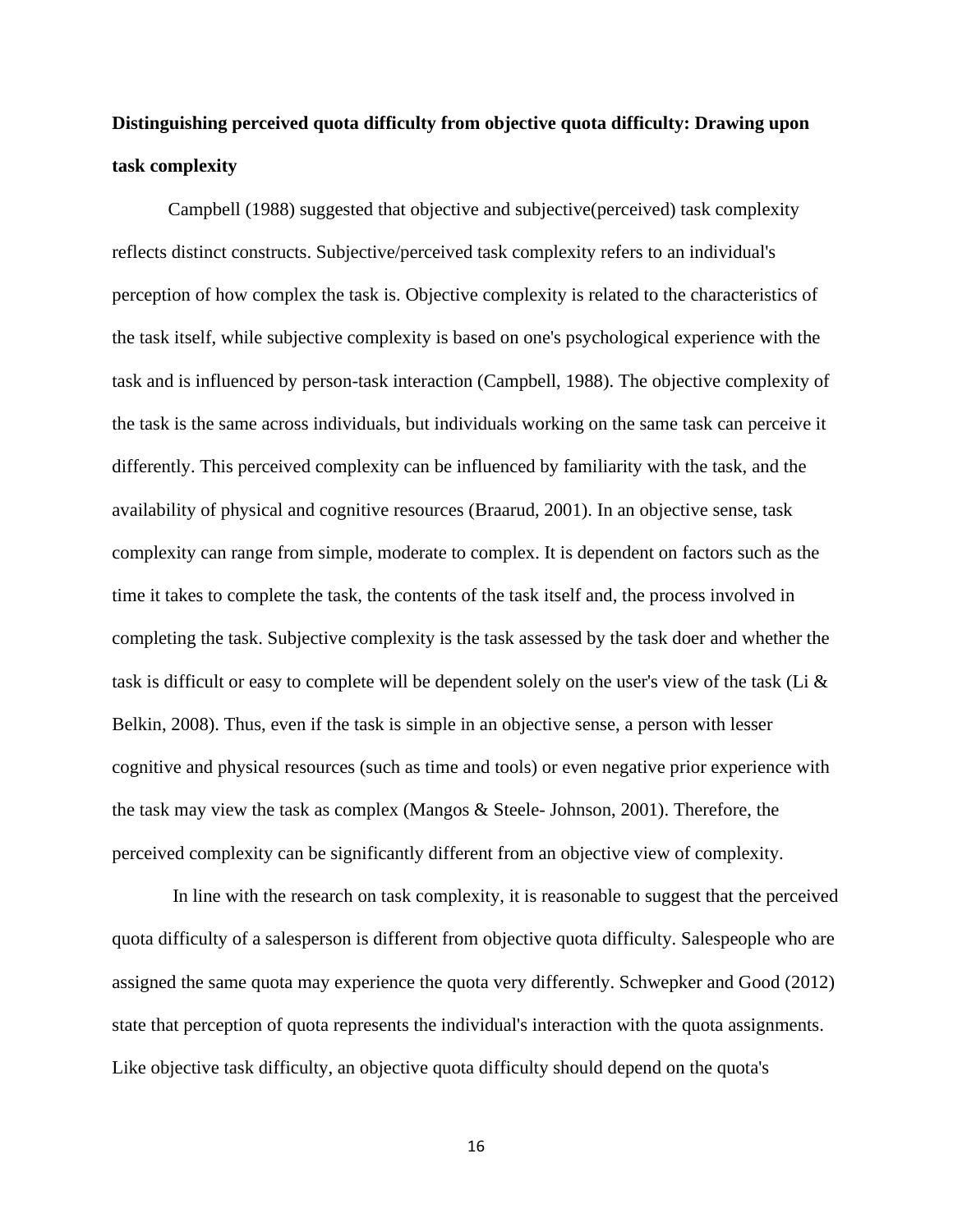characteristics, such as the time it takes to achieve the quota, how difficult it is (e.g., meeting quota on new products may be more difficult), quota frequency, and so forth. However, each salesperson will form their judgment around that quota differently based on their own biases, feelings, and psychological experience (Schwepker & Good, 2004a). Thus, one's perception of quota difficulty will be different from the objective view of the quota. Similarly, when a sales manager assigns a quota, he/she might consider the quota assignment as an easy task; however, the salespeople's views towards it can be completely different. This has an impact on salesperson's motivation and the effort they exert. Salespeople exert lower efforts into goals they believe are unobtainable (Schwepker & Good, 2012). Therefore, it is important to know the distinction between objective and perceived quota difficulty.

Several studies investigated the effects of objective quota difficulty in the sales context. For example, Chowdhury (1993) studied the impact of quota level on the expenditure of effort and found a negative relationship. Salespeople's expenditure of effort was highest when sales quotas were at the intermediate levels. This is because low quota levels required low effort, and high quota levels demotivated people because they expected to fail. Similarly, in Ross's (1991) study, salespeople's decision-making was found to be affected by the level of sales quota assigned to them. Salespeople make decisions that provide them with the best opportunity to meet the quota irrespective of risks (Ross, 1991). McFarland et al. (2002) discovered that dual targets (sales quota with bonus plan) influence the sales call selection made by salespeople. Similarly, quota characteristics were found to influence risk behavior (Gaba & Kalra, 1999), product focus, forward-looking behavior (Chung et al., 2021), selling effort and new product sales (Fu et al., 2009). While many studies have focused on objective sales quota difficulty, not many have examined the effects of perceived quota difficulty in a sales setting. Schwepker and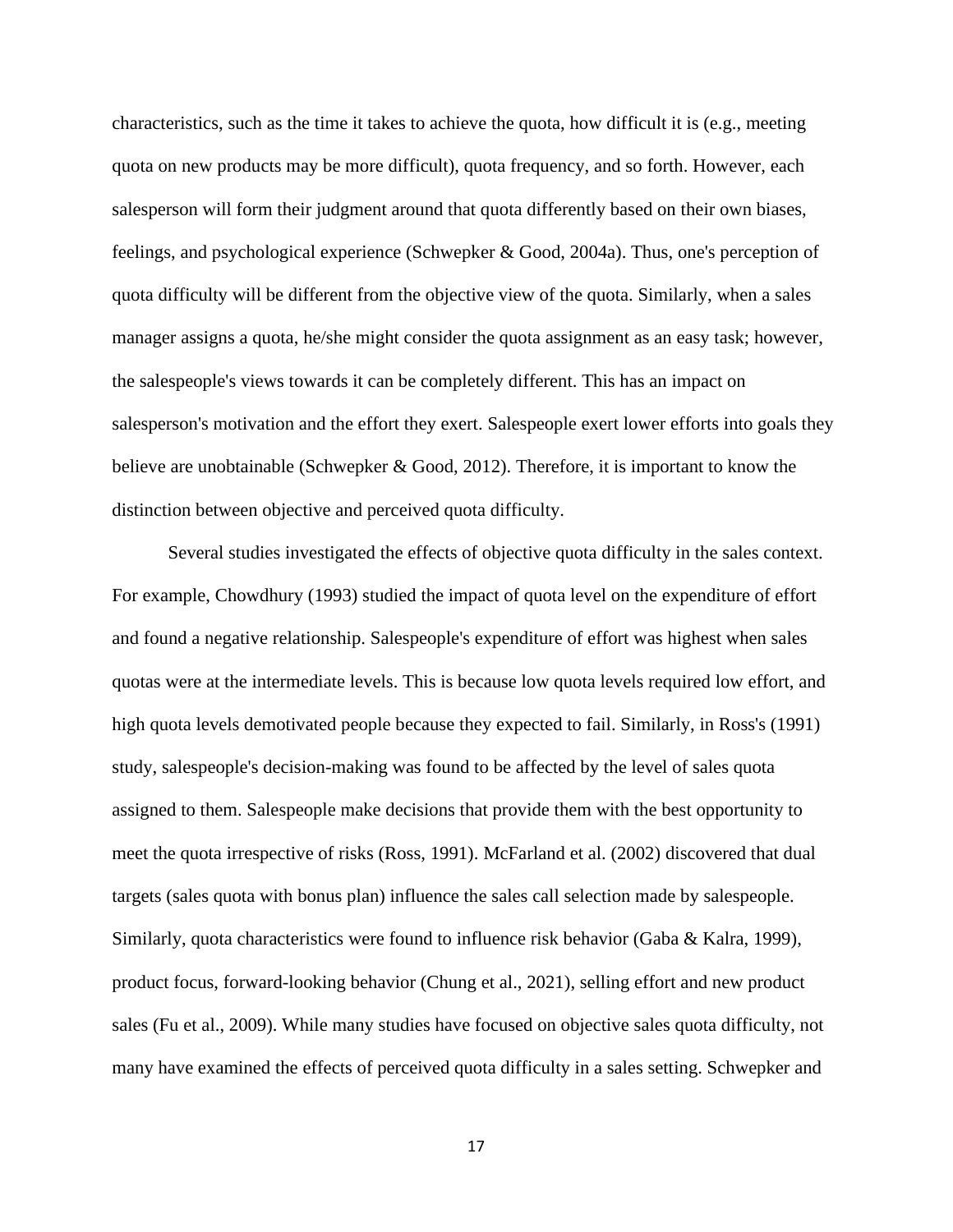Good (2004a) and Schwepker and Good (1999) note that actual quota may be less significant in the motivational process than one's perception of quota difficulty. Thus, it is important to understand how one's perceived quota difficulty is formed.

Mangos & Steele- Johnson (2001) suggest that an individual's perception of task complexity would be influenced by self-assessments of competence (i.e., self-efficacy). Based on a similar notion, the following sections outline how one's self-efficacy and the variables originating self-efficacy may influence one's perceived quota difficulty.

### <span id="page-23-0"></span>**Self efficacy**

Self-efficacy is considered to be a core component of Bandura's Social Cognitive Theory (SCT) and an important personal determinant of human behavior. SCT posits that an individual's learning occurs through a dynamic and reciprocal interaction with other people, environment, and behavior (Bandura, 1977). And such continuous interaction shapes whether a person will engage in specific behavior and maintain that behavior (Bandura, 1977). Drawing from SCT, Bandura (1977) advanced the concept of self-efficacy. According to this concept, the change in one's behavior takes place when a person believes in their capacity to perform a given behavior; the sense of capability, described as self-efficacy. Self-efficacy theory and the broader social cognitive theory in which self-efficacy is encompassed are based on the premise that an individual's past behaviors, cognition, social environment, and physical environment influence future behavior (Stajkovic & Luthans, 1998).

Albert Bandura (1986) describes self-efficacy as a function of beliefs in one's capability with which individuals can accomplish a task. Self-efficacy is said to differ in the dimension of generality. General self-efficacy refers to a general belief in one's ability to succeed across a variety of situations or generally in life. In contrast, task-specific self-efficacy refers to their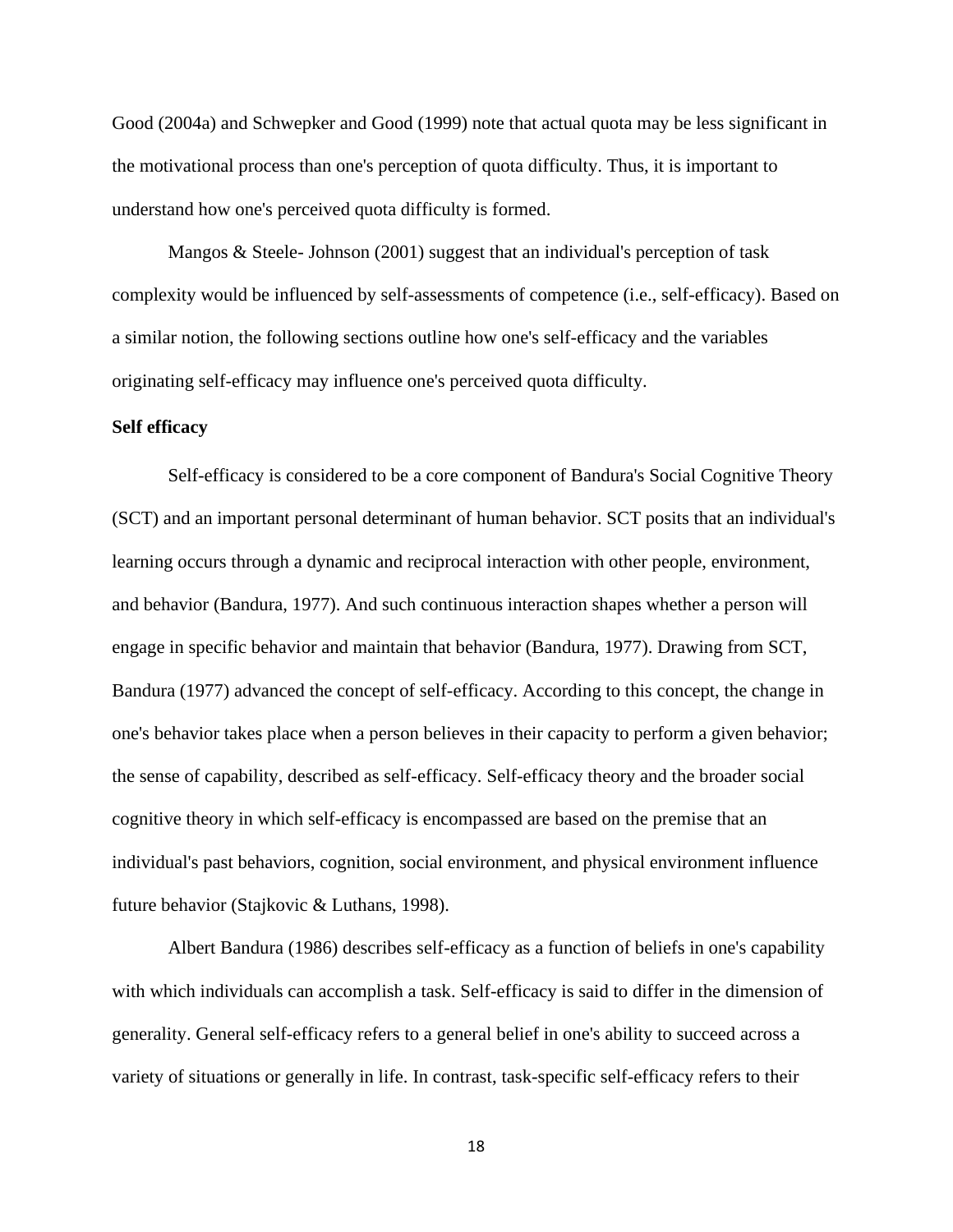perception of their ability to perform tasks specific to a situation (e.g., mathematics self-efficacy, entrepreneurial self-efficacy, and sales self-efficacy. Bandura (1977) states that specific forms of self-efficacy provide the most accurate judgment about one's ability to perform tasks specific to a situation. Therefore, for this study, sales self-efficacy is the focal construct of interest. Sales selfefficacy involves one's belief about the ability to succeed in one's sales job (Sujan et al., 1994).

Self-efficacy influences an individual's choice, motivation, thought pattern, and responses regarding whether to expend effort, the level of effort to expend, and how long to exert the effort in the face of difficulties when performing a task (Stajkovic & Luthans, 1998). Support for such assertion has been found in sales literature as well. Salespeople with a higher level of sales selfefficacy have been found to engage in more challenging tasks such as selling new products, exert more effort, motivate themselves and persevere in the face of selling difficulties (e.g., Fu et al., 2009). Similarly, positive relationship between selling self-efficacy and achievement in sales jobs such as learning orientation (Sujan et al., 1994) and sales performance (Krishnan et al., 2002) have also been demonstrated. Salespeople with higher sales self-efficacy have been found to perform better in sales communication and sales presentation tasks even in a highly challenging setting of cross-cultural selling (Charoensukmongkol & Pandey, 2020)

In summary, it has been well established that self-efficacy positively impacts performance through its influences on how people think, feel, motivate themselves, and act. Individuals with low self-efficacy tend to believe that tasks are harder than they actually are, resulting in increased stress and a narrowed viewpoint (Bandura, 1986, p. 394). When an individual's viewpoint about their ability to perform is limited, they exert low effort and motivation towards the task at hand and make negative perceptions about similar future tasks.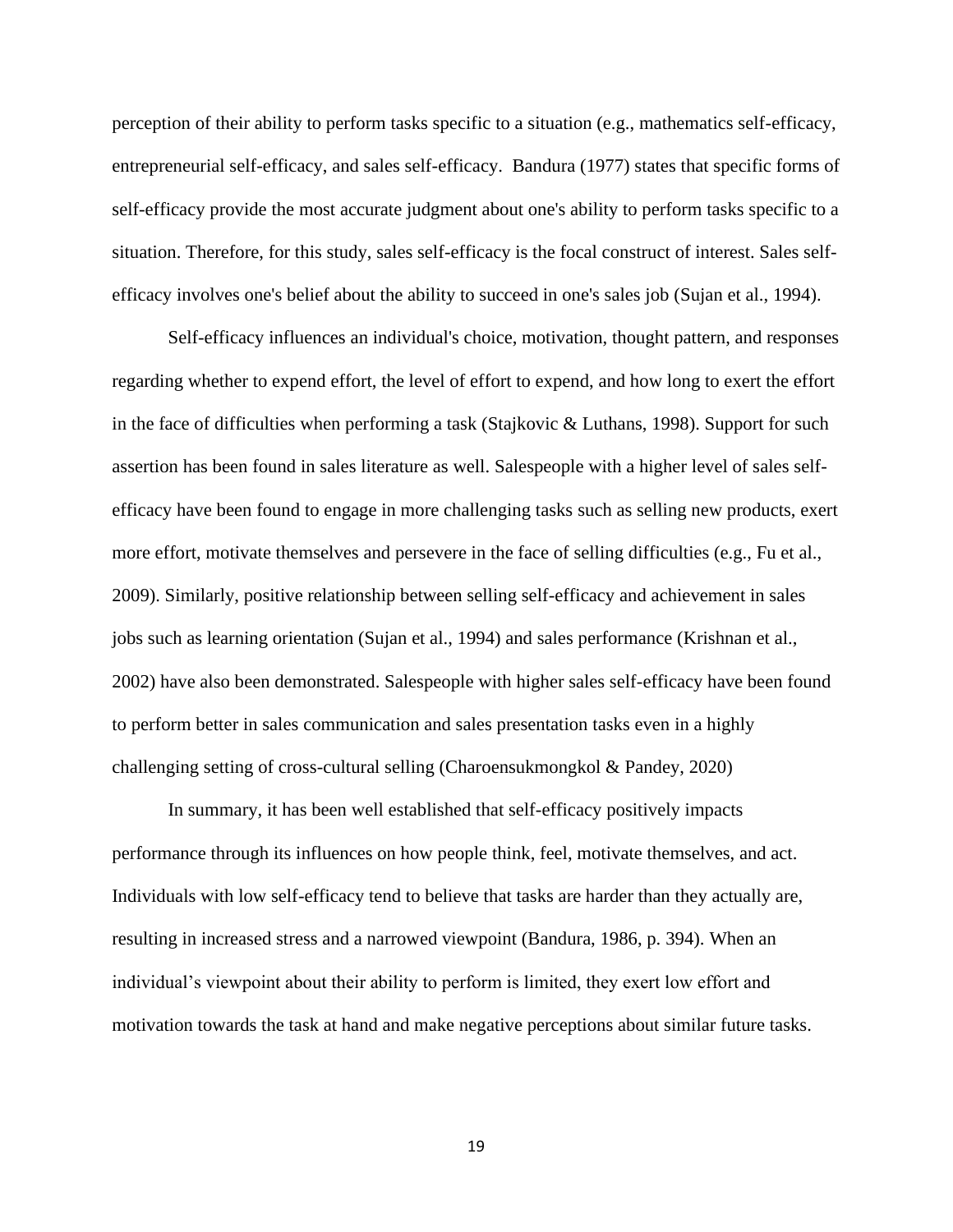In the context of the sales setting, salespeople's self-efficacy plays a vital role in how they perceive their selling tasks. When there is a control system comprising of sales quota, one's selling sales efficacy may affect the kind of assumption they make about the quota achievement. This includes their perception about how much effort they need to exert, whether they will successfully achieve the quota goal, and more importantly, how difficult they perceive their assigned quota to be. In the next section, the relationship between perceived quota difficulty and self-efficacy is explored to conceptualize perceived quota difficulty as a consequence of one's self-efficacy.

### <span id="page-25-0"></span>**Relationship between Self-efficacy and Perceived Quota difficulty**

This section highlights the sources of self-efficacy and how it may impact one's perceived quota difficulty. The main objective of this section is to discuss that one's perception of quota difficulty is not formed in a vacuum, and salespeople's past experiences and environment play a vital role in how they perceive their assigned sales quota.

According to Bandura (1977), individuals develop self-efficacy beliefs over a period of time through four sources of information and experiences - (1) performance accomplishments, (2) vicarious experiences, (3) verbal persuasion, and (4) physiological states. Performance accomplishments refer to one's mastery experiences in one domain, and repeated successes in that domain enhance self-efficacy, whereas failure lowers the self-efficacy beliefs (Bandura, 1977). A meta-analysis study by Sitzmann and Yeo (2013) suggests that self-efficacy has a stronger relationship with past performance, which in turn can affect future performance. Information regarding how one performed in the past influences one's judgment about their capacity to succeed in the future. Similarly, Bandura (1986) also suggest that our past choices and actions may affect future behavior partly through its effects on our self-efficacy. In the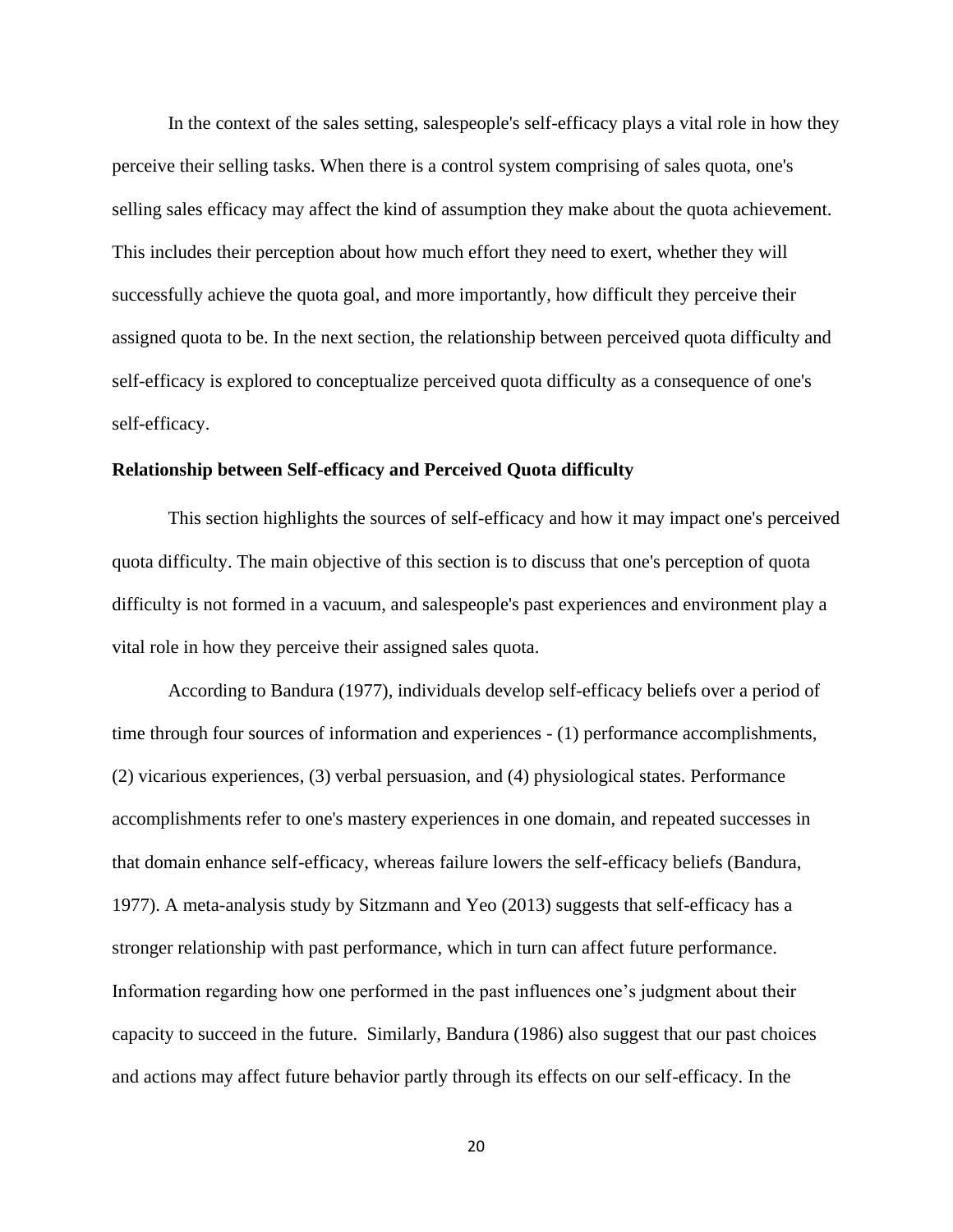context of salespeople, the above finding suggests that the achievements of sales performance result in high self-efficacy towards future sales performance. Salespeople with a track record of achieving sales quotas should form strong self-efficacy in their ability to achieve future quotas. As a result, they may perceive the assigned sales quota to be less difficult. On the contrary, salespeople who experience repeated failure may also expect future quotas to be difficult for them to achieve.

Another source of self-efficacy is vicarious experiences which refer to learning from watching people similar to us successfully completing a task (Stajkovic & Luthans, 2003). When a salesperson sees his colleague completing his selling tasks and meeting the quota, he is more likely to absorb a few positive beliefs about himself. Vicarious experiences can enhance selfefficacy because individuals can be confident that they are using behaviors known to be successful (Bandura, 1977). Using the actions known to be successful, one can be somewhat optimistic that the assigned quota is not very difficult for them to achieve.

The verbal persuasion source of self-efficacy refers to encouragement from people, which adds to one's growing belief in their ability to succeed (Bandura, 1977). Words of encouragement from colleagues or sales managers reinforce an individual's belief in their ability to undertake sales duties. For example, feedback, comments, words of encouragement are all types of verbal persuasion. Salespeople who receive words of encouragement from their sales managers regarding quota may believe in their ability to successfully achieve quota, thus reducing their perception of quota difficulty.

Finally, physiological states as a source of self-efficacy suggest that people have vulnerabilities such as anxiety and fear, which can reduce one's self-efficacy (Bandura, 1977). A salesperson is likely to believe that quota is difficult to achieve because of fear or anxiety.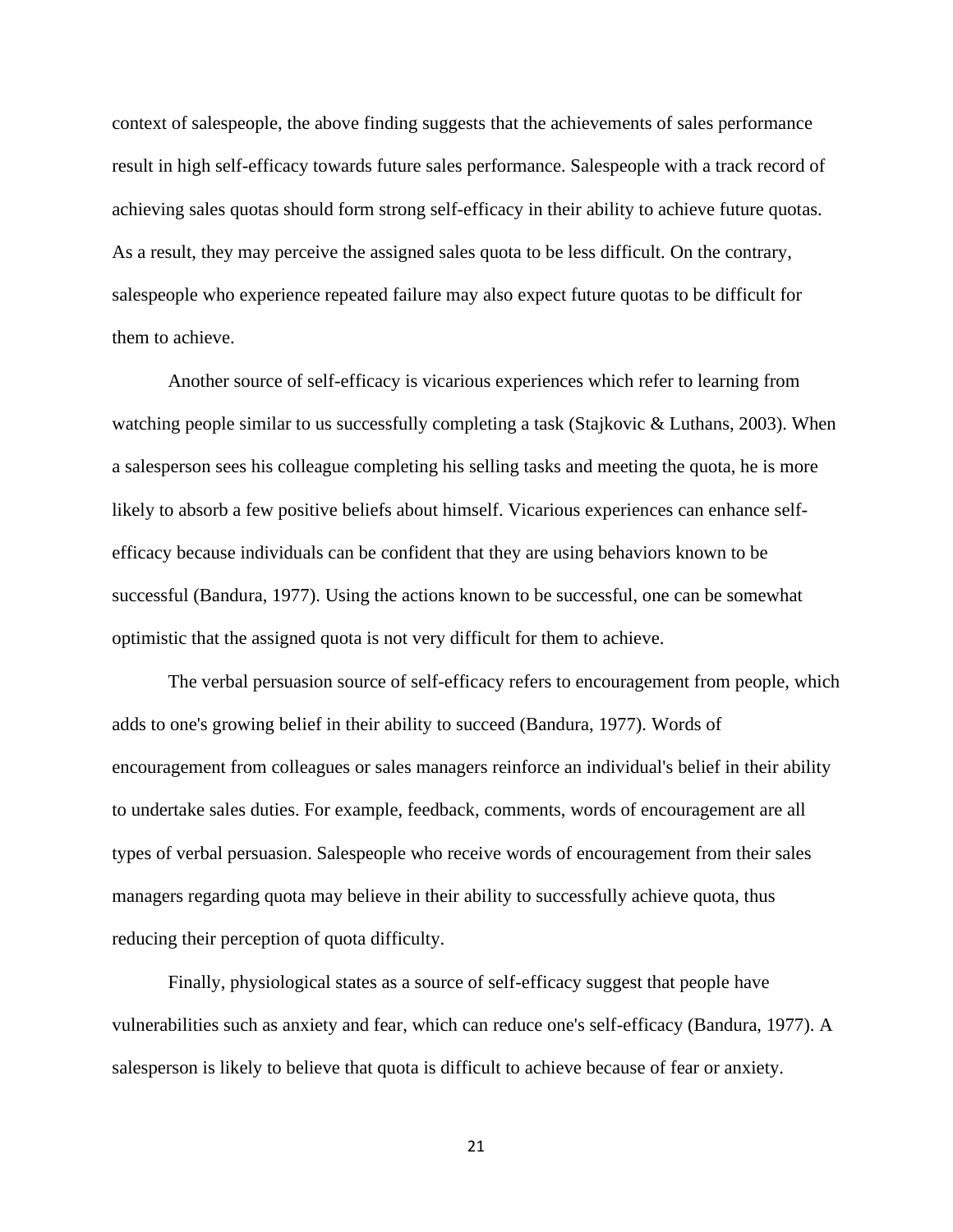Only one study by Schwepker and Good (1999) has tested the relationship between selfefficacy and perceived quota difficulty. As expected, they found a negative relationship between the two. The study highlighted that salespeople with low sales efficacy are more likely to believe (even when this is incorrect) that they have been assigned a difficult quota.

In summary, because of one's experiences and information available, an individual's assumption about future tasks may also change. Applying this to the sales context, a salesperson who has experienced failures with selling tasks has received negative feedbacks, has seen his colleagues fail, or has emotional discrepancies will be less self-efficacious. In line with Bandura's conceptualization of self-efficacy and Schwepker and Good's (1999) study, one would reasonably expect salespersons who are efficacious at selling to perceive quota as not being difficult, while less efficacious salespersons would do.

# <span id="page-27-0"></span>**Moderating role of Perceived quota difficulty on the Moral Judgement- Performance Relationship**

Empirical research has demonstrated that salespeople are "quota achievers, not dollar maximizers" (Churchill, Ford, & Walker 1982, as cited by Ross, 1991, pg. 297). This indicates that quota is a reference point for salespeople where priority is given to achieving quota as achievement of quota signifies the completion of the work demanded from the management. Furthermore, because quota is used as a tool to measure performance where commission, promotion, pay raise depends on it, we can expect salespeople to be more attentive towards achieving quota. Moreover, many sales managers do not want to actively guide salesforce and prefer to let salespeople work by their own means (Anderson & Oliver, 1987). As a result, managers are not able to fully supervise salespeople's behavior performance, but they can easily track quota performance. Therefore, sales quota is also assigned because it can be used to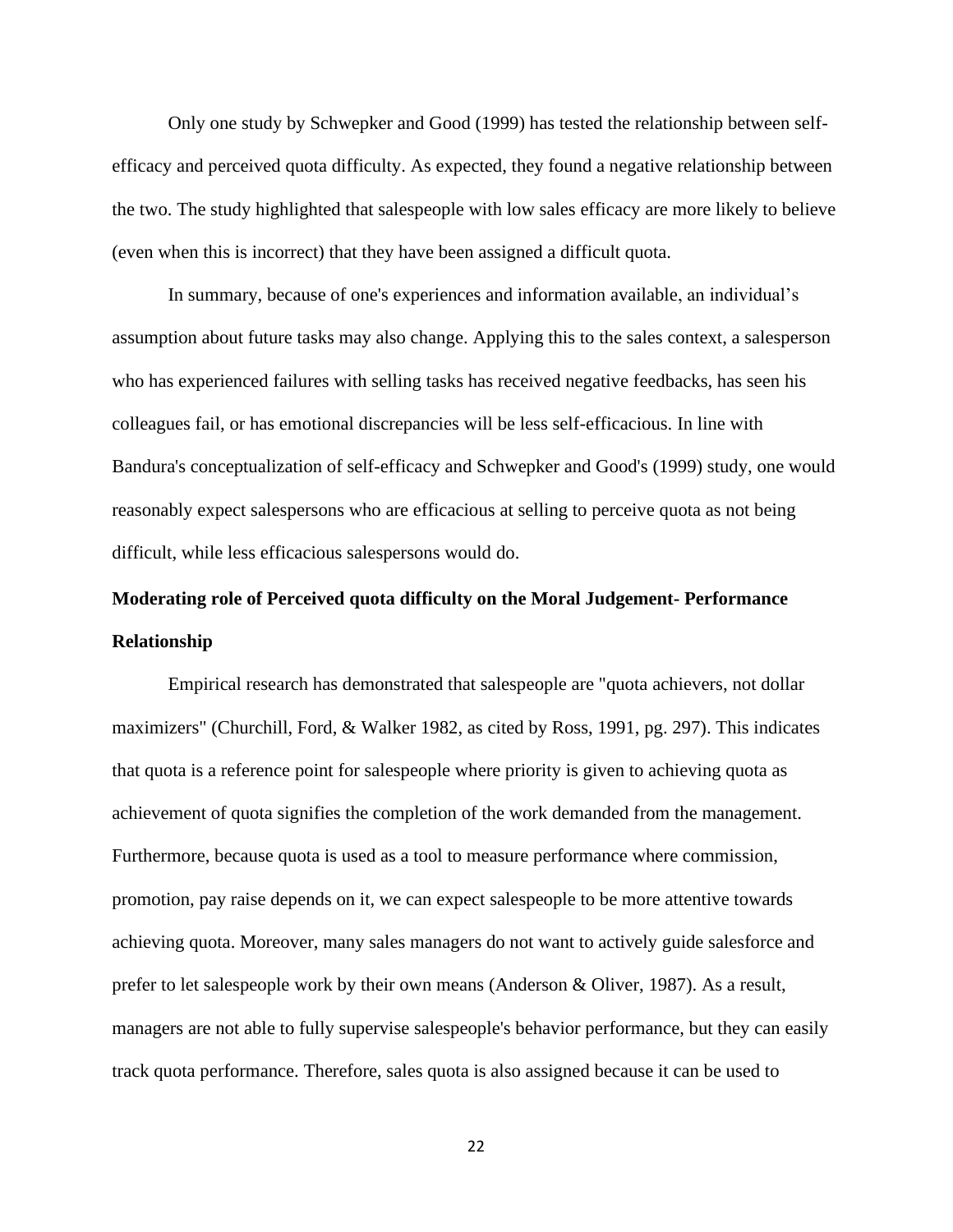supervise an individual's effort and performance. Thus, it is reasonable to assume that salespeople will focus more on achieving quotas than other aspects of their job. Another important point noted by Ross (1991) is that salespeople are risk-seeking if they perceive that the risky opportunity will help them achieve their goals. Further, the study found that quota level affected salespeople's decision-making in such a way that they were willing to make risky decisions to achieve their quota. This indicates that when quota achievement is a dominant objective, salespeople may seek risky behavior (e.g., acting unethically) if they believe it will help them meet quota. Likewise, Barsky (2008) argued that salespeople exposed to difficult outcome performance goals are more likely to act unethically.

In a study of sales manager's ethical decision-making, sales manager's quota difficulty was found to positively increase their probability of allowing salespeople to act unethically (Schwepker & Good, 2004a). However, because the study did not measure the moral judgment or ethical intention of sales managers, one explanation for such finding could be that sales managers were unethical to begin with, and as a result, high unethical decision-making was observed. In such a case, we cannot say with certainty that one's quota difficulty was a catalyst in affecting ethical decision-making. In a study of financial service salespeople, Schwepker and Good (1999) found that perception of quota difficulty negatively affected salespeople's moral judgment when people believed consequences of quota failure were high and the market was unattractive. However, as meeting quota is part of a salesperson's job, the existence of a sales quota will encourage people to extend more efforts towards achieving it. This is because quota achievement signifies one's efforts and ability to do the work. Bommer et al., (1987) suggests that individual consider ethical behavior to be a sub-goal to performance goals and ethical behavior is only considered important if it does not take away from performance goals. Thus, it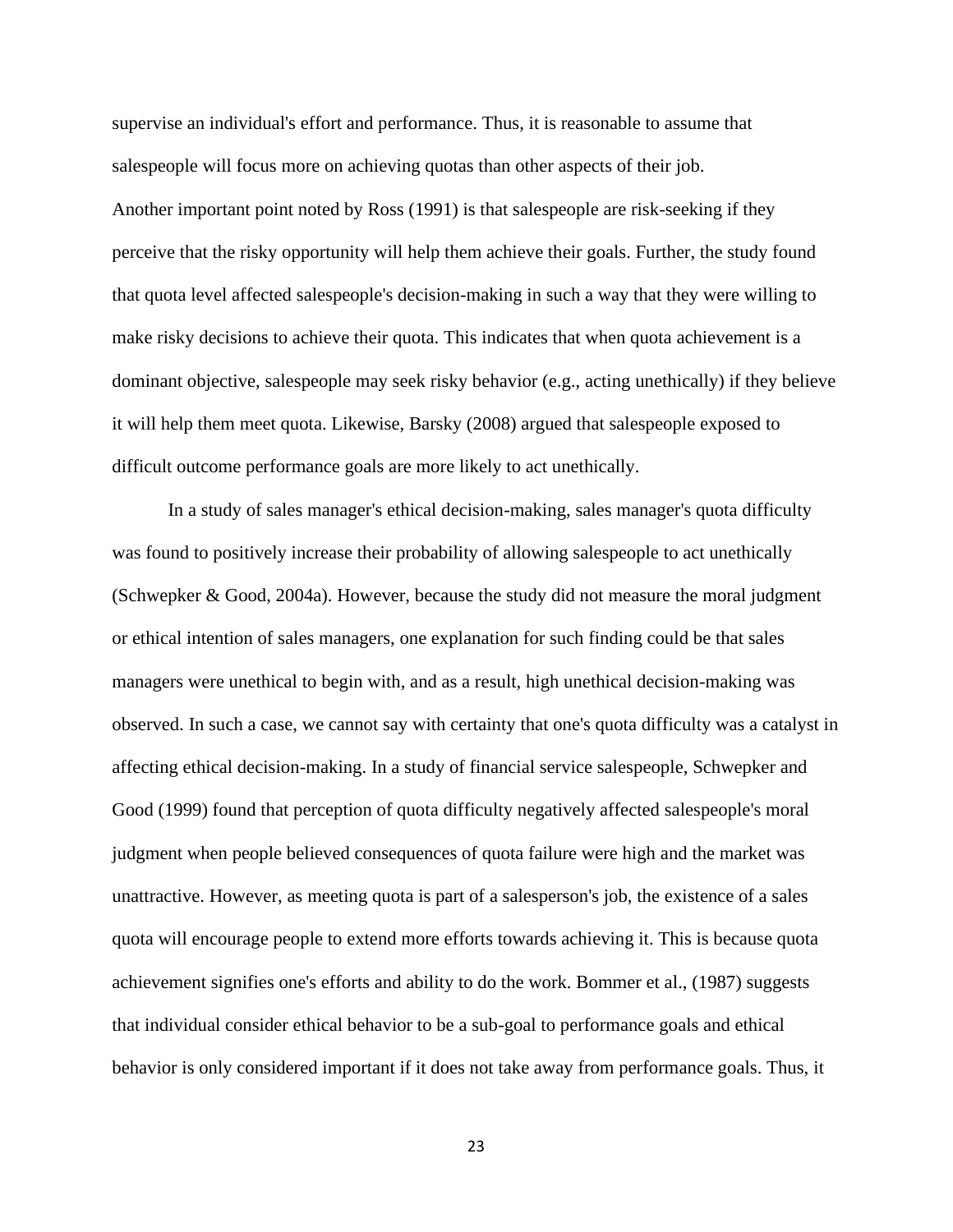is within reason to assume that a salesperson will extend more efforts to meet the quota than on other aspects of their job. As highlighted by Ross (1991) and Barsky (2008), salespeople exposed to a challenging situation are more likely to act unethically to achieve their goals.

Proposition one suggests a simplistic and direct relationship between moral judgment and overall sales performance. However, even salespeople who always behave ethically and have a solid sales track record may find themselves in a situation where they want to engage in unethical activities. For example, in the Wells Fargo Bank Scandal case, the senior management announced that only one percent of their total sales employees were engaged in the cross-selling incident who otherwise did not have such past records (Tayan, 2019). The management further stressed that there was an ethics program focused on addressing conflicts of interest and helping their salespeople. If the quota was very difficult to achieve, it does not explain why the ninetynine percent were maintaining the quota while also behaving ethically. Thus, the difference between the ethical and unethical bank sales employees' actions could simply be linked to their perception of quota difficulty. Because they assumed that they would not be able to meet the new cross-selling targets, some salespeople who otherwise had good selling records resorted to unethical actions. This shows that the impact of their moral judgment, especially on behavior performance, is lower when the perception of quota difficulty is high. Over time unethical actions will result in loss of customers and outcome performance.

In summary, for salespeople who have high moral judgment, we expect high performance as a result of generating trust and building relationships through ethical behavior. However, when one perceives their quota as difficult to achieve, one may engage in unethical behavior, which negatively impacts their performance. Similarly, when salespeople engage in unethical activities, it taints the relationship with customers and, as a result, decreases overall sales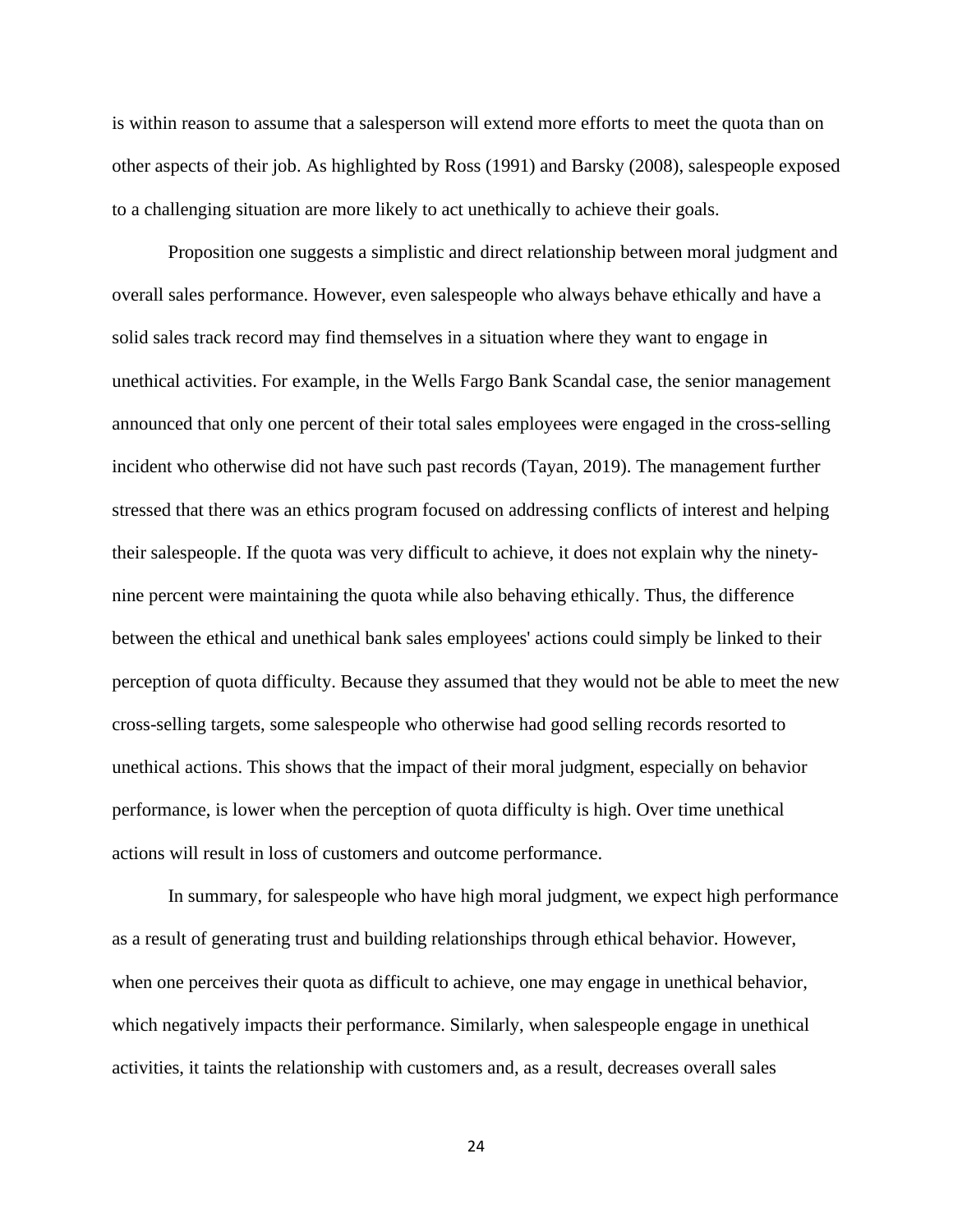numbers as well. Therefore, the positive relationship that existed between moral judgment and sales performance weakens when perceived quota difficulty is high. The above discussion leads to the following proposition:

**P1a: Under conditions where salespeople's perceived quota difficulty is high, a salesperson's moral judgment will have a lesser positive impact on his/her sales performance.** 

#### **Methodology**

<span id="page-30-0"></span>A pilot study was conducted to test the study measures and to guide the planning of a large-scale investigation in the future. In effect, this test of study measures in a small sample will reduce the chance of failure in a larger project should an academic researcher plan to conduct an empirical study based on the propositions of this study. Furthermore, it can also reveal ethical and practical issues that could hamper the future empirical study. The survey instrument was pretested in a small sample of salespeople to assess the reliability, or internal consistency, of the scales. In addition, biases and measurement design are discussed, and preliminary correlation analysis between the constructs was conducted, and significant relationships are reported.

### <span id="page-30-1"></span>**Participants and Recruitment procedure**

Salespeople directly involved in selling the products/services for their company were the participants of interest in this study. Salespeople representing varieties of industries and working in companies based in Newfoundland, Canada, were recruited for this pilot study.

For the purpose of data collection, ethical approval was gained from Interdisciplinary Committee on Ethics in Human Research (ICEHR) at Memorial University. Recruitment emails explaining the study with a link to an anonymous online survey were distributed to companies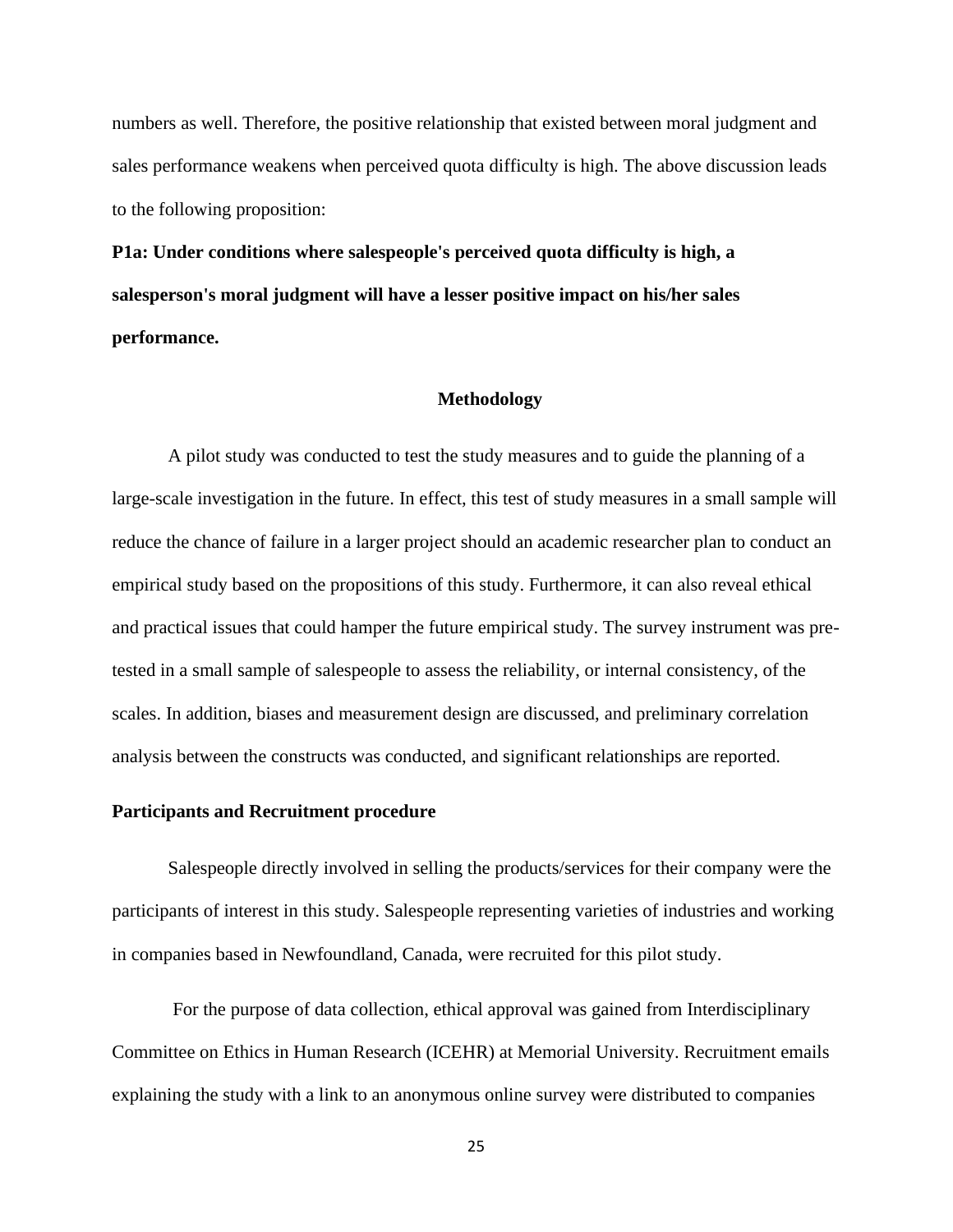operating across several industries. Participants were recruited in two ways: (1) emails were sent to companies operating in Newfoundland and Labrador, Canada where companies were requested to forward the emails to the sales representatives working at the company (2) Gardiner Centre, an outreach center at MUN, distributed the anonymous survey link on their bi-weekly newsletter. The emails reached sales representatives who were subscribed to the newsletter. The recruitment email and the consent form highlighted that only the salespeople were eligible to participate in the survey.

Standard ethics procedures were followed throughout the study. Interested participants clicked on the survey link, which directed the participants to an informed consent page before starting the survey hosted by Qualtrics. The consent form informed the participants of their voluntary participation and their right to withdraw at any point in the survey. Consent was implied when the participants pressed the 'I consent' button, and they were not allowed to proceed without providing their consent. Further, they were free to skip questions and quit participating at any point by simply closing the browser. Because personal identifiers were not collected, once participants submitted the response, it was not possible to identify the data for deletion.

### <span id="page-31-0"></span>**Data screening**

In total, 46 complete responses out of 68 total responses were obtained after data cleaning. While this percentage of rejection may seem high, it is not entirely due to the quality of the data but mainly due to incomplete responses. 32.35 % (22 individuals) either did not answer any questions or left partway through the survey.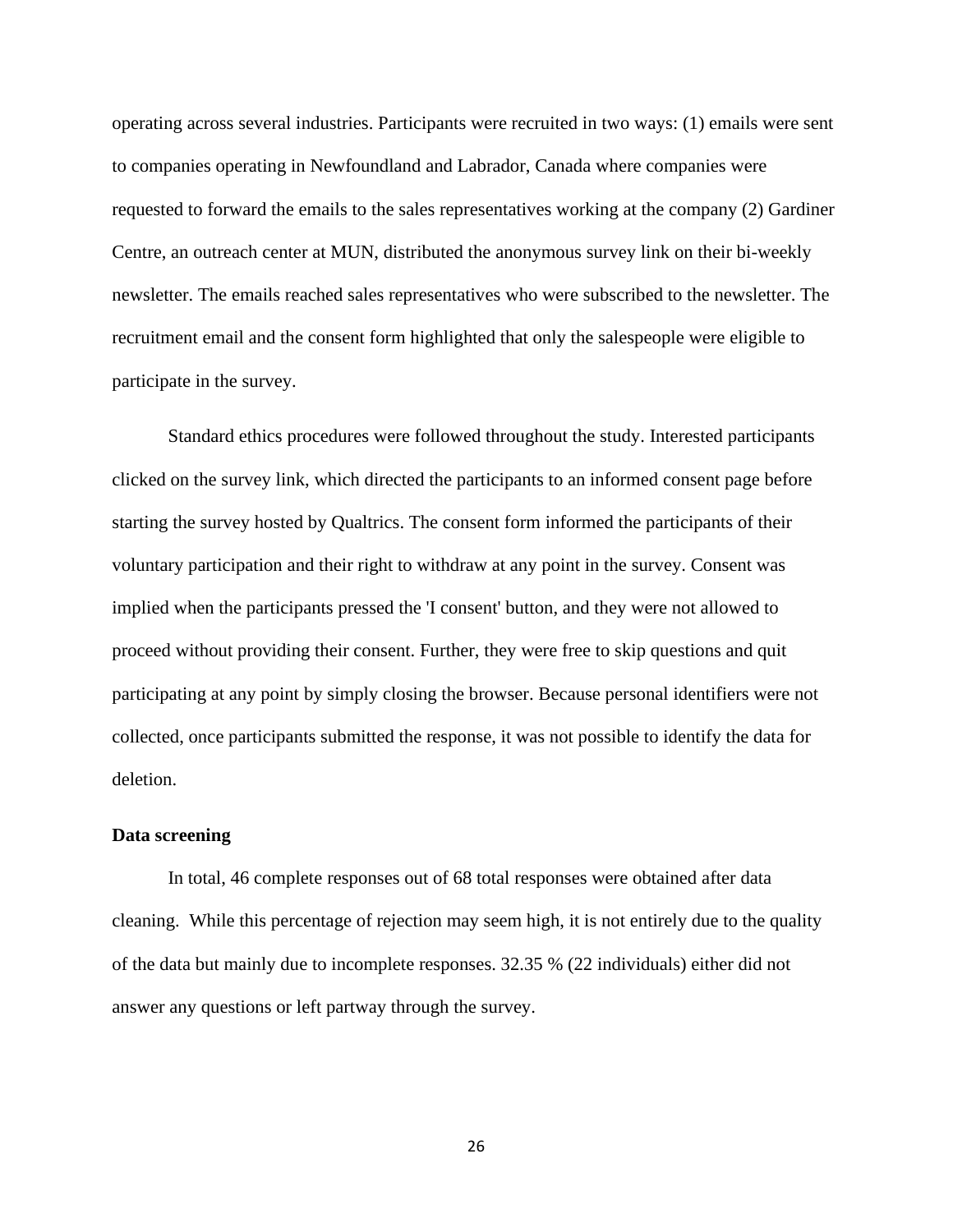### <span id="page-32-0"></span>**Measures**

The scales used in this study come from previous research studies in the sales and marketing domain (for full measures see Appendix 2).

### *Moral judgment*

Moral judgment was measured using a multidimensional ethics scale developed by Reidenbach and Robin (1990). Respondents were asked to judge three ethical/unethical scenarios by responding to eight items in each scenario. Every item is based on a 7-point scale anchored by bipolar adjectives (e.g., fair/unfair; morally right/not morally right; just/unjust), and the same adjectives follow each scenario. Reidenbach and Robin (1990) refined the initial 30-item scale (Reidenbach & Robin, 1988) into an 8-item instrument to measure moral judgment of people which captures three ethical dimensions (1) a broad-based moral equity dimension; (2) a relativistic dimension, and (3) a contractualism dimension. These dimensions are derived from the three ethical philosophies previously discussed in Section 2: justice, relativism, and deontology (McMahon & Harvey, 2007). Moral equity and relativistic dimension are based on justice and relativism philosophy, which are developed during the childhood training and upbringing. Contractualism forms later in life through numerous transaction experience. It takes a deontological approach to problem of ethics and the rightness or wrongness of the conduct is determined by the implicit/explicit contractual agreement between two parties (Reidenbach & Robin, 1988). In the context of sales, these transaction experience could be implicit/explicit contract made with customers, managers, and colleagues. Utilitarianism and egoism philosophy has been found to have a minimal contribution to the explanatory and predictive power of the measure (Reidenbach & Robin, 1988); therefore, they are not included in the scale.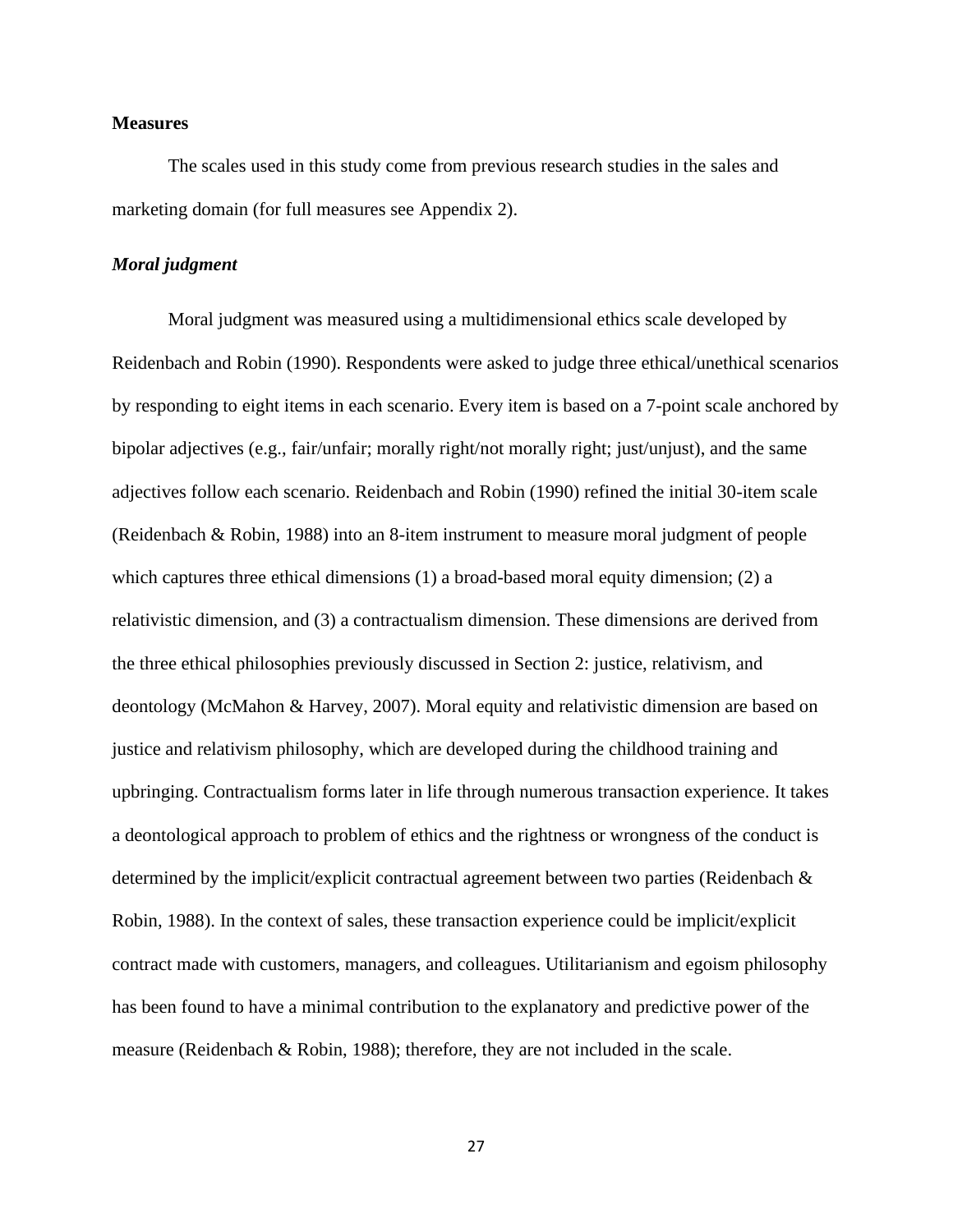There are numerous measures of moral judgment in ethics literature (e.g., Maitland &Goldman, 1974; Hogan & Dickstein, 1972); however, only the Reidenbach and Robin (1990) measure include scenarios that embody ethical dilemmas in a selling situation. These scenarios have been recognized as an acceptable approach for conducting ethics research in marketing and sales (Chonko et al., 1996).

### *Perceived Quota Difficulty*

Schwepker and Good (1999) developed a three-item scale for assessing perceived quota difficulty. Two items used five-point Likert scales ranging from (1) "strongly disagree" to (5) "strongly agree." These two items ask about respondents' view of their quota and how easy it is to achieve it. The third item asks respondents to assess their chances of achieving their assigned quota on a ten-point scale ranging from (1) "not very good" to (10) "very good." The positively worded two items were reverse coded so that the higher scores summed across the three items indicate respondents perceived quota difficulty.

### *Sales performance*

Salesperson performance is measured using two constructs – behavioral performance and outcome performance. Babakus et al. (1996) developed a 34-item scale that measures both behavioral and outcome performance. This self-report measure was adopted from Behrman and Perreault (1982) and Cravens et al. (1993). Behrman and Perreault (1982) argued in favor of this self-report measure and stated that salespeople have more complete knowledge of their behavioral performance than their supervisors and are able to provide more accurate information. Similarly, self-report measures have been found to be suitable in measuring objective performance (Churchill et al., 1985).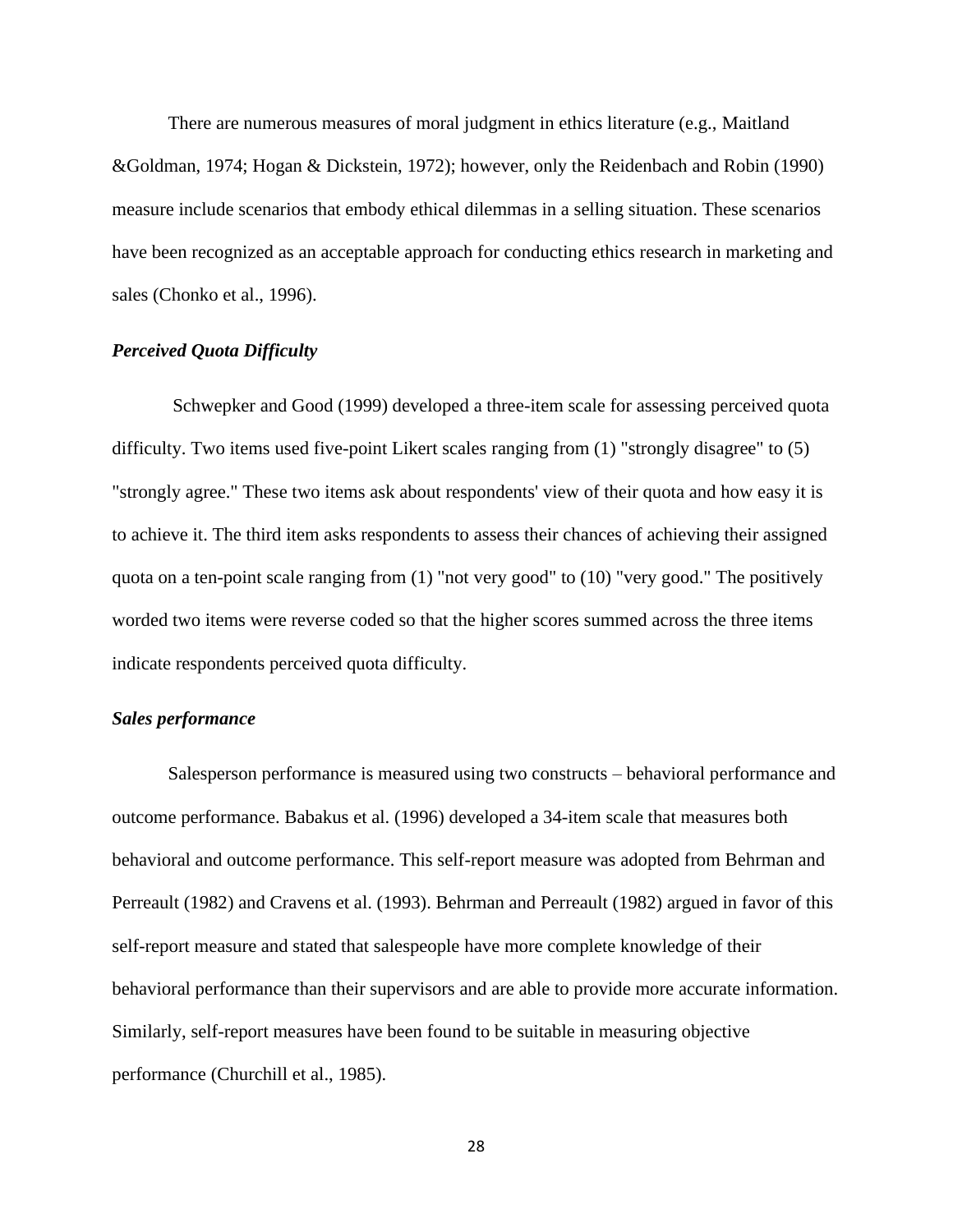Behavioral performance in this scale evaluates the various activities salespeople engage in when executing their job responsibilities (Babakus et al., 1996). The 27-item scale includes items across technical knowledge, adaptive selling, teamwork, sales presentations, sales planning, and sales support performance. Salespeople respond to 7-point Likert statements ranging from 1 for "needs improvement" to 7 for "outstanding."

In the outcome performance scale, salespeople evaluated their objective performance in terms of producing high market share, generating high dollar sales, selling products with the highest profit margin, and so forth. The seven items scale also uses a seven-point scale ranging from 1 for "needs improvement" to 7 for "outstanding."

### *Social desirability bias*

It is expected that the salespeople will have a tendency to answer questions in a socially desirable manner when the self-report measures are used, especially when the questions ask about their work-related activities. A social desirability bias scale developed by Strahan and Gerbasi (1972), which was based on Crowne and Marlowe's (1960) scale, was used to control for the bias. This six-item measure uses a six-point scale ranging from 1 for Strongly disagree to 6 for Strongly agree. The items comprise desirable and undesirable characteristics to assess whether bias exists in the responses.

### *Self-efficacy*

Self-efficacy is not a direct construct of interest in this study; however, it was added in the survey instrument initially to observe its relationship with other constructs, especially with perceived quota difficulty, given its influence in sales research. Self-efficacy (SE) is a domain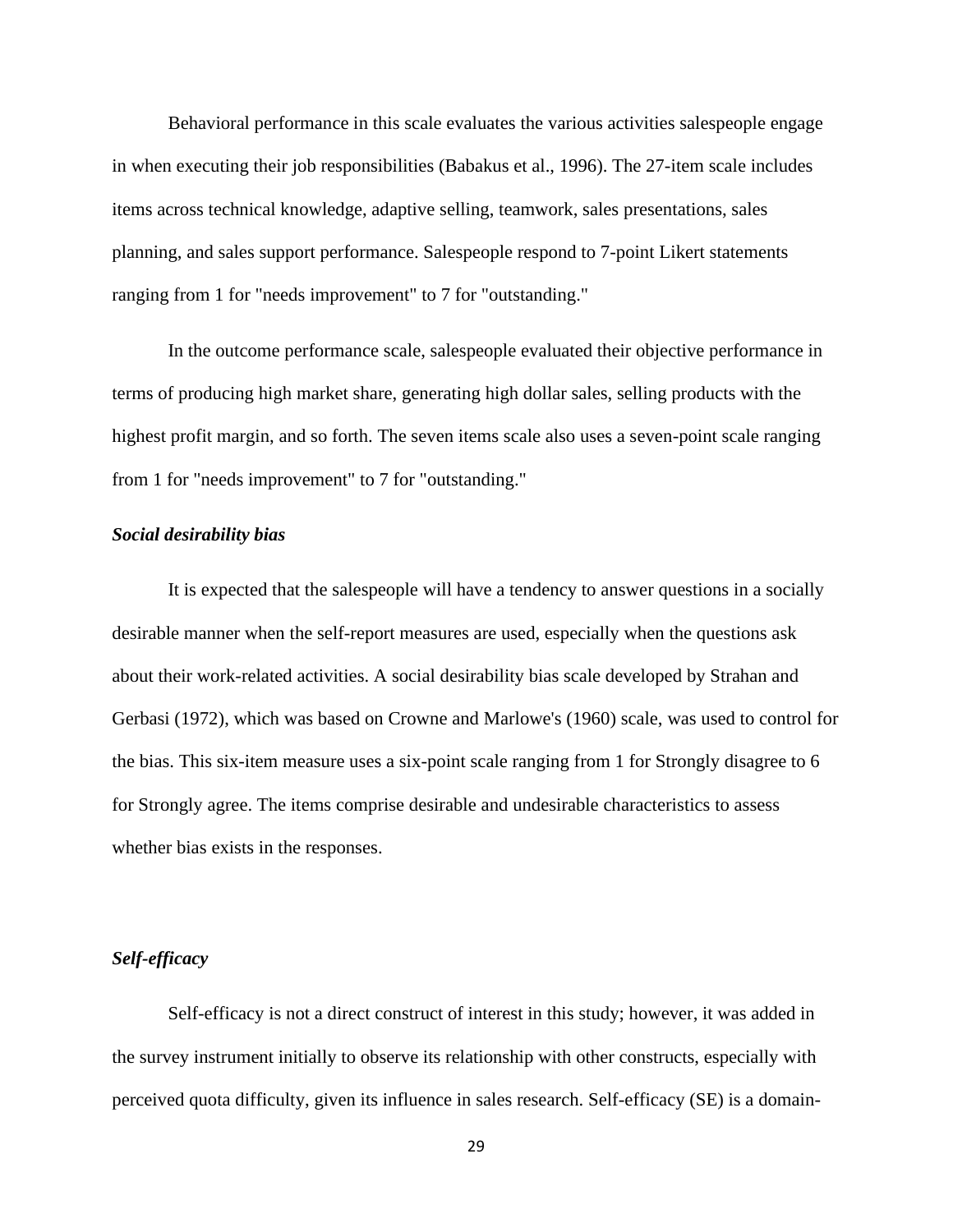specific measure. The selling self-efficacy scale developed by Sujan et al. (1994) was adopted. This 7-item scale measuring self-efficacy scale in sales setting was developed by modifying Chowdhury's (1993) measure of self-efficacy in negotiations" in organizations setting. To this date, this remains the most heavily used self-efficacy scale in sales setting cited by many researchers (Peterson, 2020).

Salespeople respond to six, five-point Likert statements ranging from (1) "strongly disagree" to (7) "strongly agree." The statements covered facets of selling situations such as "I am good at selling," "I know the right thing to do in selling situations," "I am good at finding out what customers want," and so on.

### **Discussion of measure assessment**

Reliability indicates the extent to which the items of a specific construct are capable of measuring the various aspects of that same construct (Drost, 2011). This study reports the internal consistency of the measures using Cronbach's alpha.

### **Table 1**

| <b>Pre-test Reliability Coefficients</b> |  |
|------------------------------------------|--|
|                                          |  |

<span id="page-35-0"></span>

| Scale name                            | Cronbach's | N of items |
|---------------------------------------|------------|------------|
|                                       | Alpha      |            |
| Moral judgment multidimensional scale | 0.78       | 24         |
| Perceived Quota difficulty            | 0.72       | 3          |
| Outcome performance                   | 0.91       |            |
| Behavior performance                  | 0.95       | 27         |
| Sales self-efficacy                   | 0.84       | 7          |
| Social desirability bias              | 0.86       | 6          |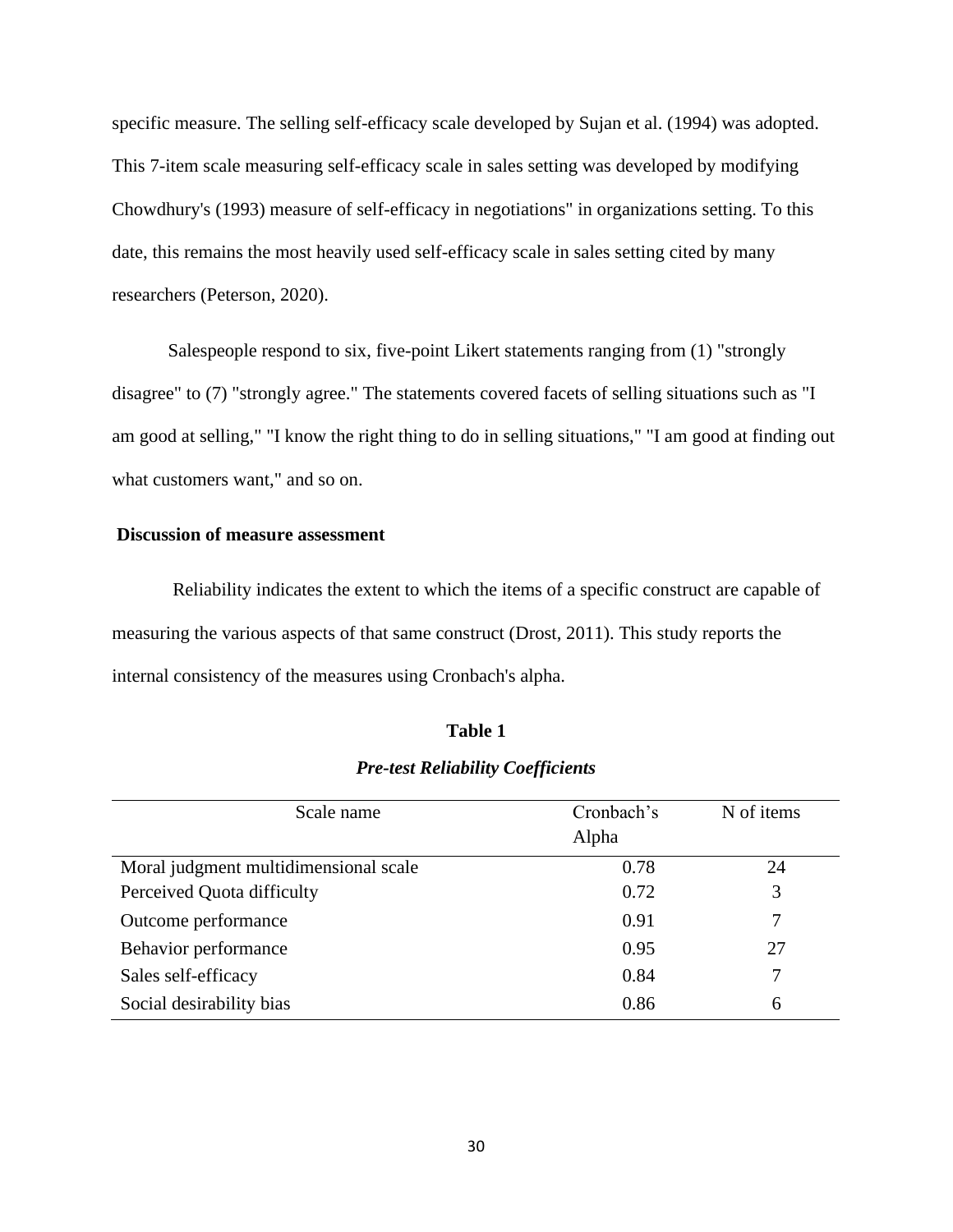The coefficient alpha over 0.70 level suggests that the measures have good reliability (Peterson, 1994). This provides initial support to the use of the measures.

## **Common method bias and measurement design**

A potential problem with the questionnaire is method variance, which is attributable to the measurement method rather than the constructs of interest (Podsakoff et al., 2003). Such variance can threaten the validity of relationships observed between constructs. Doty & Glick, (1998) state that the magnitude of the discrepancies between the observed and true relationship between constructs resulting from common method variance leads to common method bias (pg. 375).

Although method bias is not an issue in pilot testing, this is discussed in the paper to give some insights on how it can be addressed in future empirical work should they come across this issue. Podsakoff et al. (2003) suggested that the researcher should obtain multiple measures from different sources and at different points in time in order to minimize the effect of common method variance. Due to the time limitation and low responses from salespeople during the pandemic, it was not possible to consider this suggestion in this pilot study. However, this could be seen as a potential for improvement of the study in the future.

Nevertheless, some of the simple procedural remedies suggested by Podsakoff et al. (2003) of common method bias were employed in this pilot study. For example, a scale's format and its anchors influence responses when the same anchor points are used repeatedly (Podsakoff et al., 2003). Therefore, different response formats (Semantic differential scale and Likert scale) were used for the measurement of predictor and criterion constructs. Additionally, Podsakoff et al. (2003) suggest that allowing respondents to answer the survey anonymously makes them less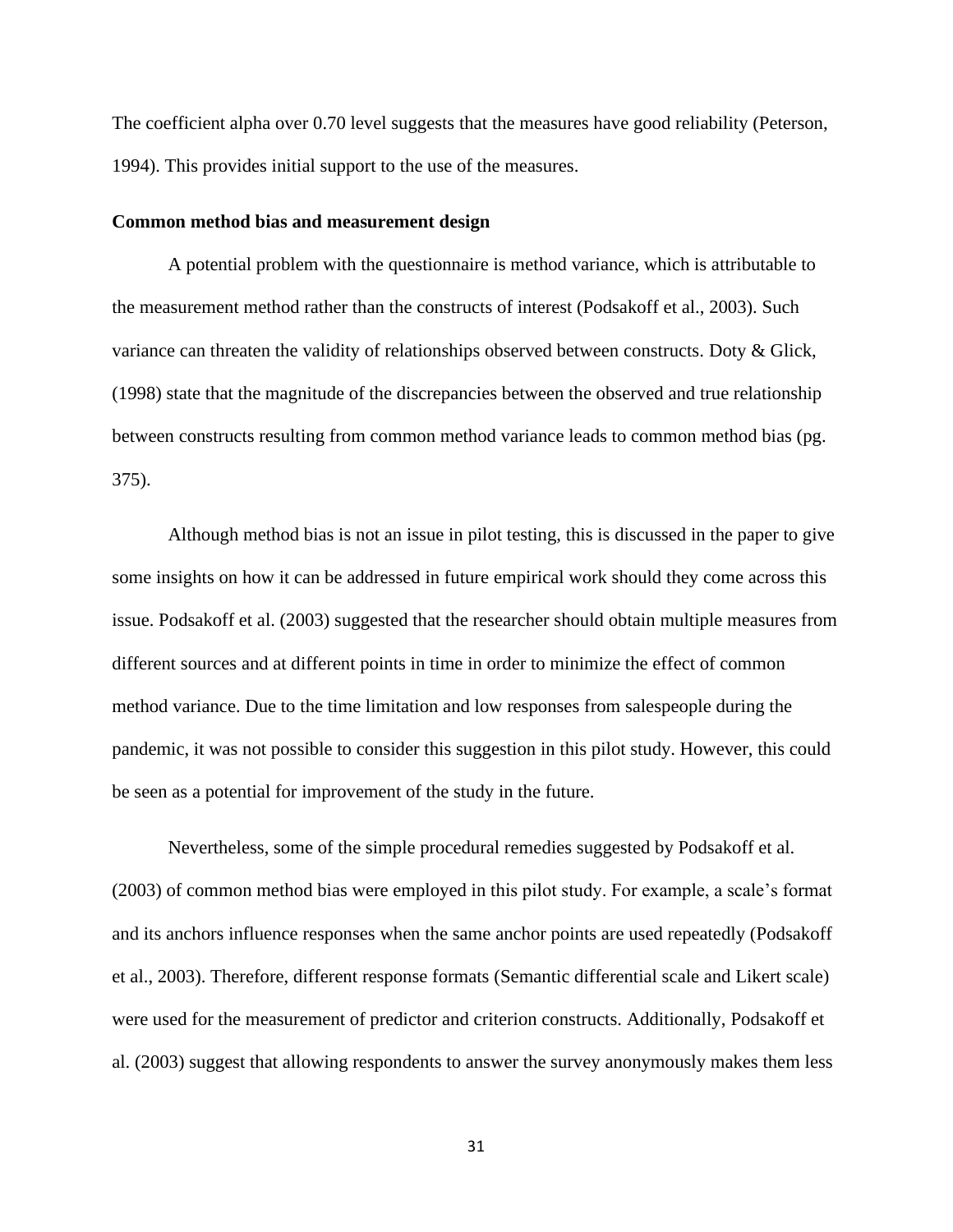likely to answer dishonestly or in a biased manner; thus, anonymity in data collection was employed in the survey.

Schmidt and Hollensen (2006) suggest that questionnaire design is one of the important factors to get complete and accurate responses. The questions were grouped into different sections and pages, making it easier for participants to navigate through the survey. Each scale was followed by a clear description of actions to be taken by the respondents. The scales adapted from past research reduced its item ambiguity to a great extent, such that there was no complicated syntax and vague concepts that would drive respondents to exit the survey. This can also be observed from the response pattern in the pre-test. Out of 68 people who clicked on the link, only three respondents did not fully complete the question after starting the first question and 16 respondents left without viewing any question. The majority of the respondents who viewed the questions (46 out of 49 respondents  $\approx$  93%) completed the survey in its entirety. This shows that the majority did not have a problem understanding the question and filling up the survey.

In the future study with a large enough sample, in addition to procedural remedies, statistical remedies for the method biases would be appropriate. As suggested by Podsakoff et al., (2003), statistical remedies such as Harman's single-factor test and partial correlation procedure (a) partialling out social desirability or general affectivity, (b) partialling out a "marker" variable maybe suitable to account for method variance and test biases.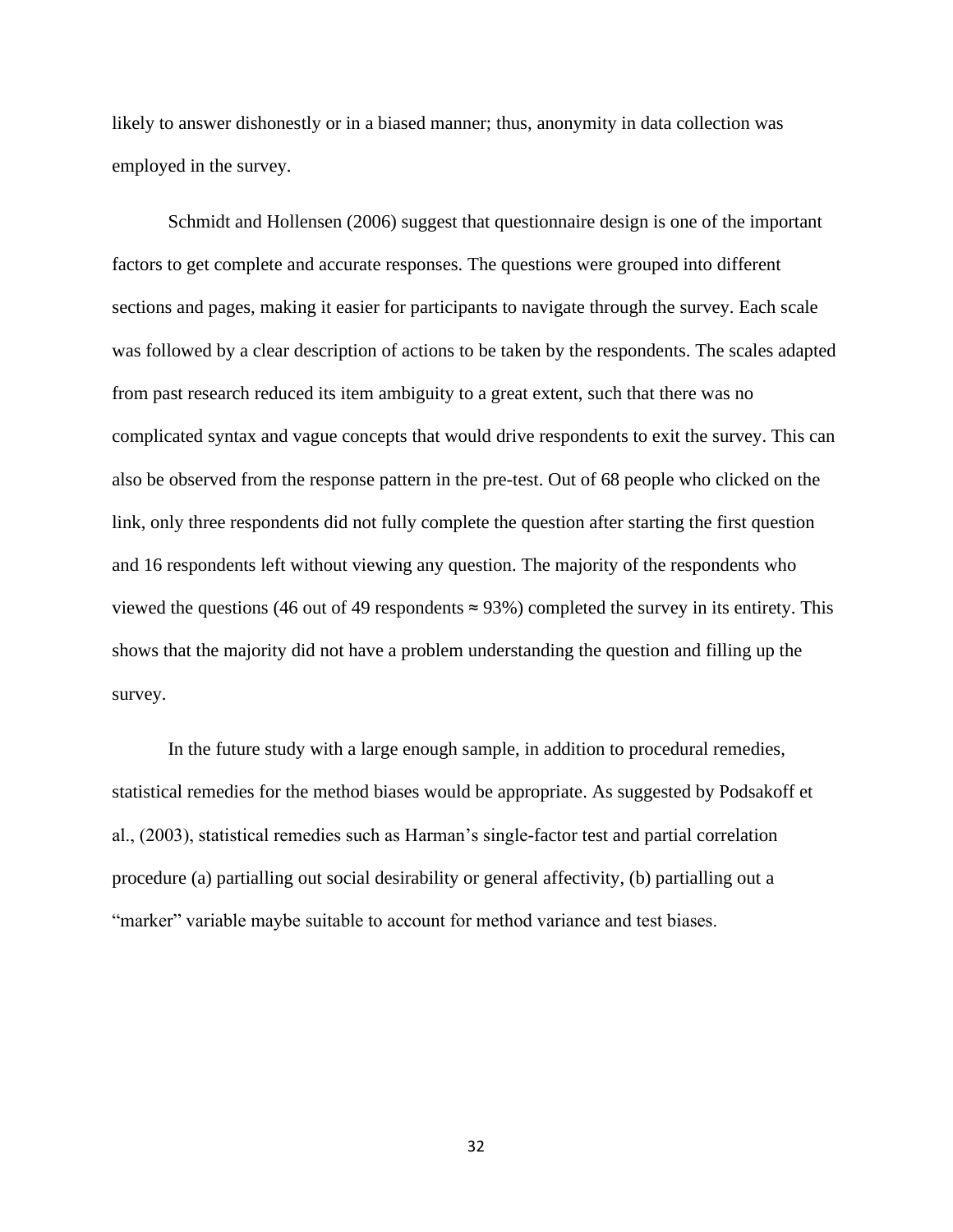## **Results and Discussion**

## **Descriptive statistics**

As shown in table 2, the data set comprised 17 females (37%) and 29 males (63%). Participant's ages ranged from 25 to 64 years (mean= 45.1 years, S. D= 8.76). The majority of respondents (n=43) have formal higher education, and only three respondents have high school education. 21.7% represented the retail and consumer products industry while the rest represented variety of industries such as technology, construction, finance and insurance, wholesale, auto/transport and health & pharmaceutical. Majority of the respondents, 50% (n=23) had sales experience of more than ten years. 41.3% (n=19) had sales experience in the range 5 to 10 years, and 8.7% (n=4) had sales experience in the range of 2 to 5 years. Majority of respondents (n=16, 35.6%) fall into the annual income brackets of \$100,001- \$150,000. The lowest percentage of respondents, 8.7% (n=4), has an annual income of \$150,000 or higher.

|           | <b>Variable</b>            |                | $\frac{0}{0}$ | <b>Cumulative</b><br>$\frac{0}{0}$ |  |
|-----------|----------------------------|----------------|---------------|------------------------------------|--|
|           | 25-34                      | 5              | 10.9          | 10.9                               |  |
|           | 35-44                      | 17             | 37.0          | 47.8                               |  |
| Age       | $45 - 54$                  | 17             | 37.0          | 84.8                               |  |
|           | 55-64                      | 7              | 15.2          | 100                                |  |
| Gender    | Male                       | 29             | 63.0          | 63.0                               |  |
|           | Female                     | 17             | 37.0          | 100                                |  |
|           | <b>High School</b>         | 3              | 6.5           | 6.5                                |  |
|           | College                    | 17             | 37.0          | 43.5                               |  |
| Education | Bachelor's Degree          | 24             | 52.2          | 95.7                               |  |
|           | Master's degree            | $\overline{2}$ | 4.3           | 100                                |  |
|           | Retail & Consumer products | 10             | 21.7          | 21.7                               |  |
|           | Technology/Software        | 6              | 13.0          | 34.8                               |  |
|           | Construction               | 5              | 10.9          | 45.7                               |  |

## **Table 2**

# *Descriptive Statistics*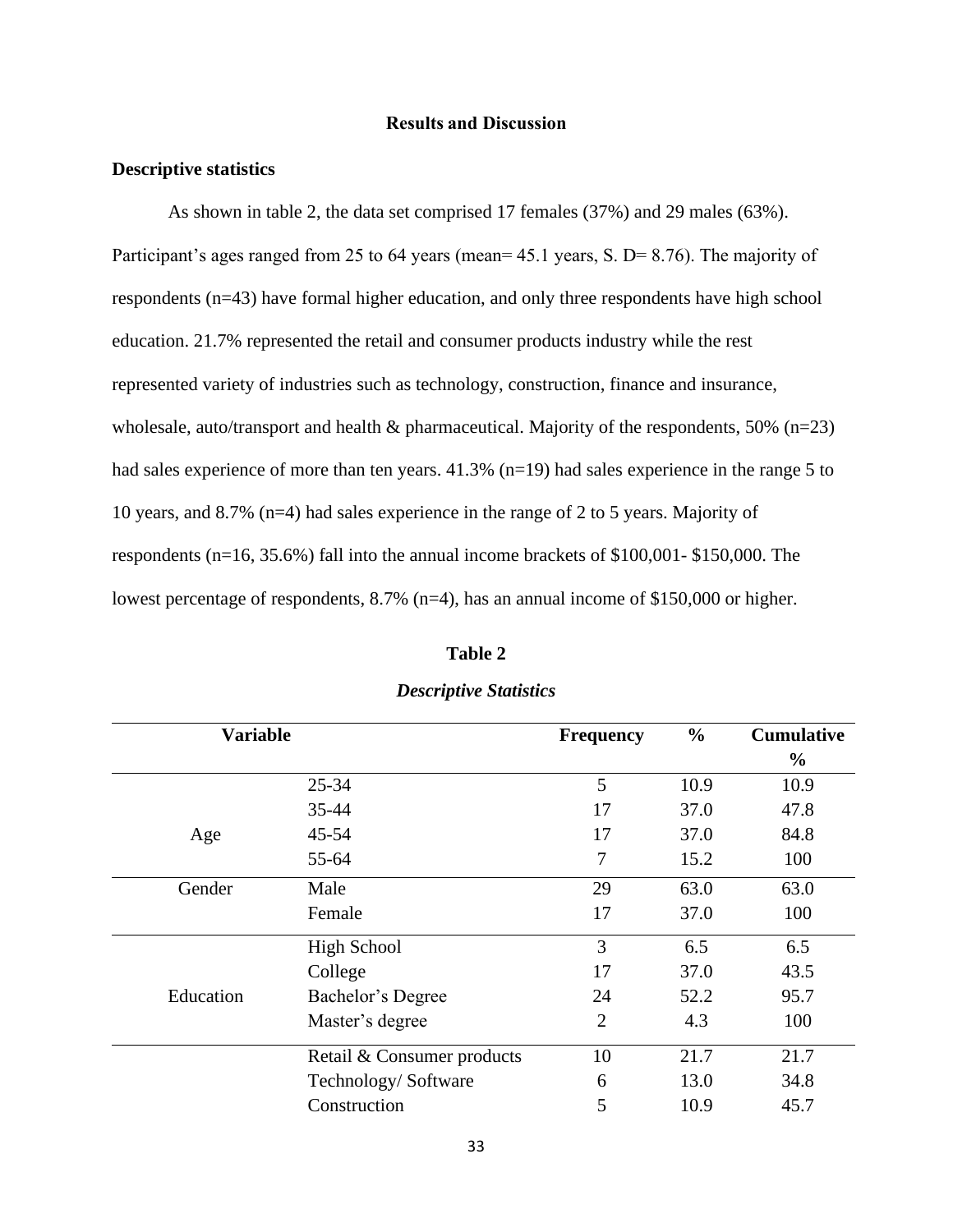|                  | Finance and Insurance    | 5              | 10.9 | 56.5 |
|------------------|--------------------------|----------------|------|------|
| Industry         | Wholesale                | 4              | 8.7  | 65.2 |
|                  | Auto/Transport           |                | 15.2 | 80.4 |
|                  | Manufacturing/Industrial | 4              | 8.7  | 89.1 |
|                  | Health & Pharmaceutical  | 4              | 8.7  | 97.8 |
|                  | Others (Electronics)     | T              | 2.2  | 100  |
| Sales Experience | 2-5 years                | $\overline{4}$ | 8.7  | 8.7  |
|                  | $5-10$ years             | 19             | 41.3 | 50.0 |
|                  | More than 10 years       | 23             | 50.0 | 100  |
| Annual Income    | $$25,001 - $50,000$      | 6              | 13.3 | 13.3 |
|                  | \$50,001-\$75,000        | 11             | 24.4 | 37.8 |
|                  | \$75,001-\$100,000       | 8              | 17.8 | 55.6 |
|                  | \$100,001-\$150,000      | 16             | 35.6 | 91.1 |
|                  | \$150,000 and above      | 4              | 8.9  | 100  |

Past research suggests that the influence of age, gender, formal education, and sales experience on ethical decision-making and performance may be indirect and context specific as the observed direct effects were not very noteworthy (Ferrell et al., 2019). For example, formal education has been found to impact ethical decision-making and performance when the education comprises of sales education and rigorous sales training (Bolander et al., 2014). At the individual decision level, past research suggests that sales experience indirectly influences decision making and performance through its effects on procedural knowledge (i.e., the knowledge of selling method or skill) (Matsuo & Kusimi, 2002) and expertise (Ko & Dennis, 2004). Furthermore, salespeople with more sales experience have higher sales self-efficacy as self-efficacy is the product of past performance, performance accomplishments, and vicarious experiences (Sitzmann & Yeo, 2013). This may influence salespeople's ethical decision-making and sales performance because the past performance impact future performance (Sitzmann & Yeo, 2013). Therefore, controlling for sales experience may produce a different result and insight on moral judgment, perceived quota difficulty, and performance relationship. It would also be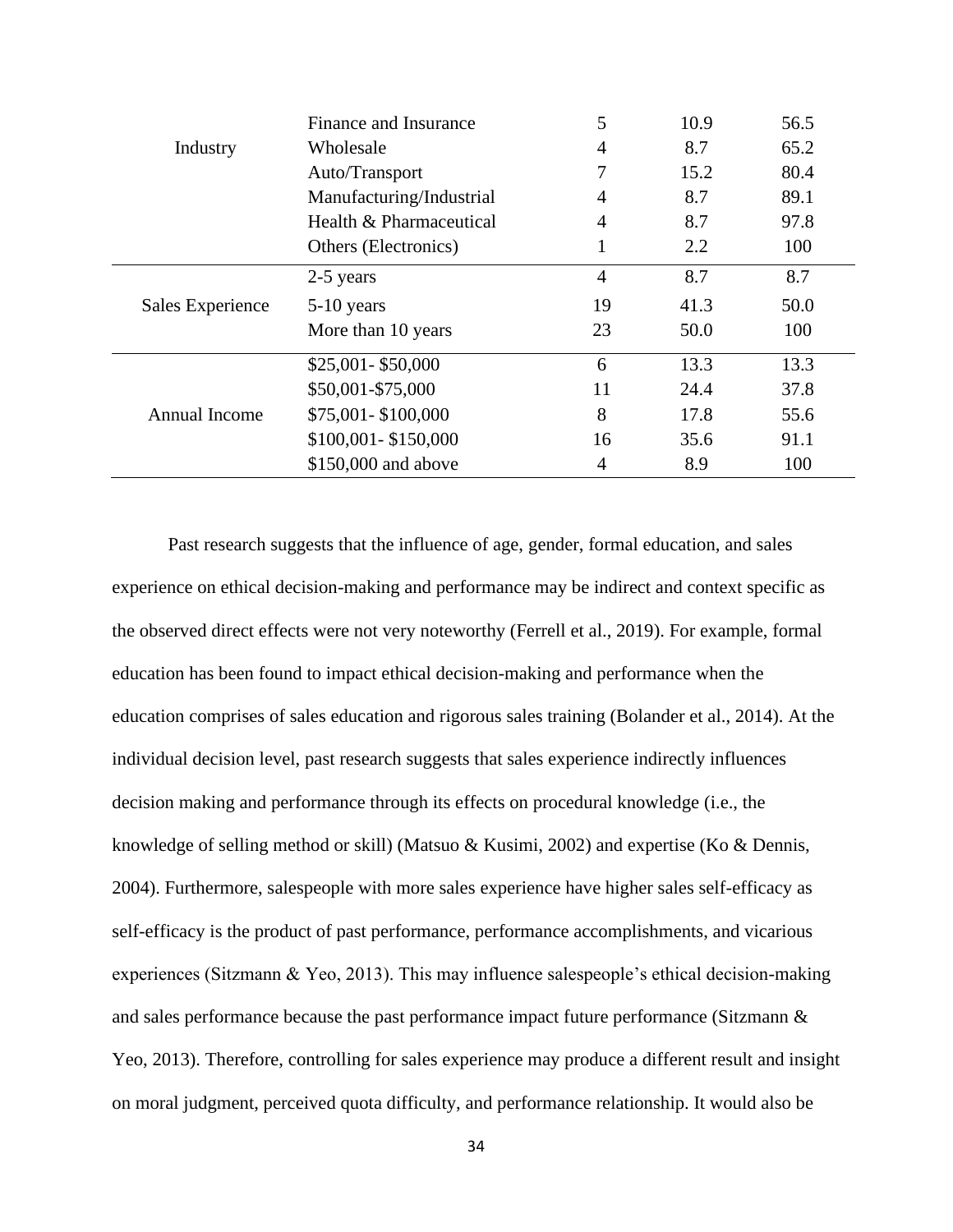interesting to explore whether these variables impact perceived quota difficulty. It may provide some insight into developing training programs based on these descriptive differences.

## **Discussion of study variables**

A simple linear correlation between the constructs was performed to observe the association between the constructs of interest and discover possible new avenues for research in sales (see table 3). While correlation does not provide insight into the cause-and-effect relationship between variables, it can provide some indications of the nature and direction of the relationship between the variables of interest.

## **Table 3**

|                                | Moral<br>judgment | Perceived<br>quota<br>difficulty | Outcome<br>performance | <b>Behavior</b><br>performance | <b>Sales</b><br>self-<br>efficacy | Social<br>desirability<br>bias |
|--------------------------------|-------------------|----------------------------------|------------------------|--------------------------------|-----------------------------------|--------------------------------|
| Moral judgment                 | $\mathbf{1}$      |                                  |                        |                                |                                   |                                |
| Perceived quota<br>difficulty  | $-0.154$          | 1                                |                        |                                |                                   |                                |
| Outcome<br>performance         | $-0.075$          | $-0.292$ <sup>*</sup>            | $\overline{1}$         |                                |                                   |                                |
| <b>Behavior</b><br>performance | 0.207             | $-0.337*$                        | $0.704***$             | 1                              |                                   |                                |
| Sales Self-<br>efficacy        | $-0.384***$       | 0.164                            | $0.651***$             | $0.428***$                     | 1                                 |                                |
| Social<br>desirability         | $-0.699**$        | $0.445***$                       | 0.189                  | $-0.116$                       | $0.486^{**}$                      | $\mathbf{1}$                   |

## *Pre-test correlation of salesperson response variables*

\*\*Correlation is significant at the 0.01 level (1-tailed)

\*Correlation is significant at the 0.05 level (1-tailed).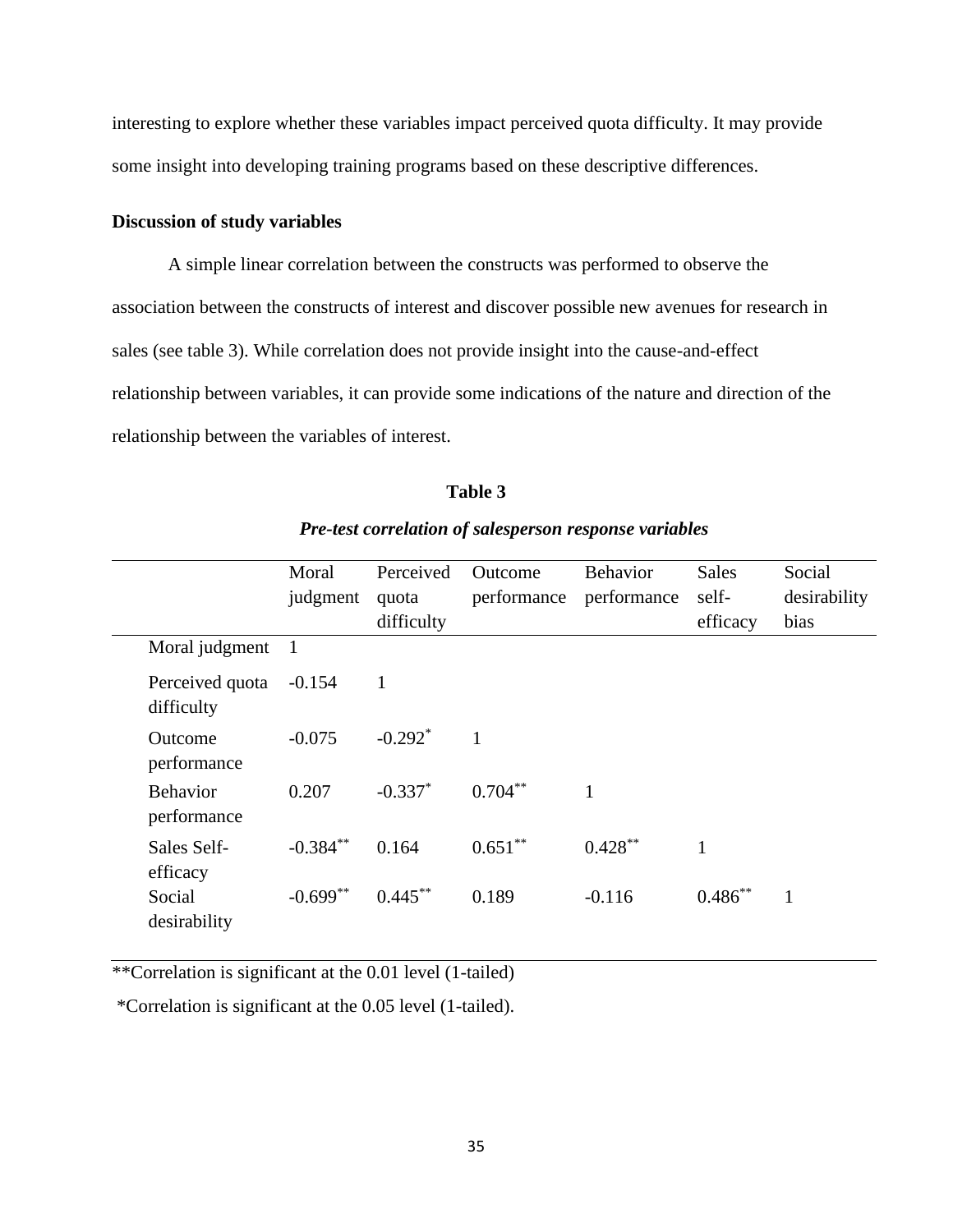As shown in table 2, Perceived quota difficulty was significantly negatively correlated with outcome  $(r = -0.292, p < 0.05)$  and behavioral performance  $(r = -0.337, p < 0.05)$ , which is consistent with the study by Schwepker and Good (2012). Schwepker and Good (2012) used goal-setting theory (Locke & Latham,1990) and outcome control system perspective to explain this negative relationship. Goal-setting theory suggests that specific and challenging goals (e.g., such as quotas) motivate salespeople to achieve sales objectives. However, due to the complex nature of salespeople's jobs (greater information processing, anticipating customer needs, and building relationships), specific goals may only lead to greater effort and not necessarily to enhanced performance (Schwepker & Good, 2012). Furthermore, performance is also diminished when there is a conflict between the organization's goal and individual goal. Individuals' desire lower goals so that they can be rewarded upon exceeding the goals, while organizations want greater returns (pay less for more sales). Schwepker and Good (2012) argued that when salespeople visualize their quota to be obtainable, performance can be expected to prosper. On the contrary, when salespeople visualize their quota to be unattainable, performance can be expected to diminish because individuals are not motivated to exert efforts into unobtainable goals if there is no reward (Schwepker & Good, 2012).

The negative relationship could also be explained by unethical selling. When salespeople believe quota to be difficult, they may try to find shortcuts (often unethical) to meet their quotas. When salespeople are unethical, customer's trust diminishes over time, resulting in salespeople losing more customers and thus, negatively affecting outcome performance. The act of being unethical in and of itself is the opposite of desired behavioral performance; therefore, unethical activities negatively affect behavior performance as well. Although it is not possible to infer any causal relationships from this correlation result, the significant correlation indicates that some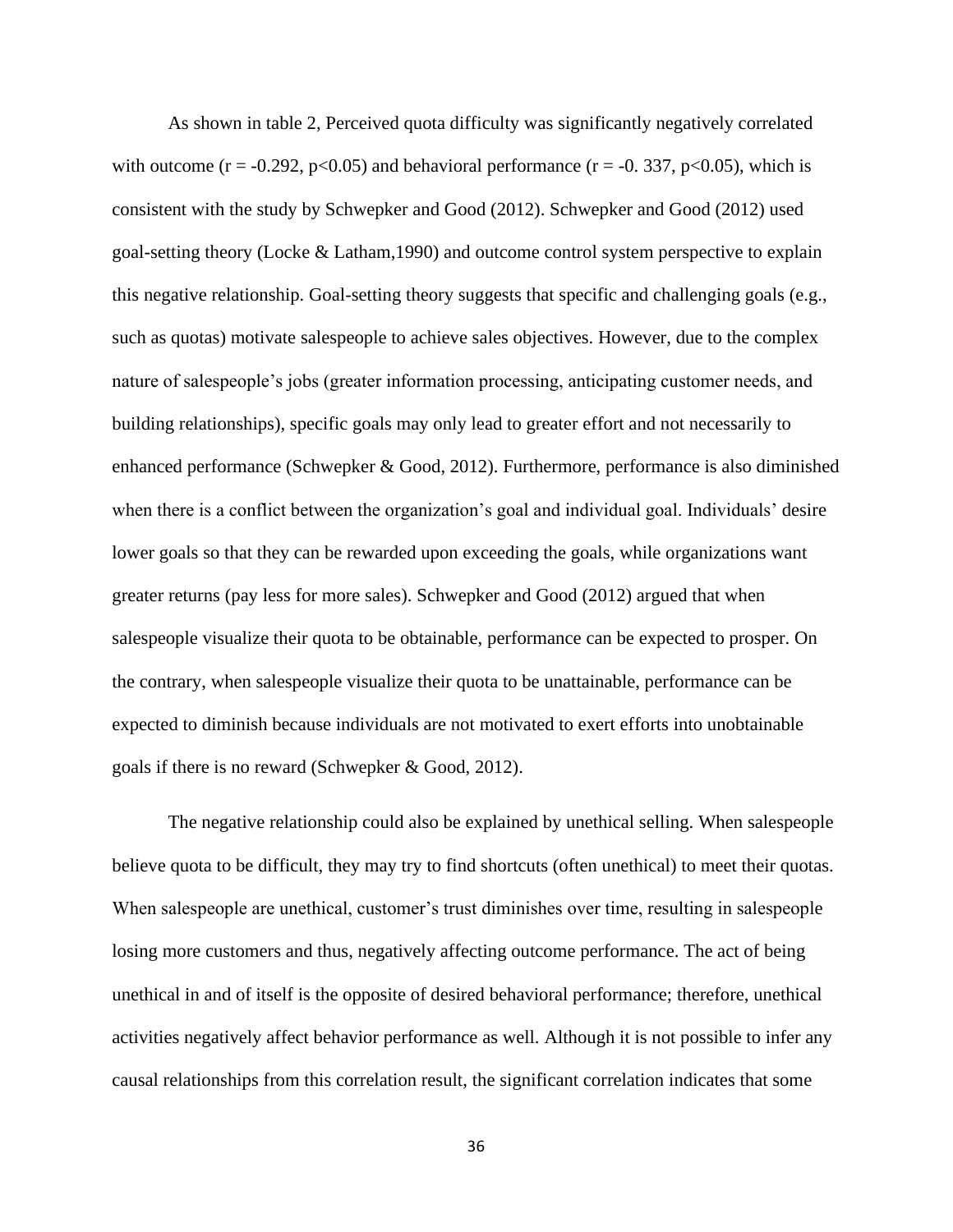relationship may exist between these variables, especially when considering ethical behavior. Thus, empirically testing the impact of perceived quota difficulty on ethics-performance relationship as proposed in this study could provide important results.

An unexpected result, a significant negative relationship ( $r = -0.384$ ,  $p < 0.01$ ) was observed between moral judgment and self-efficacy. One explanation for such correlation is that this is a spurious relationship (Haig, 2003) that arises from sample selection bias or the sample size. Furthermore, it has also been suggested that such misleading value of correlations depends not on the relationship but on their sharing of highly related components (Pearson, 1897, as cited in Haig, 2003, pg. 128). Because individual's moral judgment and self-efficacy are both influenced by their past experience, socio-economic background, societal influences, and emotional states, such correlation may have been observed. However, another highly possible explanation is that the correlation could be purely illusory (Haig, 2003), and they cannot be given a plausible causal interpretation.

Outcome and Behavior performance were significantly positively correlated  $(r = 0.704)$ . This is consistent with findings of Anderson and Oliver (1994), Piercy et al. (2006), and Schwepker and Schultz (2015). In addition, sales control literature suggests a positive causal relationship between behavior and outcome performance (Baldauf et al., 2005) which is supported by empirical evidence (Briggs et al., 2012). As discussed in the literature review section, high behavior performance is an indicator of the salesperson's ability/skills to effectively make sales, and the outcome performance is the result of their skills and efforts (Briggs et al., 2012).

Self-efficacy was significantly positively related to outcome  $(r=0.651, p<0.01)$  and behavior performance ( $r = 0.428$ ,  $p < 0.01$ ). The direct relationship between self-efficacy and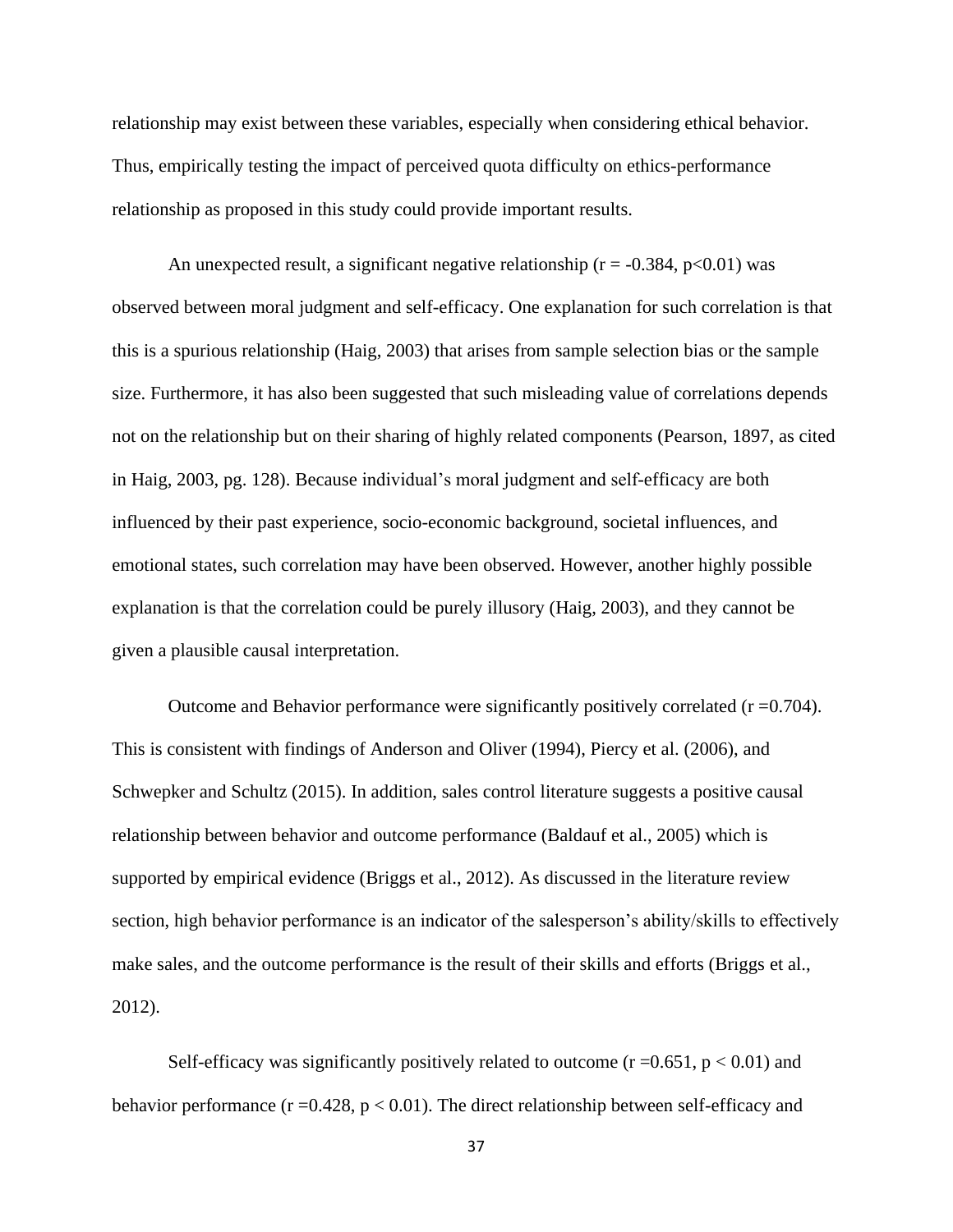sales performance has been reported in previous studies (e.g., Brown et al.,1998; Krishnan et al., 2002). However, studies suggest that the path between self-efficacy and sales performance may be mediated by salespeople's consistent effort (Sujan et al., 1994). Being confident in one's ability encourages the individual to put consistent effort into their work, and they are less likely to "give up," thus enhancing performance (Krishnan et al., 2002).

Moral judgment and social desirability bias were significantly negatively correlated  $(r = -$ 0.69,  $p<0.01$ ). This is contradictory to the study by Loo (2004) confirming the independence of moral judgment scores from social desirability scores. One explanation for this is that individuals tend to present their own behavior in a socially desirable manner than they do other people's behaviors (Chung & Monroe, 2003). Individuals tend to understate their unethical actions more than they do of other people. Therefore, it is possible that respondents may have over-claimed hypothetical actions of other individuals in the moral judgment scale as more unethical (socially unacceptable) than they actually are.

Social desirability bias was also correlated with perceived quota difficulty ( $r = 0.445$ ,  $p<0.01$ ) and self-efficacy ( $r = 0.486$ ,  $p<0.01$ ). The presence of social desirability bias may also explain the spurious relationship observed between self-efficacy and moral judgment. In a larger study, removing the effect of social-desirability bias will be necessary. Furthermore, after removing the effects, the relationship between variables that were not present initially may also be observed (Silverthorn & Gekoski, 1995).

#### **Managerial Implications**

From a managerial perspective, the relationships proposed in this research have several important implications for sales managers. Given that higher moral judgment leads to better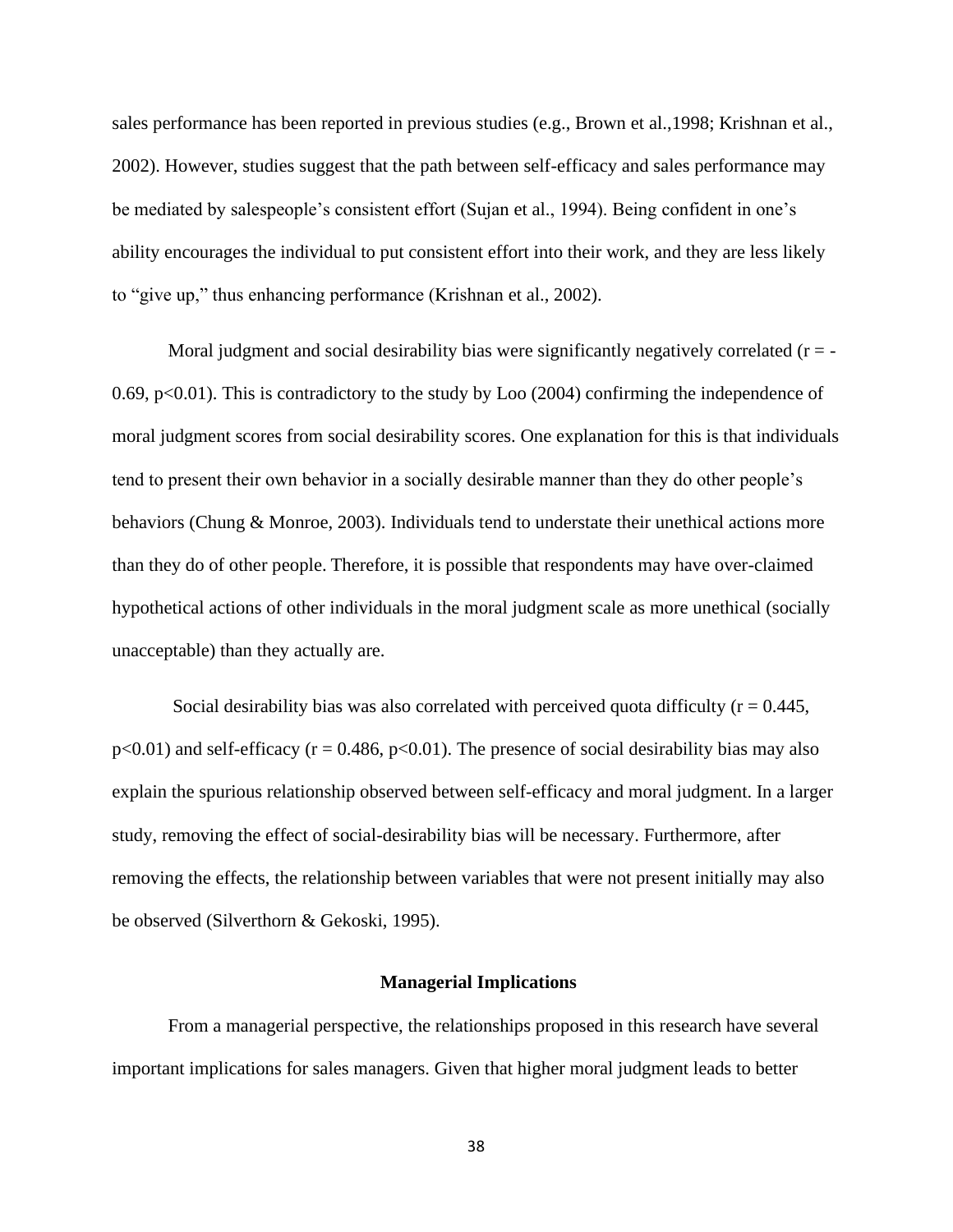performance, sales managers may want to create an environment that fosters moral judgment. Although personal variables (e.g., age and gender) and personality traits (need for cognition, the big five personality traits) have been found to be related to salesperson performance (Sitser et al., 2013; Deeter-Schmelz & Sojka, 2007), managers have little control over such variables. However, extant research and ethical decision-making models (e.g., Ferrell & Gresham, 1985; Hunt & Vitelli, 1986) suggest that moral judgment is one of the few person-specific variables that can be influenced. Ferrell and Gresham (1985) suggest that individuals are influenced by their significant others, especially by those who are a part of their intimate personal groups or role sets. Over time, they tend to internalize the group norms. One way to influence moral judgment is by placing salespeople who exhibit higher moral judgment to work together and removing salespeople with lower moral judgment who may negatively influence others. Since salespeople are also influenced by their role sets (Ferrell & Gresham, 1985), managers should always set good examples by exhibiting high moral judgment in their works.

Another way moral judgment can be influenced is by creating an ethical climate in the organization. The ethical decision-making model by Hunt and Vitell (1986) shows that organizational norms, formal code of ethics, and code enforcement influence the ethical standards of the employees in the organization. Likewise, Murphy (2004) also notes that companies that regularly socialize their salespeople with the ethical guidelines and enforce their ethical codes have lower cases of problematic behavior. It is highly advisable to socialize salesforce with the companies' ethical guidelines and teach them how to handle ethical dilemmas.

The relationship between moral judgment and sales performance also has implications for salesforce recruitment. Rather than spending on moral education or training programs to educate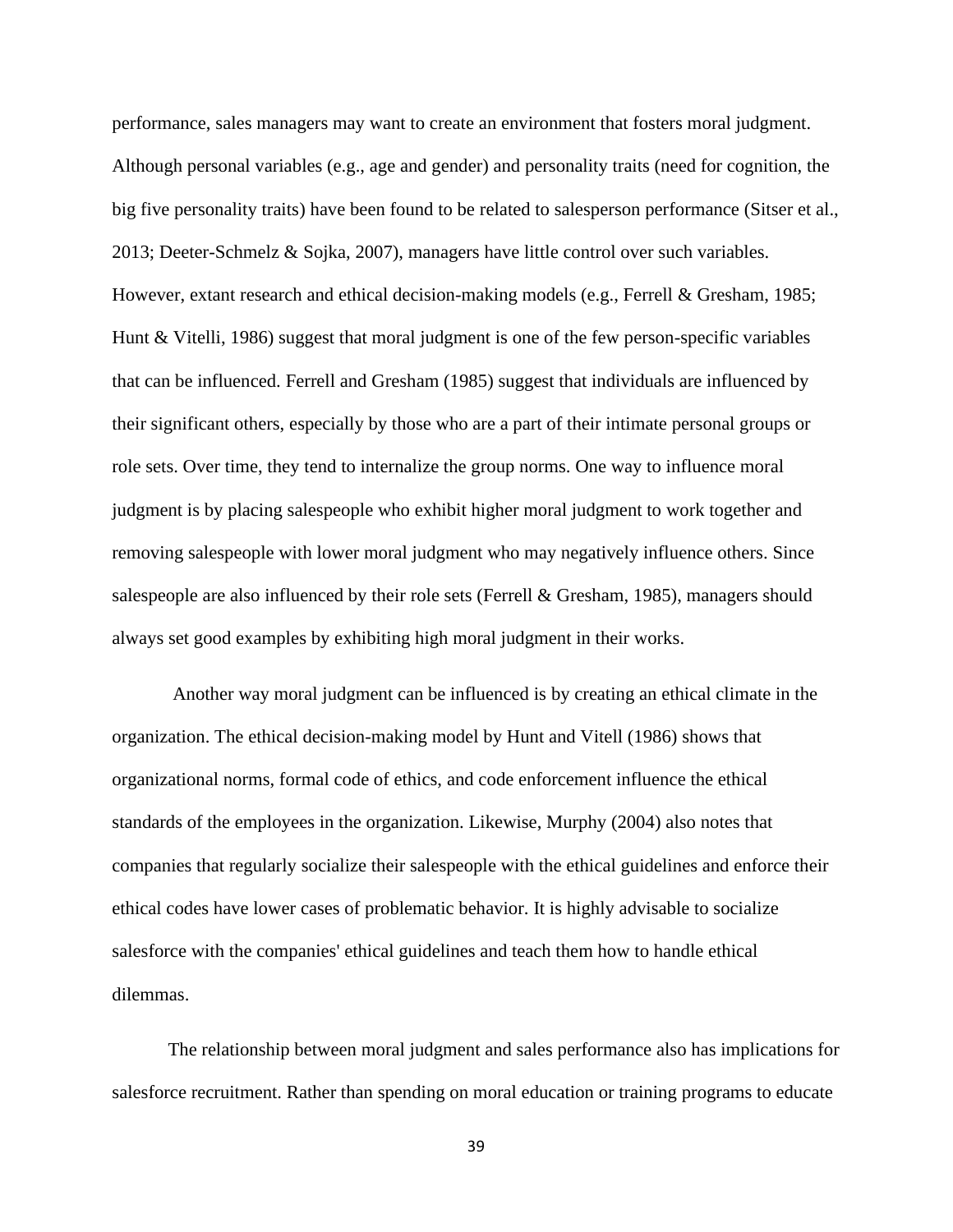salespeople on ethical behavior, organizations should focus on hiring salespeople with high moral judgment. This also saves on the expenses of dismissing unethical salespeople and retraining new salespeople. As a part of the screening process in hiring, moral judgment assessment tools could be used to assess the candidate's moral judgment. In addition, managers should ask the candidate's past employers about the candidate's past performance in relation to ethical activities. Although these methods may seem excessive, the cost of employing these rigorous assessment methods prior to hiring would still be lower than the loss of money, customers, and reputation caused by the unethical behavior of salespeople. In the present competitive market, company reputation is an extremely important asset. Therefore, sales managers need to make changes in their hiring process and focus on hiring ethical salespeople.

The different dimension comprising ethical philosophies forming moral judgment also has practical implication for sales professionals. Moral equity and relativism dimension develop during childhood years from childhood training and are shaped by societal system. Therefore, influencing these dimensions may not be possible. Contractualism, on the other hand develops later in life from contractual and transactional experiences and thus, can be influenced. Managers should shape the contractualism aspect of salespeople by carefully crafting sales tasks where the contracts, rules, and promises to customers have ethical content. When the contractual agreement in selling functions focuses on customer's welfare, salespeople's contractualism dimension of moral judgment is influenced, and over time, they will internalize the ethical values demonstrated in the contracts.

Although sales managers can increase salesperson performance by fostering moral judgment using methods discussed above, there are several factors in play that can lessen the strength of the impact of moral judgment on salesperson performance. When salespeople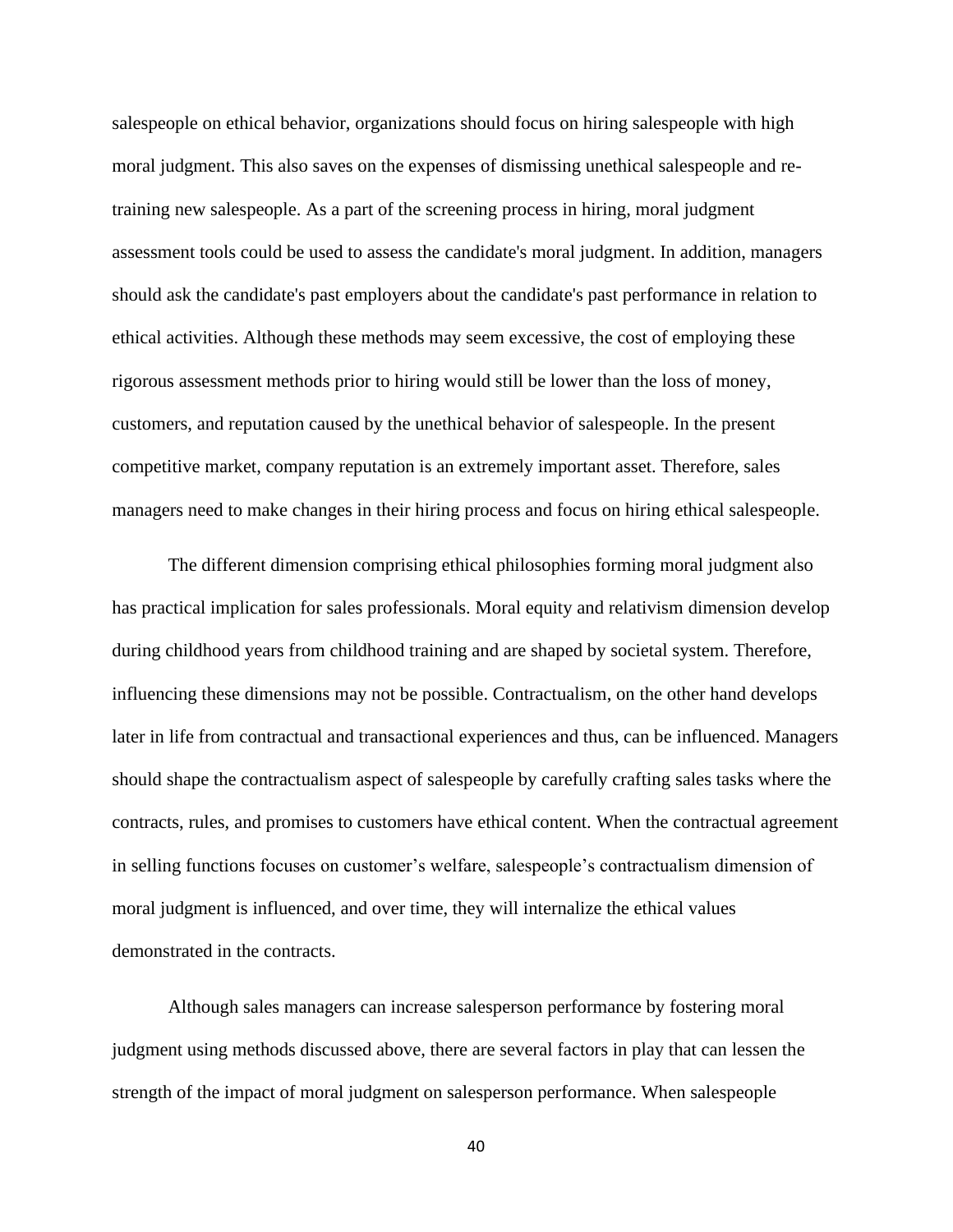sacrifice their ethical values in order to meet their quota that they believe are difficult to achieve otherwise, fostering moral judgment will no longer deliver the desired performance level. Thus, in addition to influencing moral judgment, management should also focus on reducing the salespeople's perception of quota difficulty. One way to lessen perceived quota difficulty is through self-efficacy. Mastery experience (past successful performance) is a source of selfefficacy, and perhaps, this could be achieved if sales managers assign easier quotas to build the salespeople's efficacy. Over time, as salespeople build a robust belief in their ability to successfully perform similar future tasks, managers could gradually increase the quota level. As a result, salespeople's perception of quota difficulty goes down. Salespeople also form their selfefficacy beliefs through the vicarious experience of observing their peers perform tasks and successfully achieve goals (Bandura, 1977). When salespeople have positive role models at work, they are more likely to absorb at least a few of those positive beliefs about the self. Mentoring program where a successful salesperson is paired with another salesperson on a similar career path may be helpful at raising the salesperson's self-efficacy beliefs. Regular encouragement from managers pertaining to a salesperson's ability to perform is another great source of strengthening self-efficacy. Sales managers should focus on the regular cognitive appraisal of their sales team's ability to perform.

Individuals' physiological states such as stress and anxiety also affect their beliefs of efficacy. Sales managers should promote psychological well-being by encouraging work-life balance, introducing stress-relief programs, and increasing social support. Similarly, stressful situations such as harsh evaluation of quota performance and punishments should be minimal as this may increase the salespeople's need to behave unethically. Salesperson's involvement in the quota setting procedure may also help because they have more information about their utility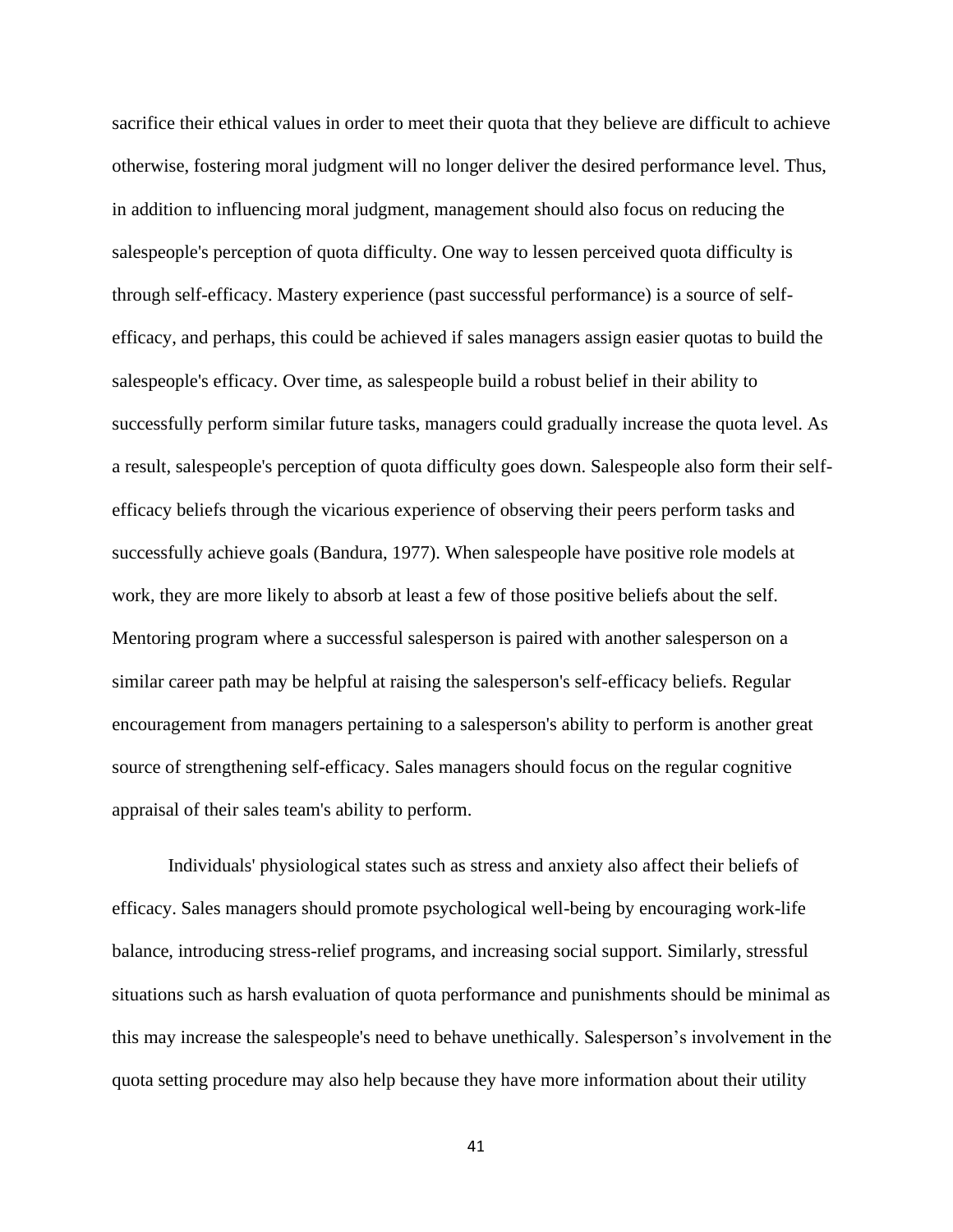function (Darmon, 1997). By involving salespeople in the quota setting procedure, management can ensure that salespeople are not stressed by the quota they perceive to be difficult and thus, reduce the intention to behave unethically.

Another way sales managers can ensure that the salesforce consists of people who are confident and can take on challenging quotas is by hiring efficacious salespeople. As a part of the screening process, managers should strongly consider assessing candidate's sales selfefficacy. In addition to indirectly influencing ethical behavior by reducing perceived quota difficulty, managers should get regular input from salespeople about their attitudes towards the assigned quota. As role-sets are highly influential, managers should demonstrate through their actions that unethicality is never an option. Perhaps, this could be achieved if management emphasizes customer satisfaction and well-being over making sales.

The significant influence of behavioral performance on outcome performance has been empirically documented in previous studies (Briggs et al., 2012). While pre-testing the measure in this study, behavior performance and outcome performance showed a significantly high positive correlation signaling the relationship supported in the literature. Outcome results are usually beyond the salesperson's control, which suggests that sales managers should put a greater emphasis on managing salesperson behavioral activities in order to achieve higher outcome performance. This has implications on sales training as well. Sales training programs should focus on improving behavioral activities such as answering customer's questions honestly, understanding their needs, disclosing all the relevant information, continuous learning about the products, and so forth. Salespeople need to realize that customers are becoming increasingly demanding in terms of quality products and customized service (Wang & Netemeyer, 2002). It is becoming increasingly difficult to close sales with customers. Customers expect not only better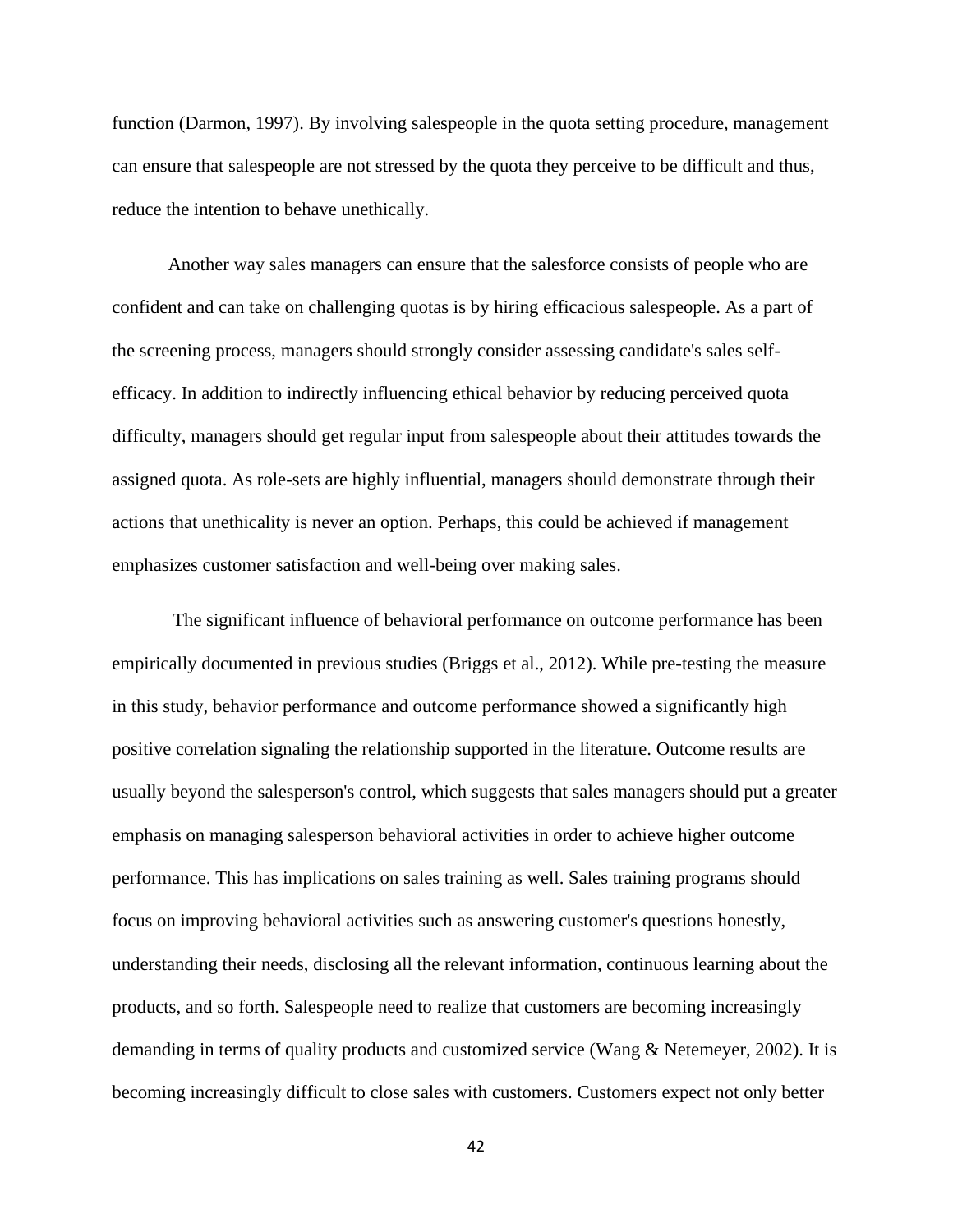products but also expect better service, greater selling skills, thorough knowledge about the products, good buyer-seller relationship, honesty and many more. Therefore, sales managers should mentor and encourage salespeople to learn about customer's expectations, provide personalized solutions to their problems and improve skills and knowledge in the job on a continuous basis. These activities will help in building long customer relationships and gaining trust of the customers. Since behavioral activities are known to have ethical content (Schwepker & Good, 2004b), training programs focused on such activities will result in higher ethical behavior, which leads to outcome performance through customer loyalty and repeated sales.

The difference between salespeople's objective and subjective quota difficulty also has a few managerial implications. When a quota is objectively difficult, there are various means for addressing it, such as reducing the quota level, adjusting it for seasonality, changing the assigned territory, breaking down the quota and setting smaller milestones, and so forth. However, when the subjective(perceived) quota difficulty is high, changing it to fit each person's need is not feasible because it is a temporary fix rather than a long-lasting solution. Therefore, the root cause of perceived quota difficulty stemming from low self-efficacy must be addressed using the methods discussed previously.

In addition to regular performance evaluation, sales managers could further benefit by measuring moral judgment, ethical/unethical activities, self-efficacy, and perceived quota difficulty in their existing salesforce. By doing so, they can determine the factors that best predict ethical behavior and performance within their sales departments and make relevant changes to fit their needs. While measuring these factors, sales managers should be aware that salespeople or candidates can fake responses or give biased responses. When salespeople's behavior is not driven by authenticity, customers are able to detect it, which only creates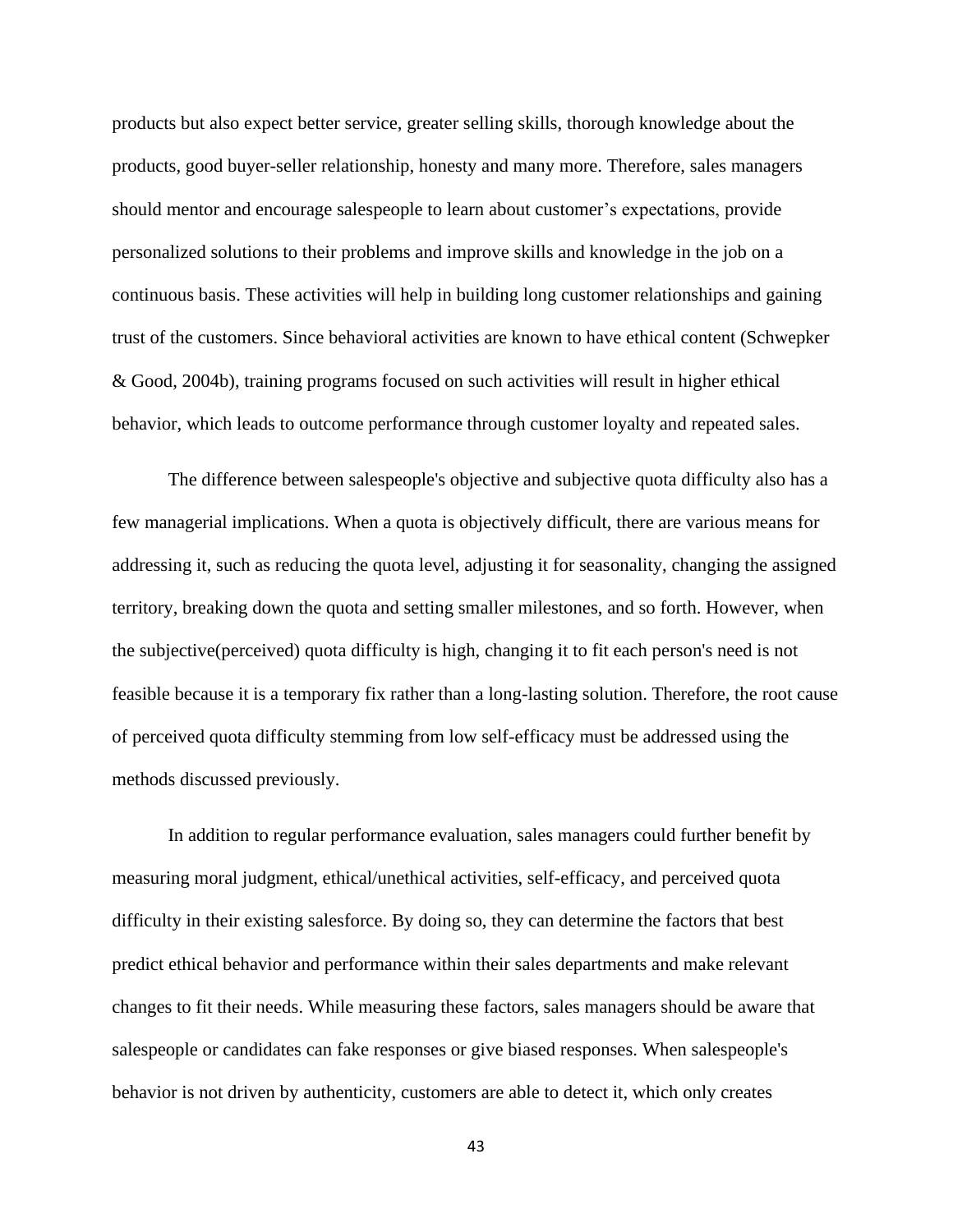negative sentiments such as doubts and distrusts among customers (Hennig-Thurau et al., 2006). Therefore, it is highly recommended that sales managers influence moral judgment and foster an ethical environment where salespeople genuinely engage in ethical behavior.

## **Limitations**

The major limitation faced in this study was the ability to collect data during this global pandemic. It was extremely difficult to get businesses interested in distributing the survey to their salesforce, and understandably so, because most of these businesses may have been facing financial and operational challenges during this COVID-19 pandemic. Many companies shut down their offices and moved to remote operations. For salespeople, a shift to remote interactions is exceptionally challenging as they need constant communication with their customers to close sales deals. During such times, it is reasonable that salespeople were not keen on participating in surveys. As a research student with financial and time constraints, the global pandemic added more difficulties to the already challenging area of data collection in sales research.

Many researchers maintain that getting information in sales study is difficult due to the nature of questions asked, such as sales performance which may be considered confidential (Carter et al., 2008; Swenson & Herche, 1994). Carter et al. (2008) provided evidence in their review of hundreds of papers in sales studies that the response rate of sales samples is much lower than non-sales samples. Additionally, a high rate of nonresponse in sales studies is not unusual when the study has no sponsorship from sales organizations or when inducements are not provided (Schwepker & Good, 1999; Swenson & Herche, 1994). Similarly, as Schwepker and Good (1999) and Randall & Gibson (1990) note, questions about ethics are considered to be sensitive, which discourages some respondents from completing the questionnaire. Thus, the use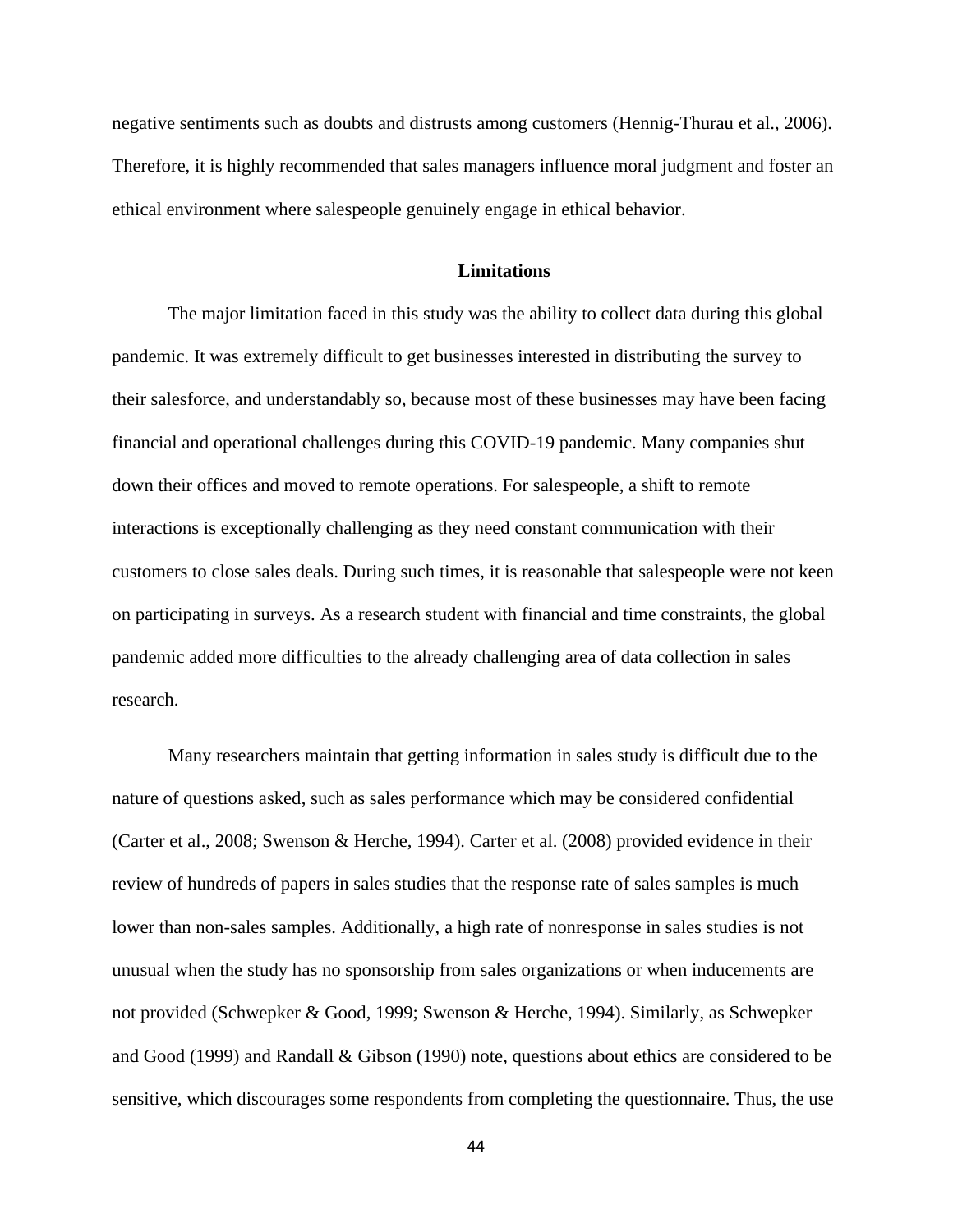of sales samples, the nature of the questions, and the challenges brought by the Global pandemic likely affected the survey completion rate.

The other limitations are associated with the pilot test and preliminary correlation analysis. The preliminary correlation analysis did not indicate a significant correlation between certain variables, which could be attributed to the low sample size. Although the data represents diverse groups of industries, a much larger sample is needed to achieve a particular level of desired power (Sawyer & Ball, 1981) and enhance the generalizability of the findings. Since the study focuses on topics that individuals may find sensitive (e.g., perception of quota difficulty, moral judgment), social desirability is always a concern. The purpose of the study was kept vague, and the moral judgment question did not ask respondents about unethical actions they may have taken but rather about actions taken by another in an ethical scenario. Respondents were informed of anonymity and confidentiality in data collection. However, because of the nature of the question, social desirability still may be observed, as was the case in the pilot study. In a more extensive study of empirical testing, social desirability bias scale should be employed; and based on the respondents' score, researchers must determine how many respondents with particular scores to include or exclude from the survey.

Finally, although there were statistical limitations to this small study, the main purpose of the pilot study was fulfilled since it showed the reliability of the measures recommended for future empirical testing.

### **Future direction**

The first obvious recommendation for future research is to conduct empirical testing of the proposed relationships in this study. Testing the moderating effect and its strength could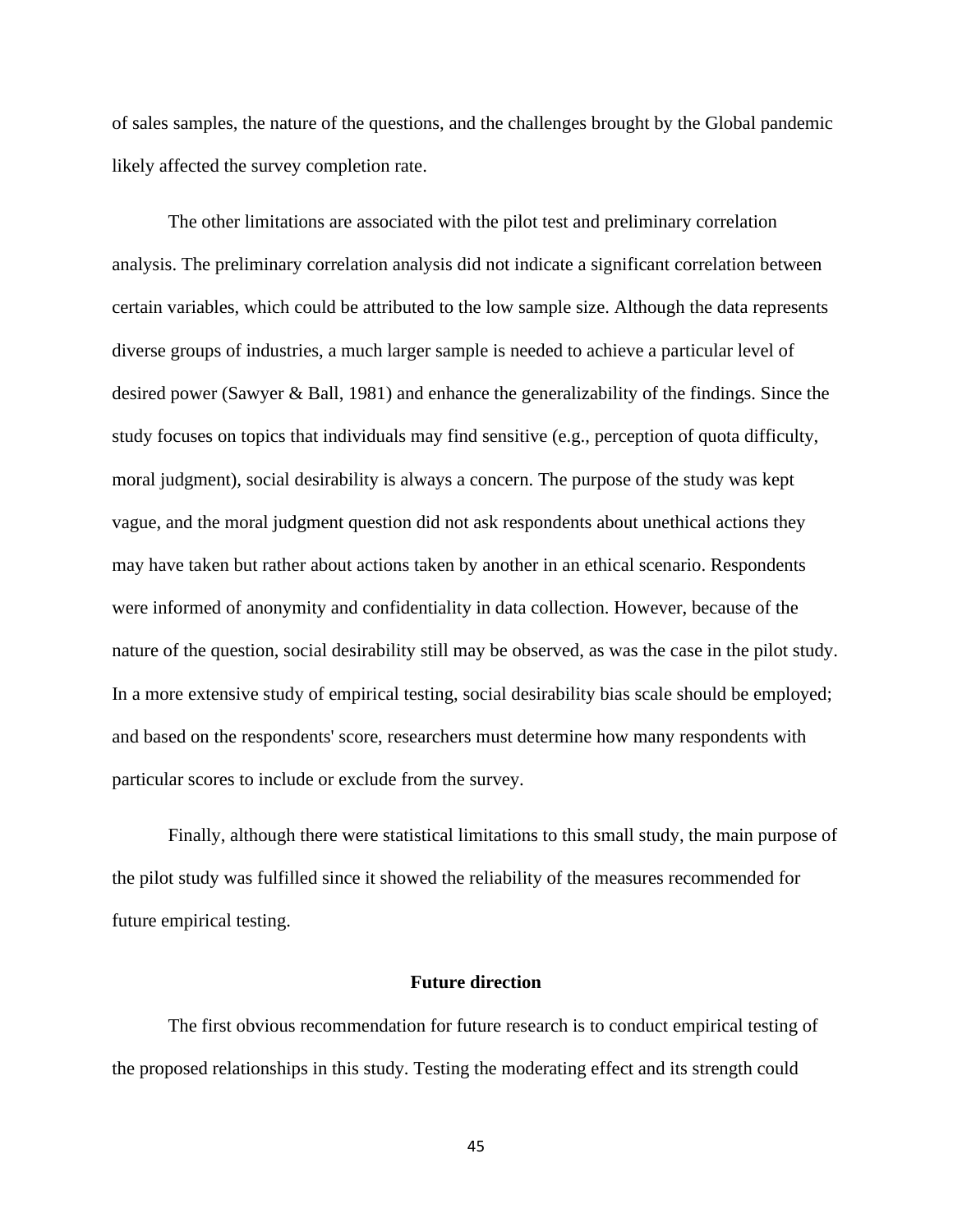provide evidence to the importance of perceived quota difficulty, an underexplored construct in sales literature. Furthermore, empirical work may open more avenues to further our understanding of perceived quota difficulty and its impact on selling functions. It is also recommended that the measures used here be used for future empirical work as the pilot study showed that the measures are reliable when tested in a sample of salespeople. When using these measures to test the model, it is recommended that the relationship is tested using a large enough sample (approximately 250-300 responses) for significant results. However, as suggested by (Sawyer & Ball, 1981), the exact number of sample size will depend on the individual researcher, their desired effect size, and power. The pilot study also provided some interesting correlations between constructs, such as between moral judgment and self-efficacy and between perceived quota difficulty and self-efficacy. It could be worthwhile to empirically explore their relationships in the future.

In this study, the focus was on perceived quota difficulty in the context of ethical decision-making and salesperson performance. In terms of opportunities for future research, the use of perceived quota difficulty in the context of its impacts on buyer-seller relationship, job stress, turnover intention, and team performance can offer a great deal of interest for future studies.

Very often, management creates sales plans for sales teams, not for individuals. As such, managers may assign sales quotas to the entire team instead of each salesperson. It could be worth exploring how the individual's perception of quota difficulty while working towards a team goal affects the salesperson's ethical decision-making and performance. When working in a team, some salespeople may exert lower effort and try to reap the benefits of the team efforts, the behavior known as a free-riding behavior (Delfgaauw et al., 2021). It would be interesting to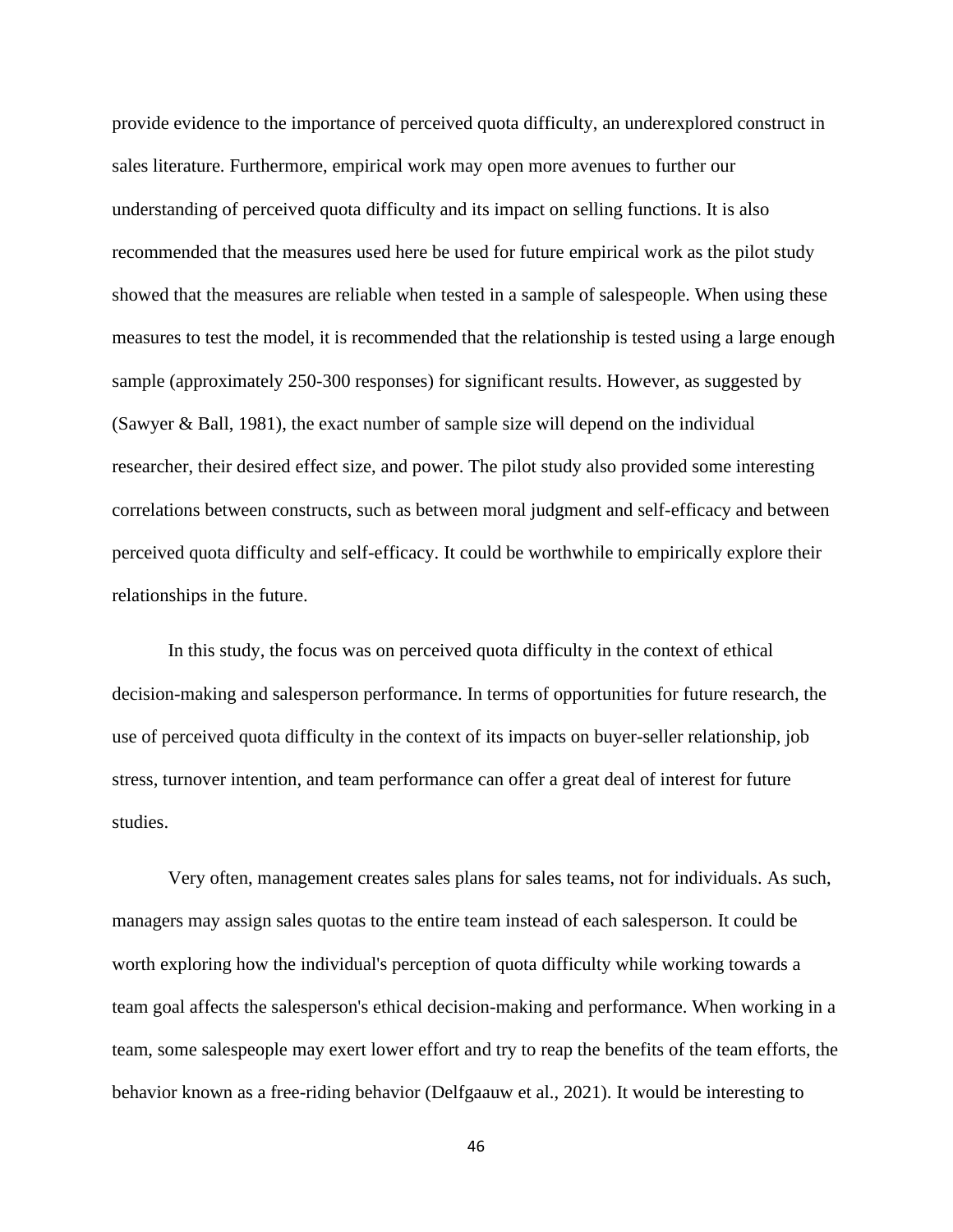explore the influence of perceived quota difficulty on the intention to take part in such behavior. Conversely, studies could also explore the influence of team quota on the salesperson's perception of quota difficulty.

When salespeople perceive their quota as difficult, they may view their work environment as stressful. Salesperson's job stress has been found to be positively related to unethical intent (Schwepker & Good, 2017). It could be argued that perceived quota difficulty may impact ethical decision-making through its effects on job stress. Moreover, since job stress also leads to turnover intention (Arshadi & Damiri, 2013), investigating the relationship among perceived quota difficulty, job stress, ethical behavior, and turnover intention may produce some interesting insights.

Notably, the majority of sales ethics studies involve data collected within western cultures (Agnihotri & Krush, 2015), which limits our understanding of ethical decision-making. With the rise of globalization and multi-national organizations, it is important that management understands the culture-specific distinctions of their sales force. For example, Japan is known for its workaholic culture (Schaufeli et al., 2009), and within the sales industry, one can expect that salespeople are accustomed to high sales goals. As such, salespeople from Japan may have different perceptions of the kind of quota they believe to be difficult compared to their western counterparts. Similarly, people living in individualistic vs. collectivist countries have different ethical and work values that shape their decision-making (Oumlil & Balloun, 2017). Hence, cross-cultural research is necessary to further our understanding of quota perceptions and ethical decision-making. This is particularly important for a multi-national corporation with a salesforce comprising people from different cultural backgrounds where a single type of sales training program may not fit all. Management needs to consider the cultural difference that affects ethical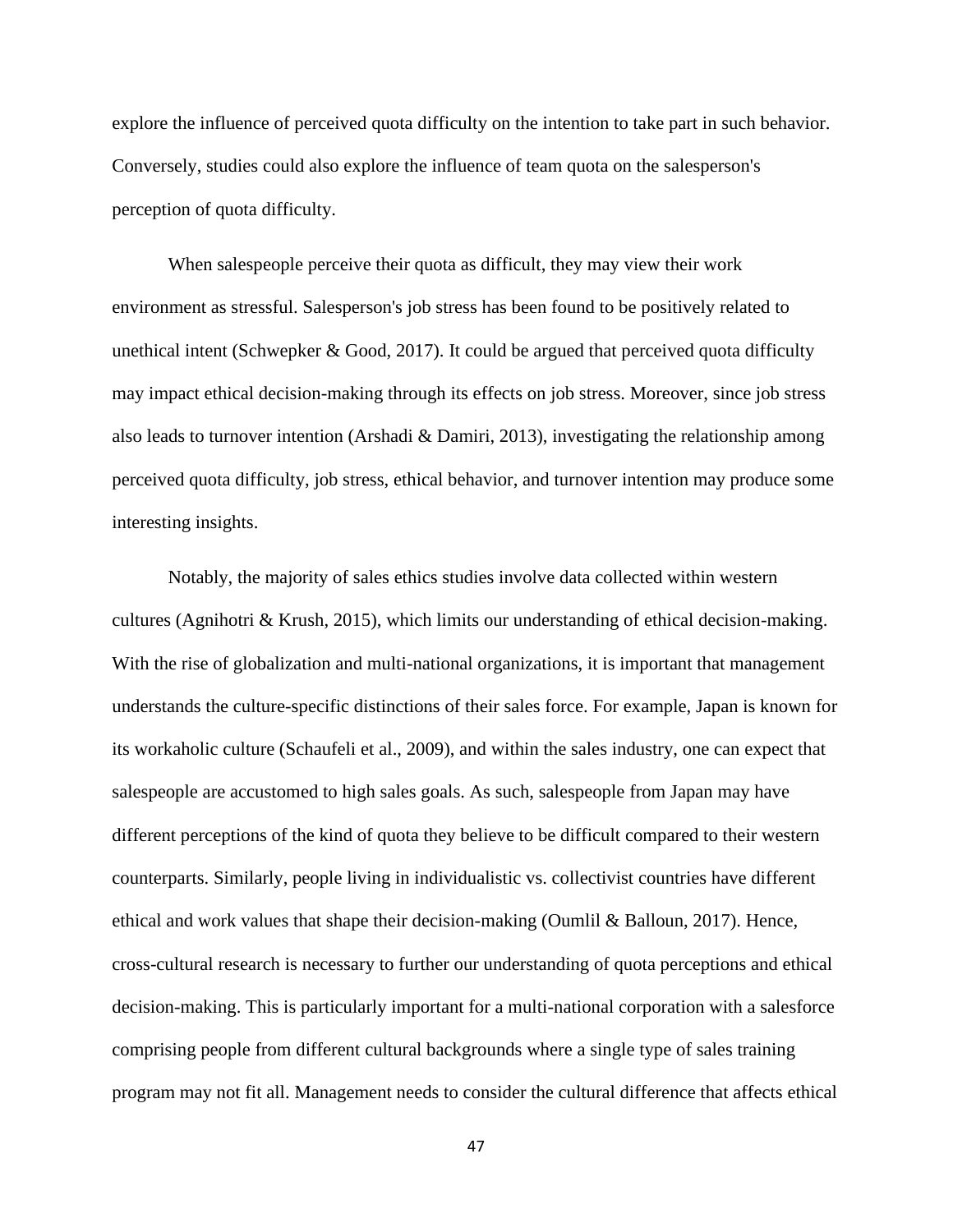values, quota perceptions, selling approach, and so forth, and understanding the differences may help develop tailored sales training programs for each salesperson.

In the end, the aim of this conceptual paper was to highlight that personal and human dimension of personal selling such as moral judgment, self-efficacy and perceived quota difficulty have significant impacts on the individual performance. Since organizational performance is a collection of individual salesperson performance, understanding the personal and human dimensions are extremely important. Overall, by exploring and understanding the relationships of these human dimension and performance, sales practitioners can design sales training and development programs in such a manner that ethical behavior are encouraged, for the betterment of both organization and customers.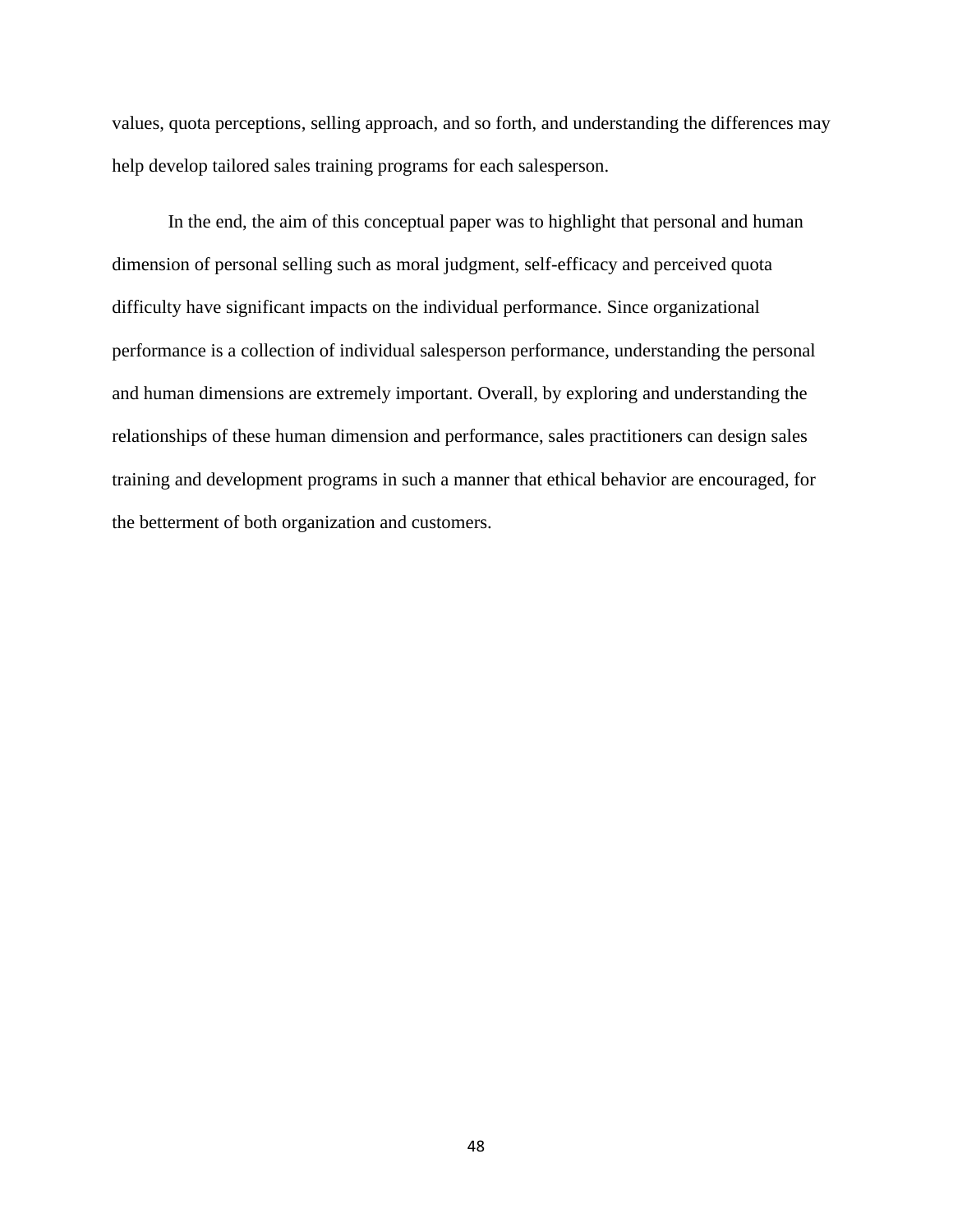### **References**

- Agnihotri, R., & Krush, M. T. (2015). Salesperson empathy, ethical behaviors, and sales performance: the moderating role of trust in one's manager. Journal of Personal Selling & Sales Management, 35(2), 164-174. <https://doi.org/10.1080/08853134.2015.1010541>
- Alrubaiee, L. (2012). Exploring the relationship between ethical sales behavior, relationship quality, and customer loyalty. International Journal of Marketing Studies, 4(1), 7. <http://doi.org/10.5539/ijms.v4n1p7>
- Anderson, E., & Oliver, R. L. (1987). Perspectives on behavior-based versus outcome-based salesforce control systems. Journal of Marketing, 51(4), 76-88. <https://doi.org/10.1177%2F002224298705100407>
- Arshadi, N., & Damiri, H. (2013). The relationship of job stress with turnover intention and job performance: Moderating role of OBSE. *Procedia-Social and Behavioral Sciences*, *84*, 706-710. <https://doi.org/10.1016/j.sbspro.2013.06.631>
- Babakus, E., Cravens, D. W., Grant, K., Ingram, T. N., & LaForge, R. W. (1996). Investigating the relationships among sales, management control, sales territory design, salesperson performance, and sales organization effectiveness. International Journal of Research in Marketing, 13(4), 345-363. [https://doi.org/10.1016/S0167-8116\(96\)00016-X](https://doi.org/10.1016/S0167-8116(96)00016-X)
- Badaracco Jr, J. L., & Webb, A. P. (1995). Business ethics: A view from the trenches. California Management Review, 37(2), 8-28.<https://doi.org/10.2307%2F41165786>
- Baldauf, A., & Cravens, D. W. (2002). The effect of moderators on the salesperson behavior performance and salesperson outcome performance and sales organization effectiveness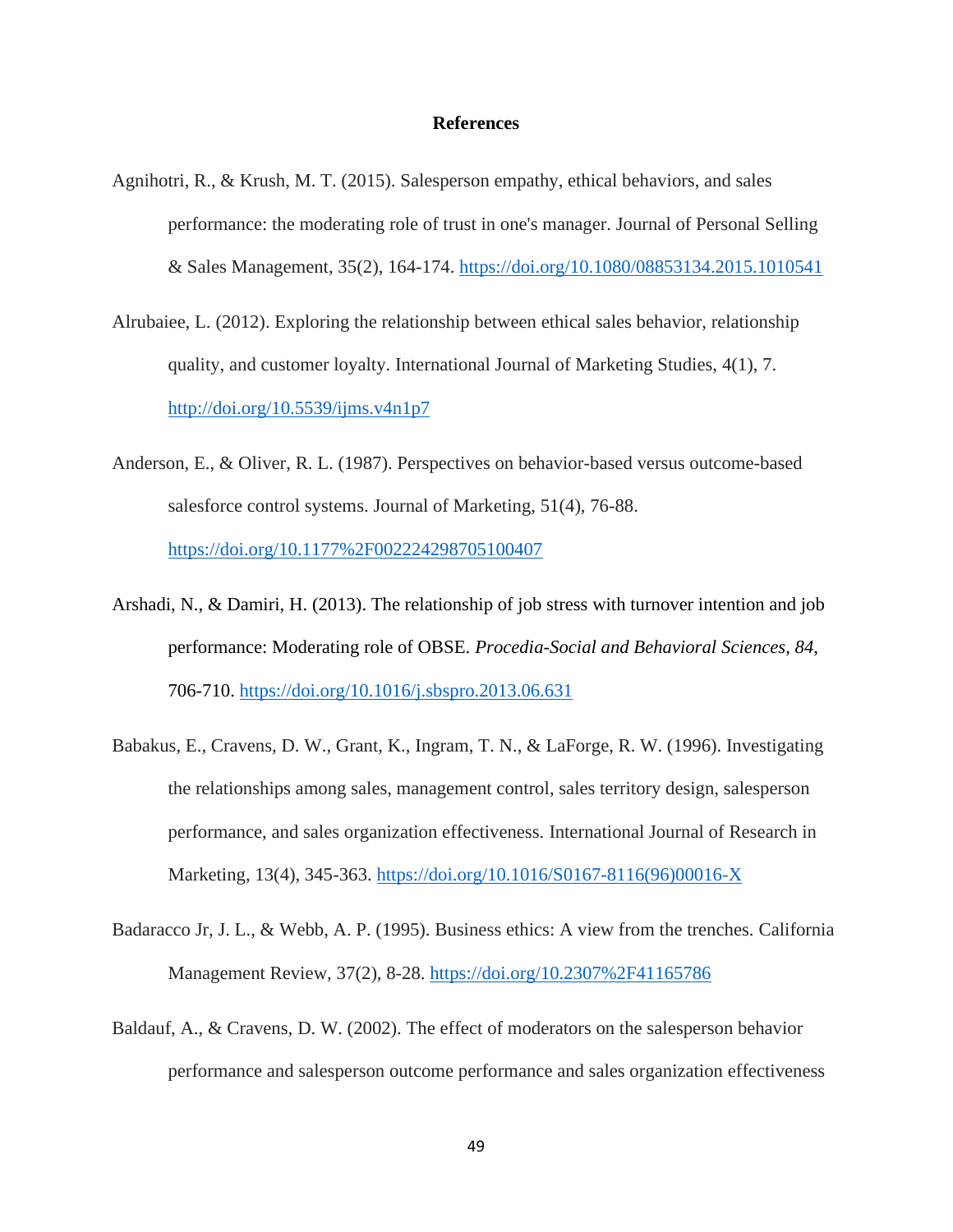relationships. European Journal of Marketing.

<https://doi.org/10.1108/03090560210445227>

- Baldauf, A., Cravens, D. W., & Piercy, N. F. (2005). Sales management control research synthesis and an agenda for future research. Journal of Personal Selling & Sales Management, 25(1), 7-26.<https://doi.org10.1080/08853134.2005.10749044>
- Bampton, R., & Cowton, C. J. (2002). The teaching of ethics in management accounting: progress and prospects. Business Ethics: A European Review, 11(1), 52-61. <https://doi.org/10.1111/1467-8608.00258>
- Bandura, A. (1986). *Social foundations of thought and action: A social cognitive theory*. Englewood Cliffs, NJ: Prentice-Hall.
- Bandura, A. (1977). Self-efficacy: toward a unifying theory of behavioral change. Psychological review, 84(2), 191.<https://doi/10.1037/0033-295X.84.2.191>
- Bartels, R. (1967). A model for ethics in marketing. Journal of marketing, 31(1), 20-26. <https://doi.org/10.1177%2F002224296703100105>
- Behrman, D. N., & Perreault Jr, W. D. (1982). Measuring the performance of industrial salespersons. Journal of Business Research, 10(3), 355-370. [https://doi.org/10.1016/0148-2963\(82\)90039-X](https://doi.org/10.1016/0148-2963(82)90039-X)
- Bolander, W., Bonney, L., & Satornino, C. (2014). Sales education efficacy: Examining the relationship between sales education and sales success. Journal of Marketing Education, 36(2), 169-181.<https://doi.org/10.1177%2F0273475314536733>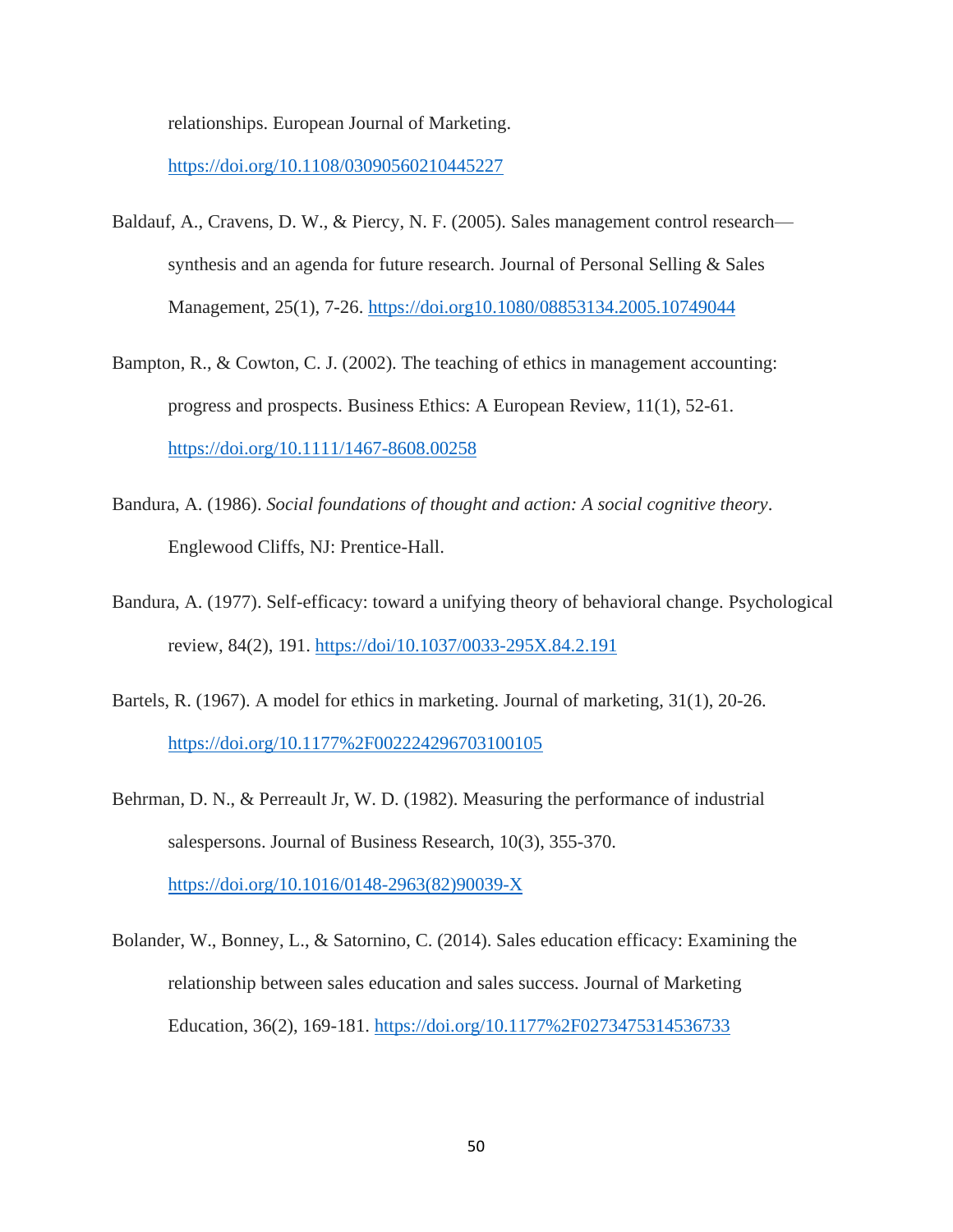- Bommer, M., Gratto, C., Gravander, J., & Tuttle, M. (1987). A behavioral model of ethical and unethical decision making. Journal of business ethics, 6(4), 265-280. <https://doi.org/10.1007/BF00382936>
- Braarud, P. Ø. (2001). Subjective task complexity and subjective workload: Criterion validity for complex team tasks. International Journal of Cognitive Ergonomics, 5(3), 261-273. [https://doi.org/10.1207/S15327566IJCE0503\\_7](https://doi.org/10.1207/S15327566IJCE0503_7)
- Brass, D. J., Butterfield, K. D., & Skaggs, B. C. (1998). Relationships and unethical behavior: A social network perspective. Academy of management review, 23(1), 14-31. <https://doi.org/10.5465/amr.1998.192955>
- Brenner, S. N., & Molander, E. A. (1977). Is ethics of business changing. Harvard Business Review, 55(1), 57-71.
- Briggs, E., Jaramillo, F., & Weeks, W. A. (2012). The influences of ethical climate and organization identity comparisons on salespeople and their job performance. Journal of Personal Selling & Sales Management, 32(4), 421-436.

<https://doi.org/10.2753/PSS0885-3134320402>

Brown, S. P., Cron, W. L., & Slocum Jr, J. W. (1998). Effects of trait competitiveness and perceived intraorganizational competition on salesperson goal setting and performance. Journal of Marketing, 62(4), 88-98.

<https://doi.org/10.1177/002224299806200407>

Brown, M. E., Treviño, L. K., & Harrison, D. A. (2005). Ethical leadership: A social learning perspective for construct development and testing. Organizational behavior and human decision processes, 97(2), 117-134.<https://doi.org/10.1016/j.obhdp.2005.03.002>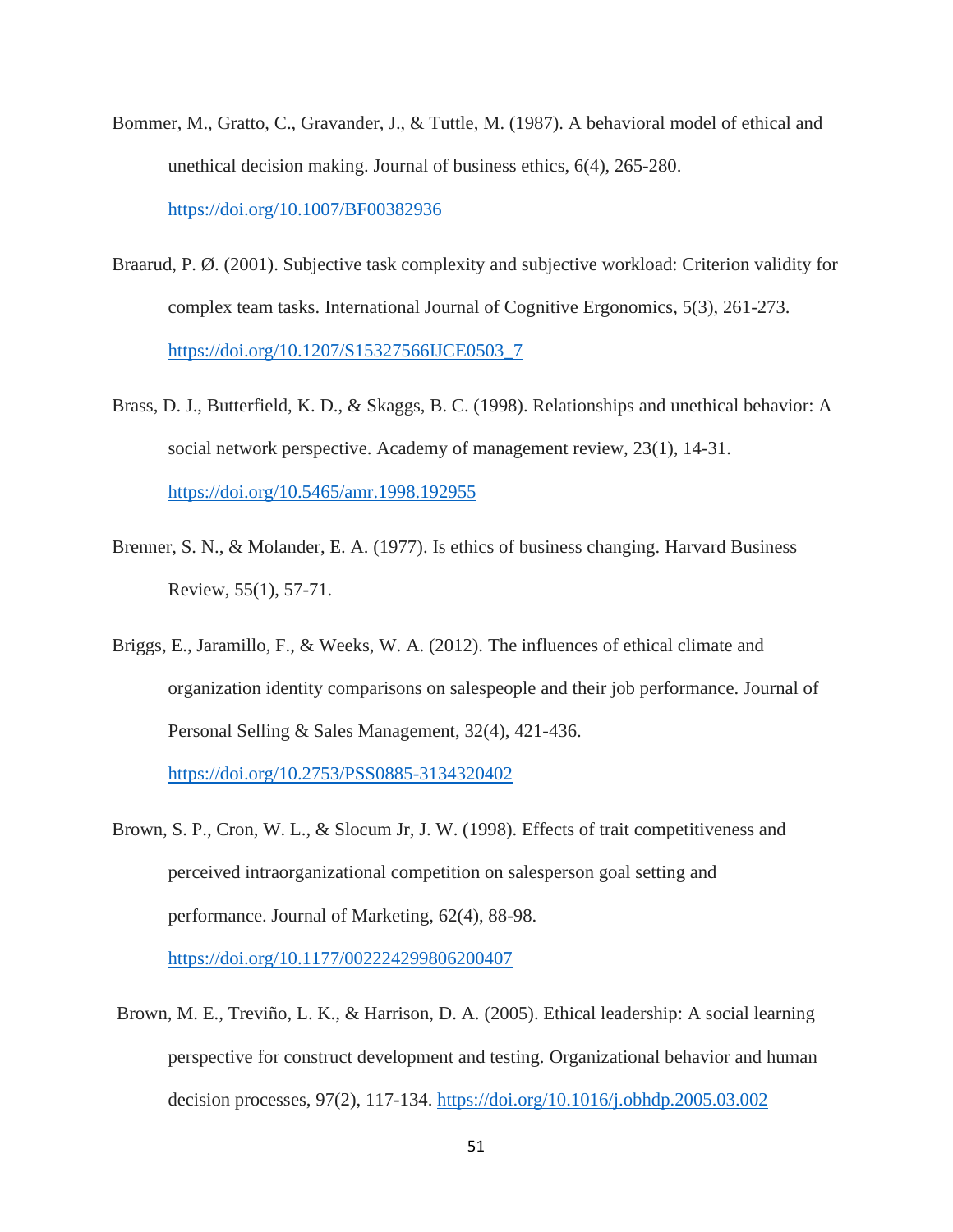- Burnett, M., Pettijohn, C., & Keith, N. (2008). A comparison of the ethical perceptions of prospective personal selling and advertising employees. Marketing management journal, 18(1).<https://www.jstor.org/stable/25074379>
- Cadogan, J. W., Lee, N., Tarkiainen, A., & Sundqvist, S. (2009). Sales manager and sales team determinants of salesperson ethical behaviour. European Journal of Marketing. <https://doi.org/10.1108/03090560910961452>
- Cagle, J. A., & Baucus, M. S. (2006). Case studies of ethics scandals: Effects on ethical perceptions of finance students. Journal of Business Ethics, 64(3), 213-229. <https://doi.org/10.1007/s10551-005-8503-5>
- Campbell, D. J. (1988). Task complexity: A review and analysis. Academy of management review, 13(1), 40-52.<https://doi.org/10.5465/amr.1988.4306775>
- Carter, R. E., Dixon, A. L., & Moncrief, W. C. (2008). The complexities of sales and sales management research: a historical analysis from 1990 to 2005. *Journal of Personal Selling & Sales Management*, *28*(4), 403-419. [https://doi.org/10.2753/PSS0885-](https://doi.org/10.2753/PSS0885-%093134280405) [3134280405](https://doi.org/10.2753/PSS0885-%093134280405)
- Charoensukmongkol, P., & Pandey, A. (2020). The influence of cultural intelligence on sales self-efficacy and cross-cultural sales presentations: does it matter for highly challengeoriented salespeople?. Management Research Review. 43(12),

<https://doi.org/10.1108/MRR-02-2020-0060>

Chen, M. F., & Mau, L. H. (2009). The impacts of ethical sales behaviour on customer loyalty in the life insurance industry. The Service Industries Journal, 29(1), 59-74. <https://doi.org/10.1080/02642060802116339>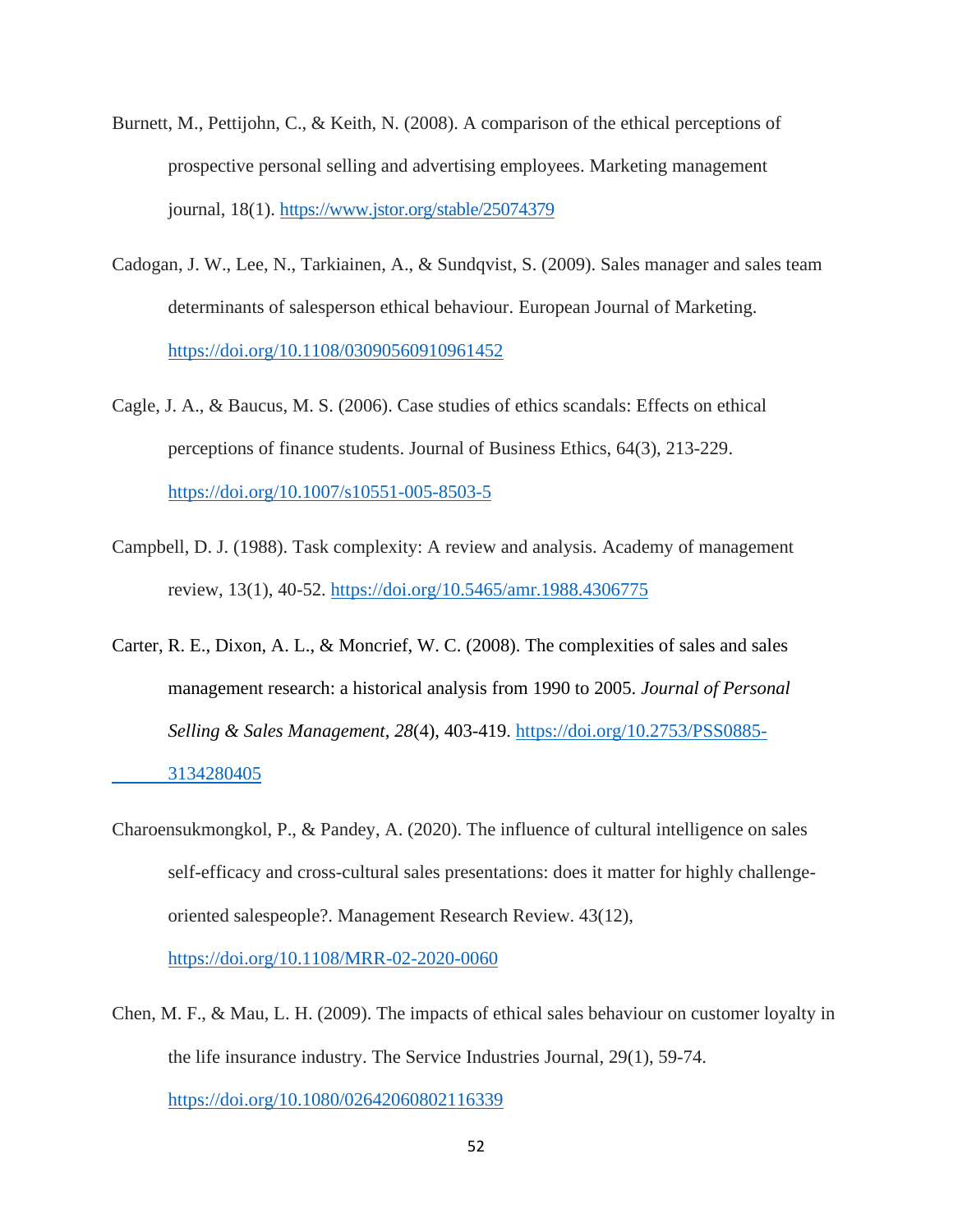- Chonko, L. B., & Burnett, J. J. (1983). Measuring the importance of ethical situations as a source of role conflict: A survey of salespeople, sales managers, and sales support personnel. Journal of Personal Selling & Sales Management, 3(1), 41-47.
- Chonko, L. B., Loe, T. N., Roberts, J. A., & Tanner, J. F. (2000). Sales performance: timing of measurement and type of measurement make a difference. Journal of Personal Selling & Sales Management, 20(1), 23-36.
- Chonko, L. B., Tanner Jr, J. F., & Weeks, W. A. (1996). Ethics in salesperson decision making: a synthesis of research approaches and an extension of the scenario method. Journal of personal selling & sales management, 16(1), 35-52. <https://doi.org/10.1080/08853134.1996.10754043>

- Chowdhury, J. (1993). The motivational impact of sales quotas on effort. Journal of Marketing Research, 30(1), 28-41.<https://doi.org/10.1177%2F002224379303000103>
- Chung, J., & Monroe, G. S. (2003). Exploring social desirability bias. Journal of Business Ethics, 44(4), 291-302.<https://doi.org/10.1023/A:1023648703356>
- Chung, D. J., Narayandas, D., & Chang, D. (2021). The effects of quota frequency: Sales performance and product focus. Management Science, 67(4), 2151-2170. <https://doi.org/10.1287/mnsc.2020.3648>
- Chung, D. J., Steenburgh, T., & Sudhir, K. (2014). Do bonuses enhance sales productivity? A dynamic structural analysis of bonus-based compensation plans. Marketing Science, 33(2), 165-187.<https://doi.org/10.1287/mksc.2013.0815>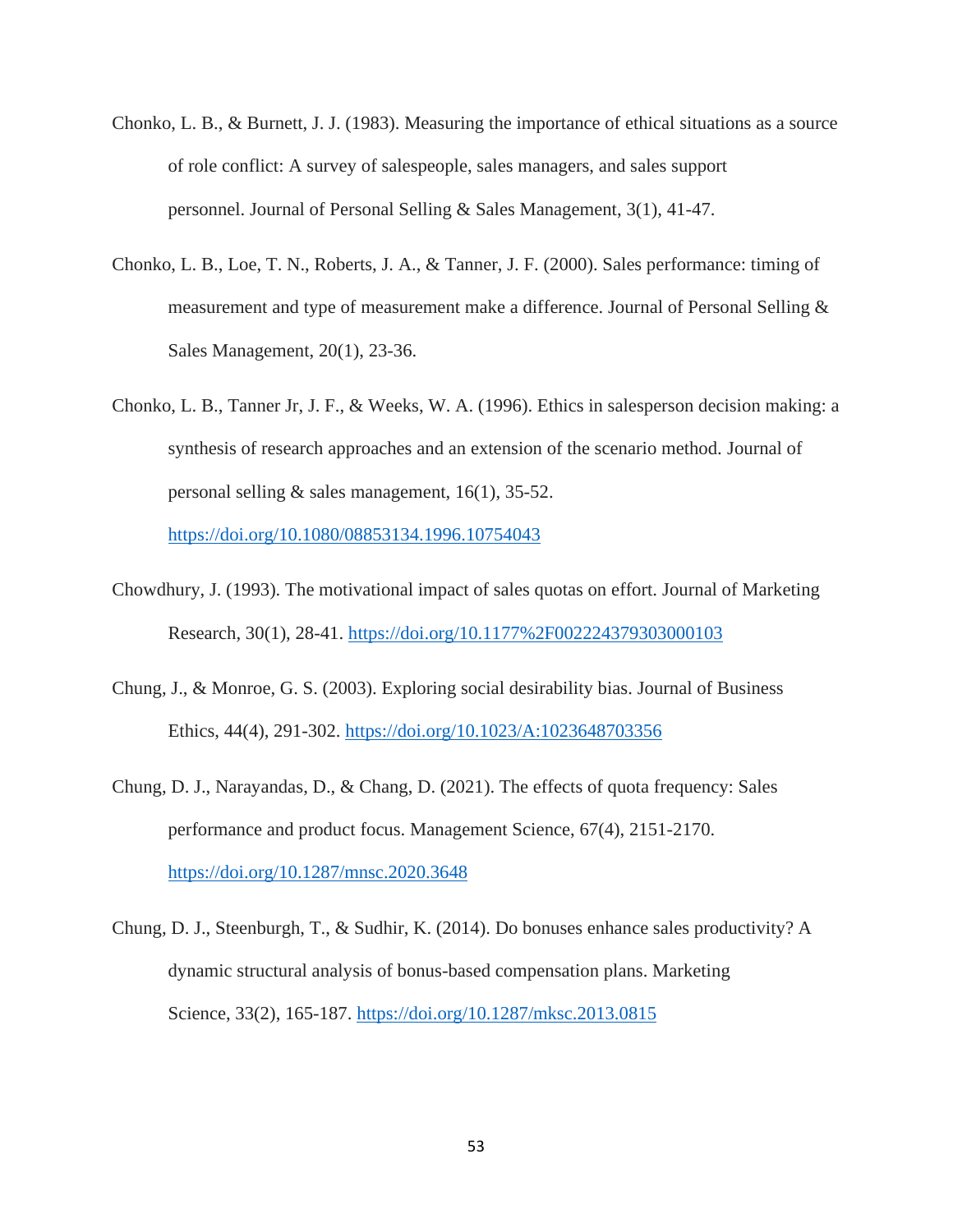- Churchill Jr, G. A., Ford, N. M., Hartley, S. W., & Walker Jr, O. C. (1985). The determinants of salesperson performance: A meta-analysis. Journal of marketing research, 22(2), 103- 118.<https://doi.org/10.1177%2F002224378502200201>
- Cravens, D. W., Ingram, T. N., LaForge, R. W., & Young, C. E. (1993). Behavior-based and outcome-based salesforce control systems. Journal of Marketing, 57(4), 47-59. <https://doi.org/10.1177%2F002224299305700404>
- Darmon, R. Y. (1997). Selecting appropriate sales quota plan structures and quota-setting procedures. Journal of Personal Selling & Sales Management, 17(1), 1-16. <https://doi/abs/10.1080/08853134.1997.10754078>
- Davison, C. B. (2007). Ethics of Business Continuity and Disaster Recovery Technologies: a Conceptual Orientation. Int. J. Comput. Syst. Signals, 8(1), 54. <https://doi.org/10.1.1.151.1666>
- Deeter-Schmelz, D. R., & Sojka, J. Z. (2007). Personality traits and sales performance: Exploring differential effects of need for cognition and self-monitoring. *Journal of Marketing Theory and Practice*, *15*(2), 145-157. [https://doi.org/10.2753/MTP1069-](https://doi.org/10.2753/MTP1069-%096679150204) [6679150204](https://doi.org/10.2753/MTP1069-%096679150204)
- Delfgaauw, J., Dur, R., Onemu, O., & Sol, J. (2021). Team incentives, social cohesion, and performance: A natural field experiment. *Management Science*. <https://doi.org/10.1287/mnsc.2020.3901>
- Doty, D. H., & Glick, W. H. (1998). Common methods bias: does common methods variance really bias results?. Organizational research methods, 1(4), 374-406. <https://doi.org/10.1177%2F109442819814002>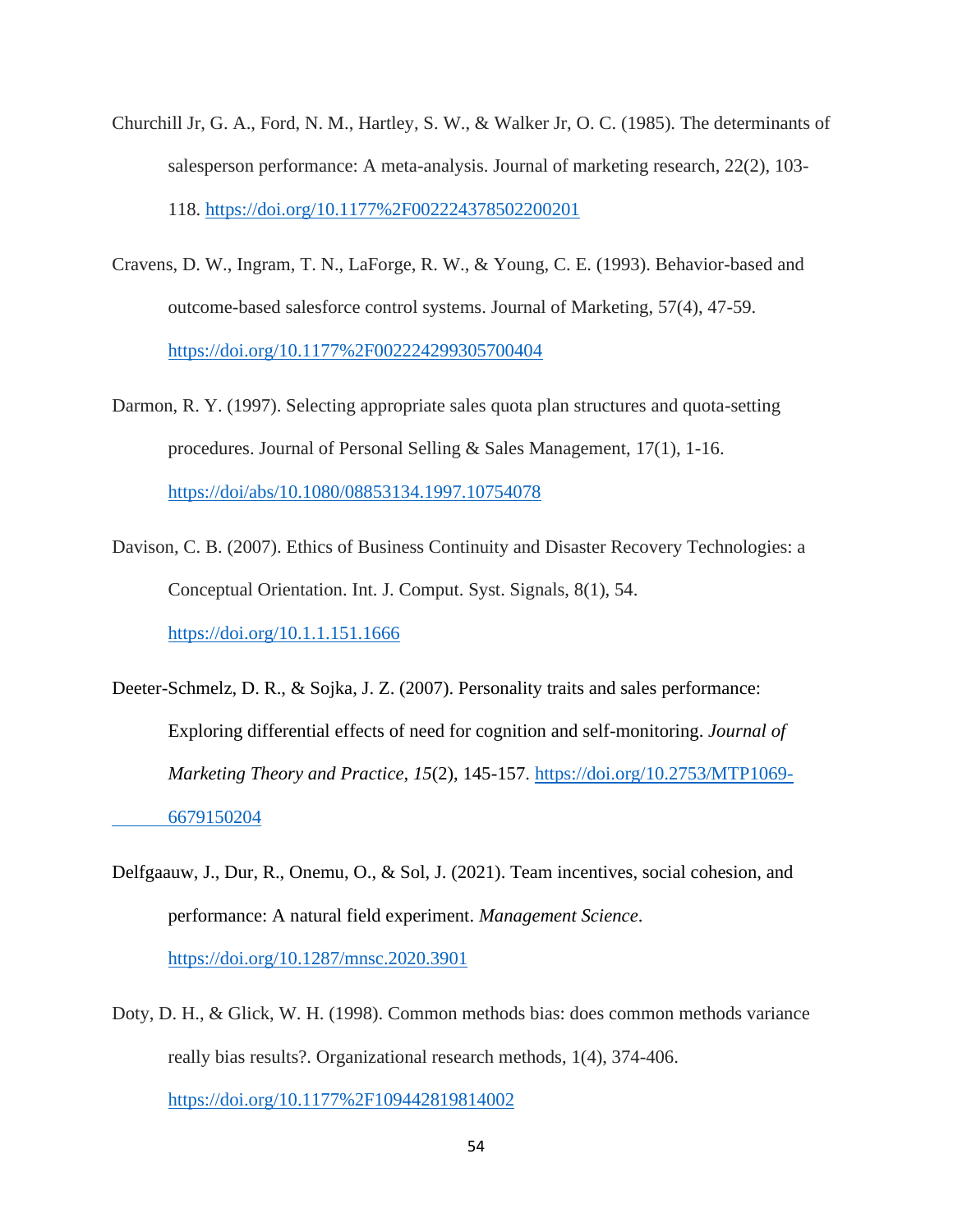- Drost, E. A. (2011). Validity and reliability in social science research. Education Research and perspectives, 38(1), 105-123.
- Dubinsky, A. J., Ingram, T. N., & Rudelius, W. (1985). Ethics in industrial selling: How product and service salespeople compare. Journal of the Academy of Marketing Science, 13(1), 160-170.<https://doi.org/10.1007/BF02729712>
- Dubinsky, A. J., Jolson, M. A., Michaels, R. E., Kotabe, M., & Lim, C. U. (1992). Ethical perceptions of field sales personnel: An empirical assessment. Journal of Personal Selling & Sales Management, 12(4), 9-21.

<https://doi/abs/10.1080/08853134.1992.10753924>

- Dubinsky, A. J., & Levy, M. (1985). Ethics in retailing: Perceptions of retail salespeople. Journal of the Academy of Marketing Science, 13(1), 1-16. <https://doi.org/10.1007/BF02729702>
- Elçi, M., & Alpkan, L. (2009). The impact of perceived organizational ethical climate on work satisfaction. Journal of business ethics, 84(3), 297-311. <https://doi.org/10.1007/s10551008-9709-0>
- Evans, K. R., McFarland, R. G., Dietz, B., & Jaramillo, F. (2012). Advancing sales performance research: A focus on five under researched topic areas. Journal of Personal Selling & Sales Management, 32(1), 89-105.<https://doi.org/10.2753/PSS0885-3134320108>
- Ferrell, O. C., & Gresham, L. G. (1985). A contingency framework for understanding ethical decision making in marketing. Journal of marketing, 49(3), 87-96. <https://doi.org/10.1177%2F002224298504900308>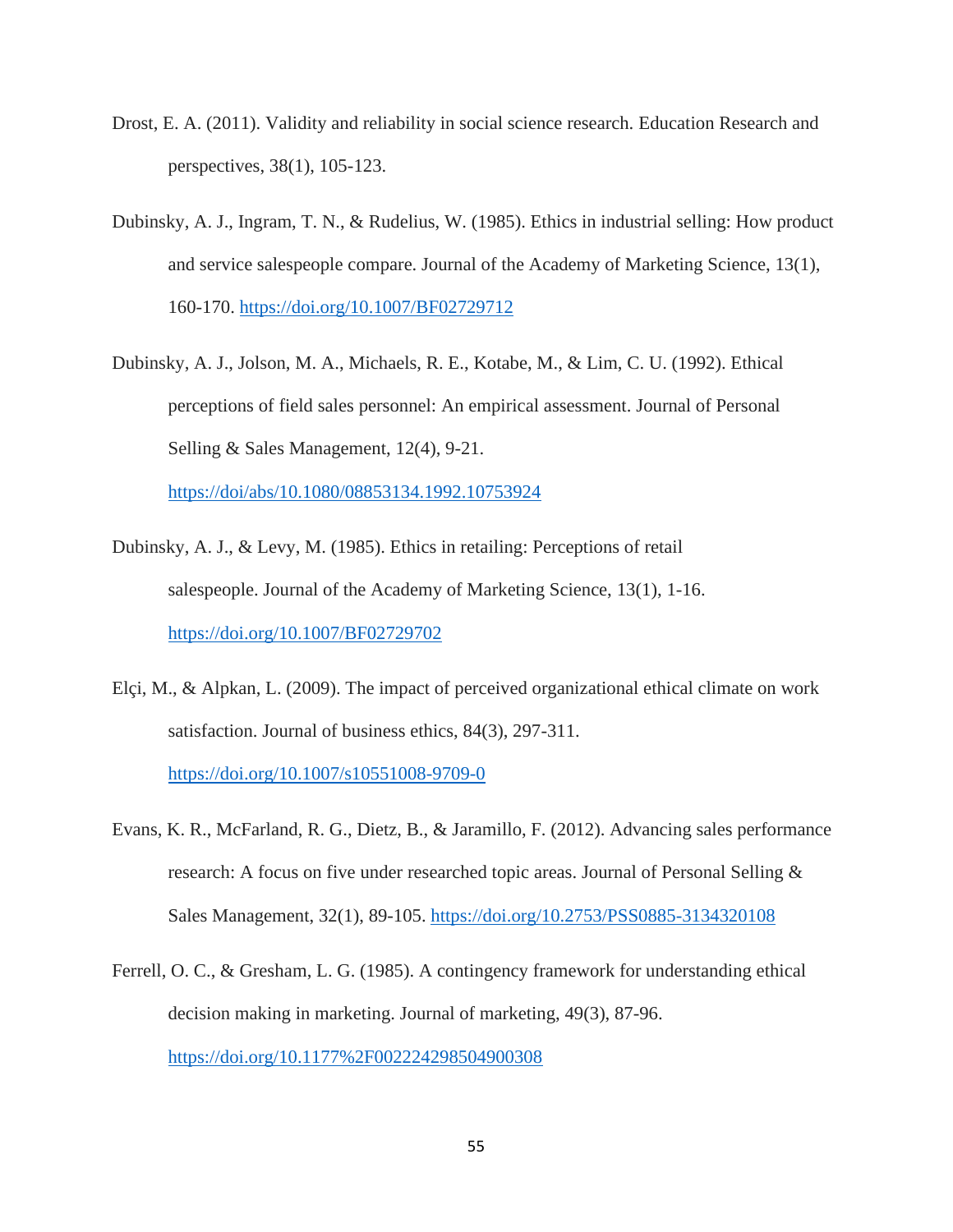- Ferrell, O. C., Johnston, M. W., Marshall, G. W., & Ferrell, L. (2019). A new direction for sales ethics research: The sales ethics subculture. Journal of Marketing Theory and Practice, 27(3), 282-297.<https://doi.org/10.1080/10696679.2019.1615839>
- Forsyth, D. R. (1992). Judging the morality of business practices: The influence of personal moral philosophies. Journal of business Ethics, 11(5), 461-470. <https://doi.org/10.1007/BF00870557>
- Fu, F. Q., Richards, K. A., & Jones, E. (2009). The motivation hub: Effects of goal setting and self-efficacy on effort and new product sales. Journal of Personal Selling & Sales Management, 29(3), 277-292.<https://doi.org/10.2753/PSS0885-3134290305>
- Futrell, C. (2002). Fundamentals of selling: Customers for life through service. McGraw-Hill. <http://dspace.vnbrims.org:13000/xmlui/handle/123456789/4891>
- Gaba, A., & Kalra, A. (1999). Risk behavior in response to quotas and contests. Marketing Science, 18(3), 417-434.<https://doi.org/10.1287/mksc.18.3.417>
- Goff, B. G., Boles, J. S., Bellenger, D. N., & Stojack, C. (1997). The influence of salesperson selling behaviors on customer satisfaction with products. Journal of retailing, 73(2), 171- 183. [https://doi.org/10.1016/S0022-4359\(97\)90002-6](https://doi.org/10.1016/S0022-4359(97)90002-6)
- Guenzi, P., Sajtos, L., & Troilo, G. (2016). The dual mechanism of sales capabilities in influencing organizational performance. Journal of Business Research, 69(9), 3707-3713. <https://doi.org/10.1016/j.jbusres.2016.03.033>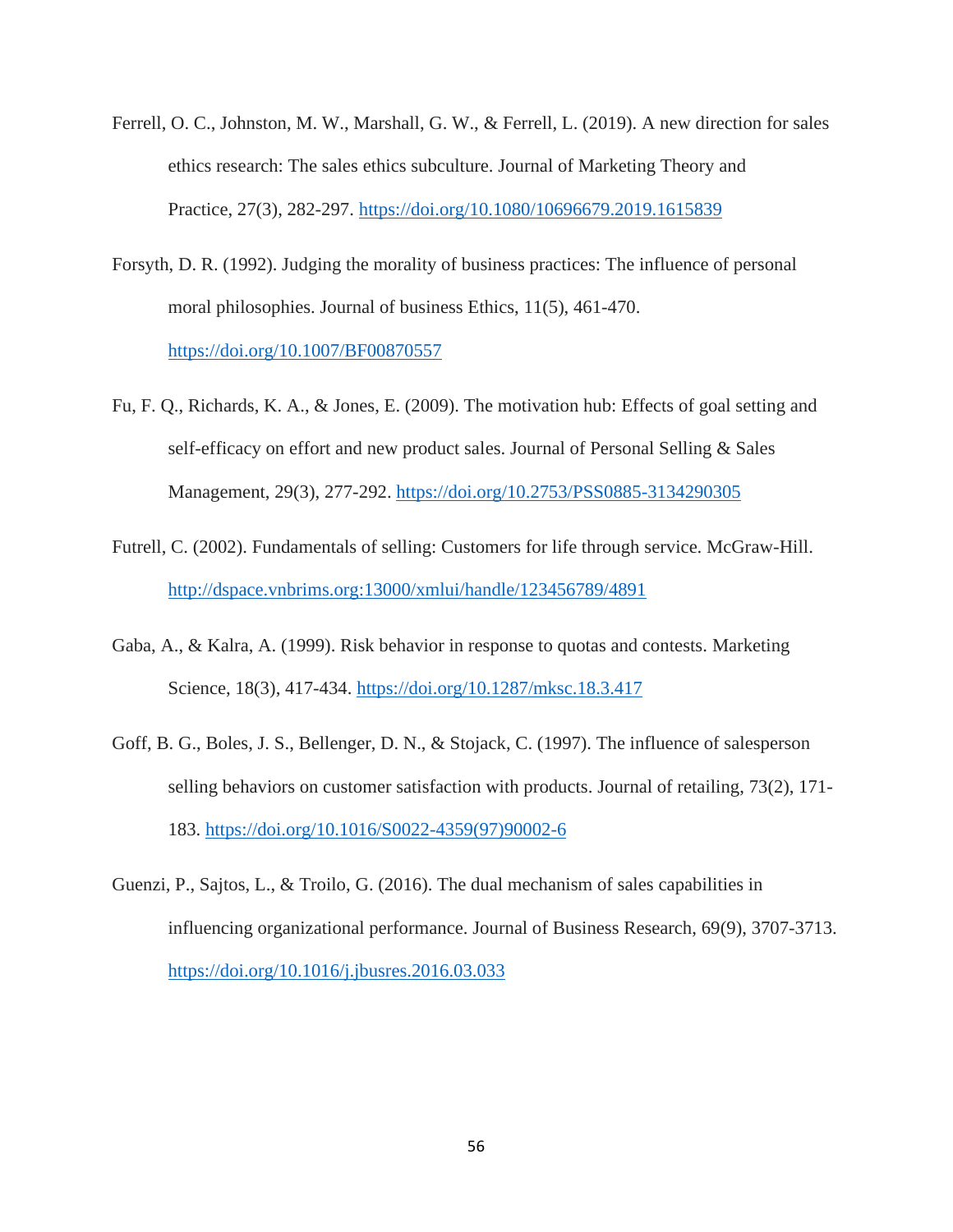- Haig, B. D. (2003). What is a spurious correlation?. Understanding Statistics: Statistical Issues in Psychology, Education, and the Social Sciences, 2(2), 125-132. [https://doi.org/10.1207/S15328031US0202\\_03](https://doi.org/10.1207/S15328031US0202_03)
- Hansen, J. D., & Riggle, R. J. (2009). Ethical salesperson behavior in sales relationships. Journal of Personal Selling & Sales Management, 29(2), 151-166. <https://doi.org/10.2753/PSS0885-3134290204>
- Hennig-Thurau, T., Groth, M., Paul, M., & Gremler, D. D. (2006). Are all smiles created equal? How emotional contagion and emotional labor affect service relationships. *Journal of Marketing*, *70*(3), 58-73. <https://doi.org/10.1509%2Fjmkg.70.3.058>
- Hogan, R., & Dickstein, E. (1972). A measure of moral values. Journal of Consulting and Clinical Psychology, 39(2), 210. <https://psycnet.apa.org/doi/10.1037/h0033389>
- Howe, V., Hoffman, K. D., & Hardigree, D. W. (1994). The relationship between ethical and customer-oriented service provider behaviors. Journal of Business Ethics, 13(7), 497- 506.<https://doi.org/10.1007/BF00881295>
- Hunt, S. D., & Vasquez-Parraga, A. Z. (1993). Organizational consequences, marketing ethics, and salesforce supervision. Journal of Marketing Research, 30(1), 78-90. <https://doi.org/10.1177%2F002224379303000107>
- Hunt, S. D., & Vitell, S. (1986). A general theory of marketing ethics. Journal of macro marketing, 6(1), 5-16.<https://doi.org/10.1177%2F027614678600600103>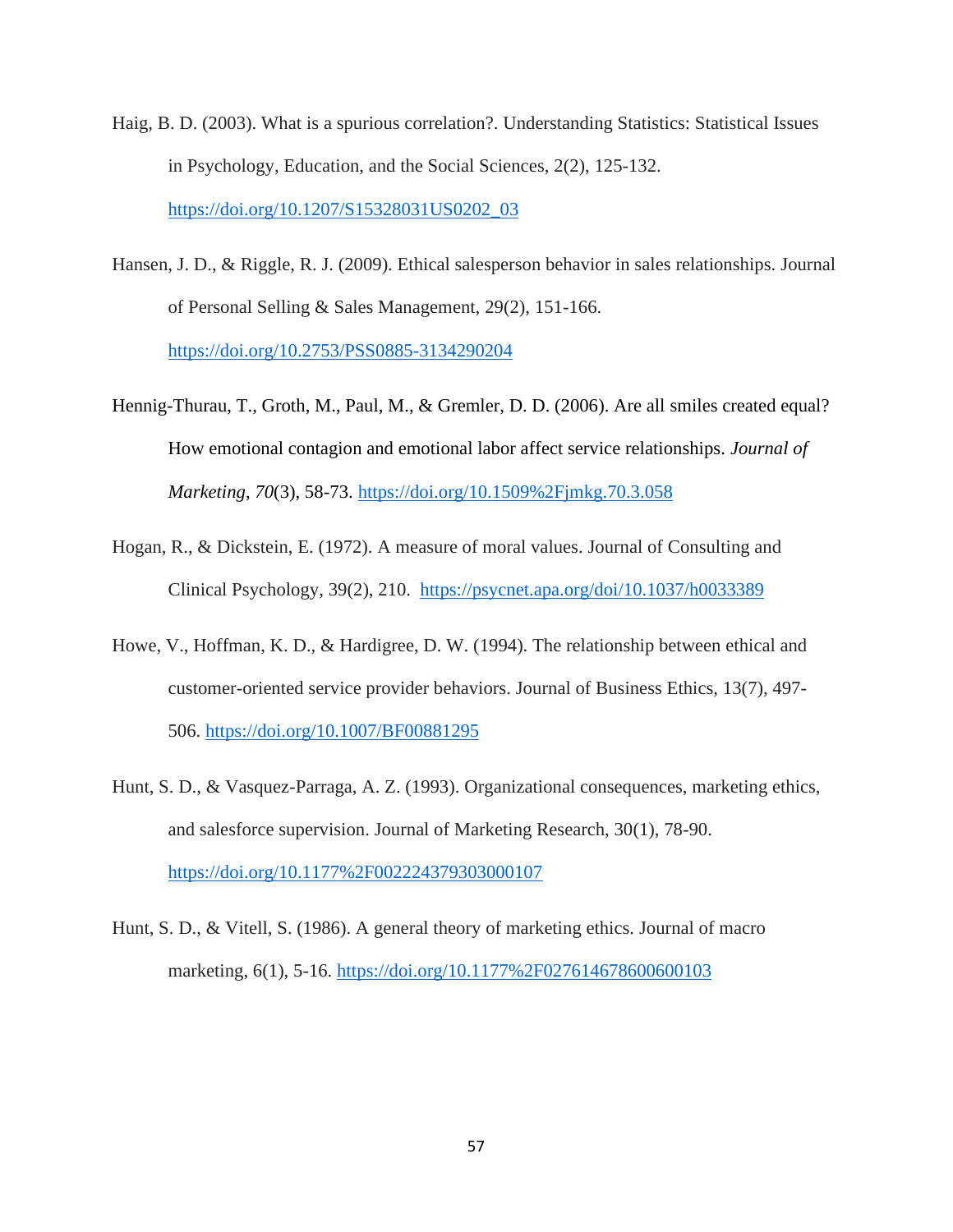- Jones, D. S., Grady, C., & Lederer, S. E. (2019). Ethics and clinical research. In *The Social Medicine Reader, Volume I, Third Edition* (pp. 154-164). Duke University Press. <https://doi.org/10.1515/9781478004356-023>
- Jones, T. M. (1991). Ethical decision making by individuals in organizations: An issuecontingent model. Academy of management review, 16(2), 366-395. <https://doi.org/10.5465/amr.1991.4278958>
- Koh, H. C., & El'Fred, H. Y. (2001). The link between organizational ethics and job satisfaction: A study of managers in Singapore. Journal of Business Ethics, 29(4), 309-324. <https://doi.org/10.1023/A:1010741519818>
- Kretser, A., Murphy, D., Bertuzzi, S., Abraham, T., Allison, D. B., Boor, K. J., ... & Yada, R. (2019). Scientific integrity principles and best practices: recommendations from a scientific integrity consortium. Science and engineering ethics, 25(2), 327-355. <https://doi.org/10.1007/s11948-019-00094-3>
- Krishnan, B. C., Netemeyer, R. G., & Boles, J. S. (2002). Self-efficacy, competitiveness, and effort as antecedents of salesperson performance. Journal of Personal Selling & Sales Management, 22(4), 285-295.<https://doi.org/10.1080/08853134.2002.10754315>
- Ko, D. G., & Dennis, A. R. (2004). Sales force automation and sales performance: do experience and expertise matter?. Journal of Personal Selling & Sales Management, 24(4), 311-322. <https://doi.org/10.1080/08853134.2004.10749040>
- Lagace, R. R., Dahlstrom, R., & Gassenheimer, J. B. (1991). The relevance of ethical salesperson behavior on relationship quality: the pharmaceutical industry. Journal of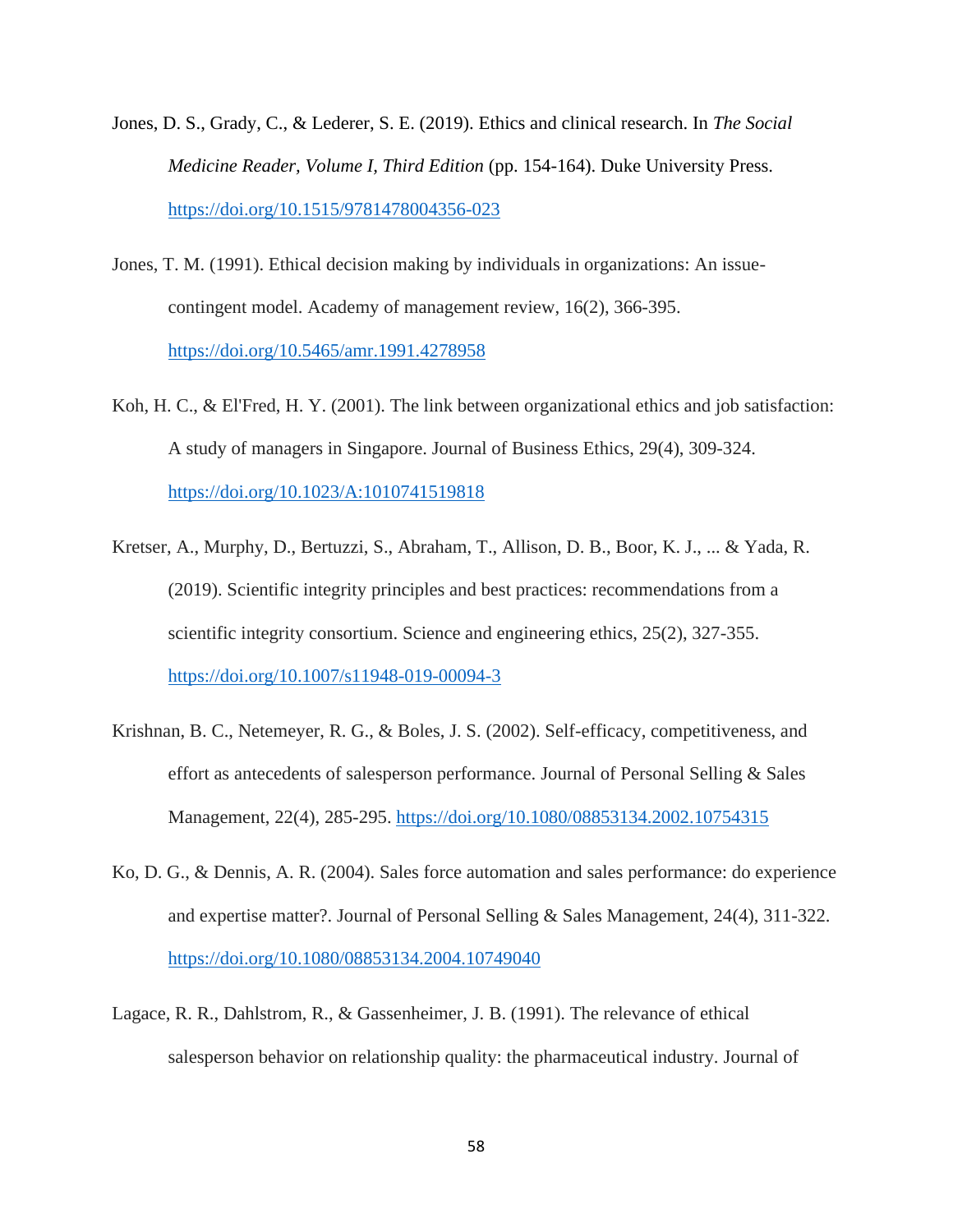Personal Selling & Sales Management, 11(4), 39-47.

<https://doi.org/10.1080/08853134.1991.10753888>

- Li, Y., & Belkin, N. J. (2008). A faceted approach to conceptualizing tasks in information seeking. Information processing & management, 44(6), 1822-1837. <https://doi.org/10.1016/j.ipm.2008.07.005>
- Loo, R. (2004). Support for Reidenbach and Robin's (1990) eight-item multidimensional ethics scale. The Social Science Journal, 41(2), 289-294. <https://doi.org/10.1016/j.soscij.2004.01.020>
- MacKenzie, S. B., Podsakoff, P. M., & Fetter, R. (1993). The impact of organizational citizenship behavior on evaluations of salesperson performance. Journal of marketing, 57(1), 70-80.<https://doi.org/10.1177%2F002224299305700105>
- Mantrala, M. K., Sinha, P., & Zoltners, A. A. (1994). Structuring a multiproduct sales quotabonus plan for a heterogeneous sales force: A practical model-based approach. Marketing Science, 13(2), 121-144.<https://doi.org/10.1287/mksc.13.2.121>
- Maignan, I., & Ferrell, O. C. (2004). Corporate social responsibility and marketing: An integrative framework. Journal of the Academy of Marketing science, 32(1), 3-19. <https://doi.org/10.1177%2F0092070303258971>
- Maitland, K. A., & Goldman, J. R. (1974). Moral judgment as a function of peer group interaction. Journal of Personality and Social Psychology, 30(5), 699.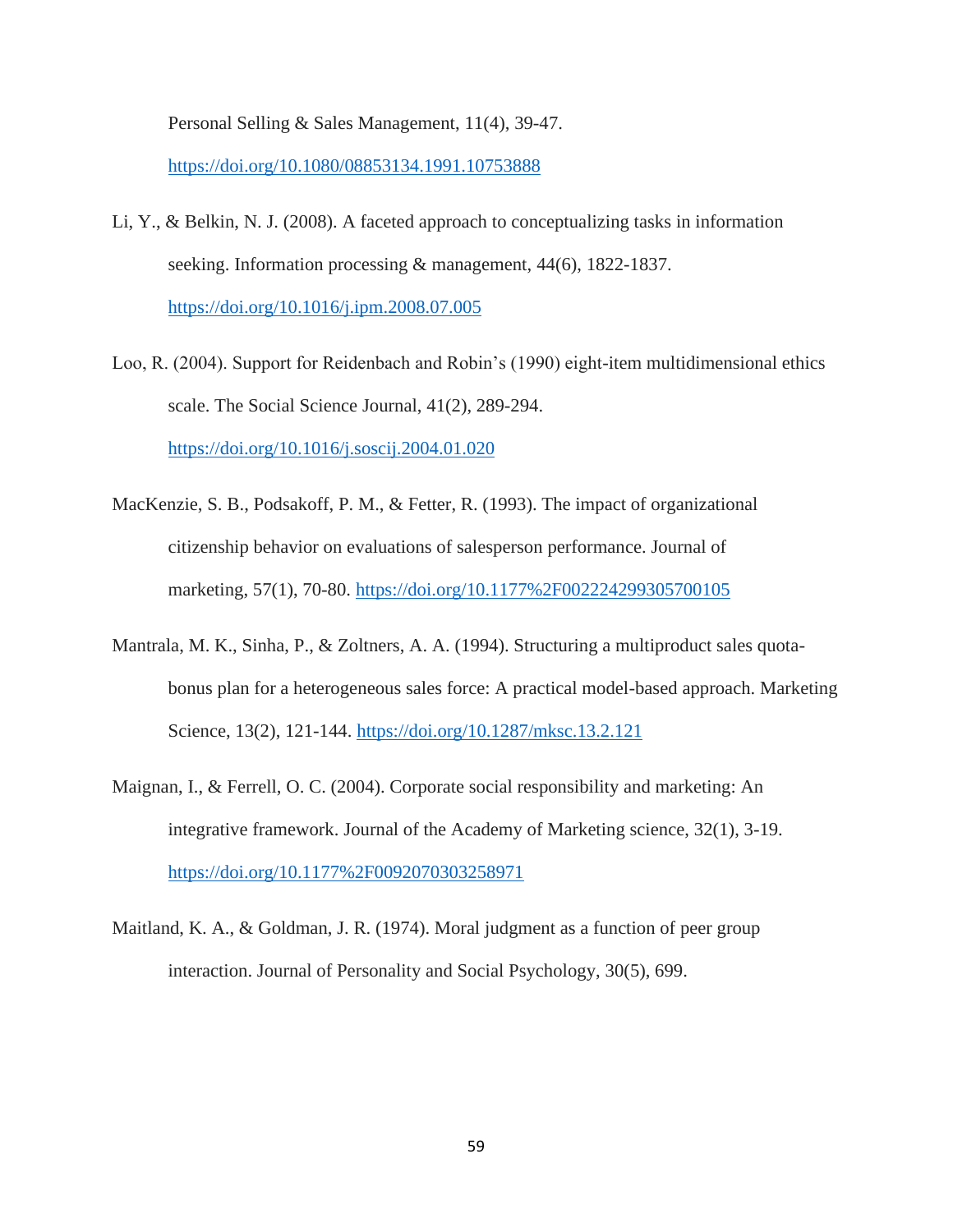- McFarland, R. G., Challagalla, G. N., & Zenor, M. J. (2002). The effect of single and dual sales targets on sales call selection: quota versus quota and bonus plan. Marketing Letters, 13(2), 107-120.<https://doi.org/10.1023/A:1016041802460>
- McMahon, J. M., & Harvey, R. J. (2007). The effect of moral intensity on ethical judgment. Journal of Business Ethics, 72(4), 335-357.

<https://doi.org/10.1007/s10551-006-9174-6>

- Melé, D., Rosanas, J. M., & Fontrodona, J. (2017). Ethics in finance and accounting: Editorial introduction. Journal of Business Ethics, 140(4), 609-613. <https://doi.org/10.1007/s10551-016-3328-y>
- Mangos, P. M., & Steele-Johnson, D. (2001). The role of subjective task complexity in goal orientation, self-efficacy, and performance relations. Human performance, 14(2), 169- 185. [https://doi.org/10.1207/S15327043HUP1402\\_03](https://doi.org/10.1207/S15327043HUP1402_03)
- Matsuo, M., & Kusumi, T. (2002). Salesperson's procedural knowledge, experience and performance: an empirical study in Japan. European Journal of Marketing. <https://doi.org/10.1108/03090560210430836>
- Murphy, P. E. (2002). Marketing ethics at the millennium: Review, reflections, and recommendations. The Blackwell guide to business ethics, 165-185.

[https://citeseerx.ist.psu.edu/viewdoc/download?doi=10.1.1.461.2636&rep=rep1&type=pd](https://citeseerx.ist.psu.edu/viewdoc/download?doi=10.1.1.461.2636&rep=rep1&type=pd%09f) [f](https://citeseerx.ist.psu.edu/viewdoc/download?doi=10.1.1.461.2636&rep=rep1&type=pd%09f)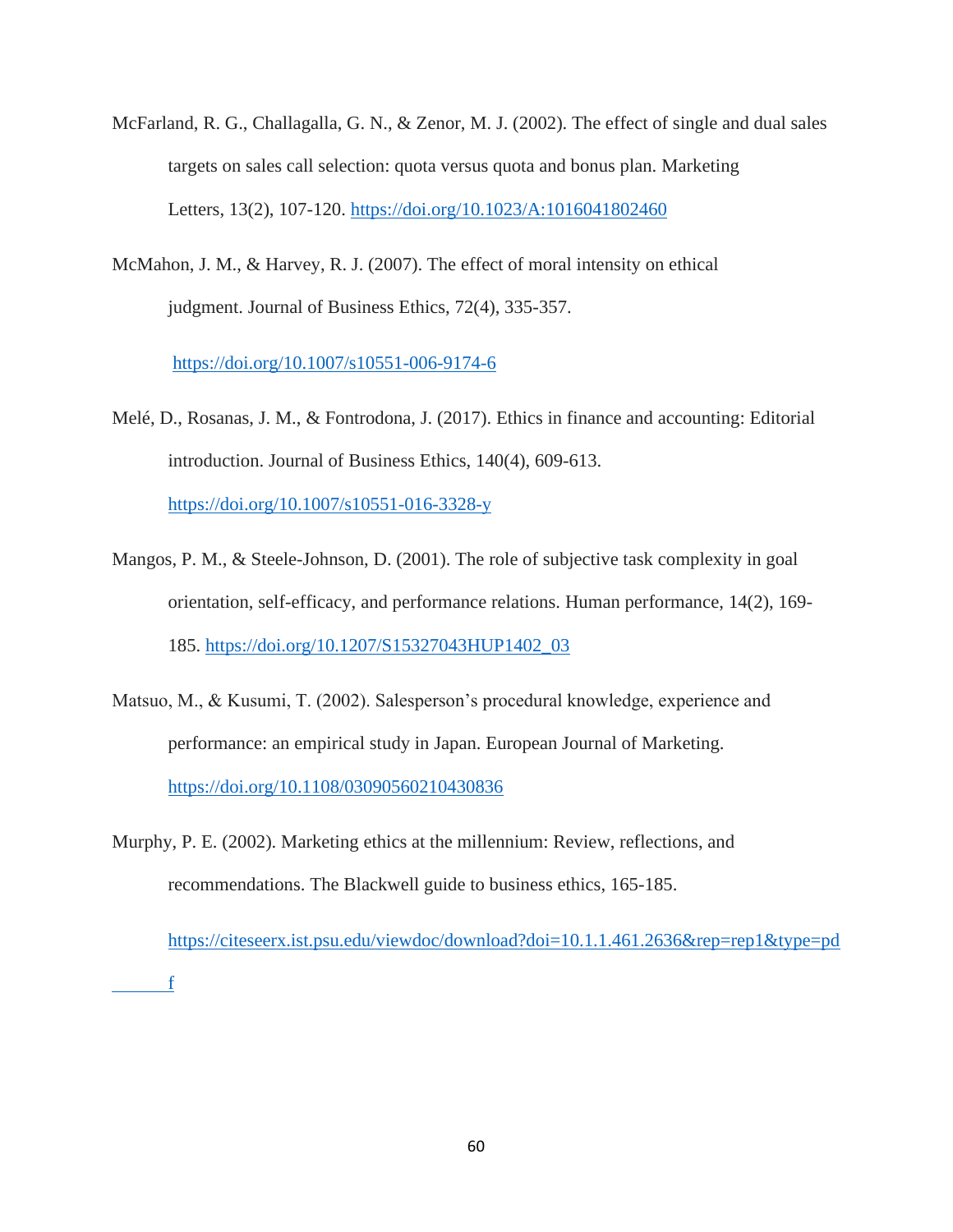- Oliver, R. L., & Anderson, E. (1994). An empirical test of the consequences of behavior-and outcome-based sales control systems. Journal of marketing, 58(4), 53-67. <https://doi.org/10.1177%2F002224299405800405>
- Oumlil, A. B., & Balloun, J. L. (2017). Cultural variations and ethical business decision making: a study of individualistic and collective cultures. *Journal of Business & Industrial Marketing*. <https://doi.org/10.1108/JBIM-08-2016-0194>
- Oyer, P. (2000). A theory of sales quotas with limited liability and rent sharing. Journal of labor Economics, 18(3), 405-426.<https://doi.org/10.1086/209964>
- Peterson, R. A. (1994). A meta-analysis of Cronbach's coefficient alpha. Journal of consumer research, 21(2), 381-391.<https://doi.org/10.1086/209405>
- Peterson, R. A. (2020). Self-efficacy and personal selling: review and examination with an emphasis on sales performance. Journal of Personal Selling & Sales Management, 40(1), 57-71.<https://doi.org/10.1080/08853134.2019.1654390>
- Pezhman, R., Javadi, M. H. M., & Shahin, A. (2013). Analyzing the influence of ethical sales behavior on customers loyalty through customer satisfaction and trust in insurance company. International Journal of Academic Research in Business and Social Sciences, 3(9), 754.<http://dx.doi.org/10.6007/IJARBSS/v3-i9/266>
- Piercy, N. F., Cravens, D. W., Lane, N., & Vorhies, D. W. (2006). Driving organizational citizenship behaviors and salesperson in-role behavior performance: The role of management control and perceived organizational support. Journal of the Academy of Marketing Science, 34(2), 244-262.<https://doi.org/10.1177%2F0092070305280532>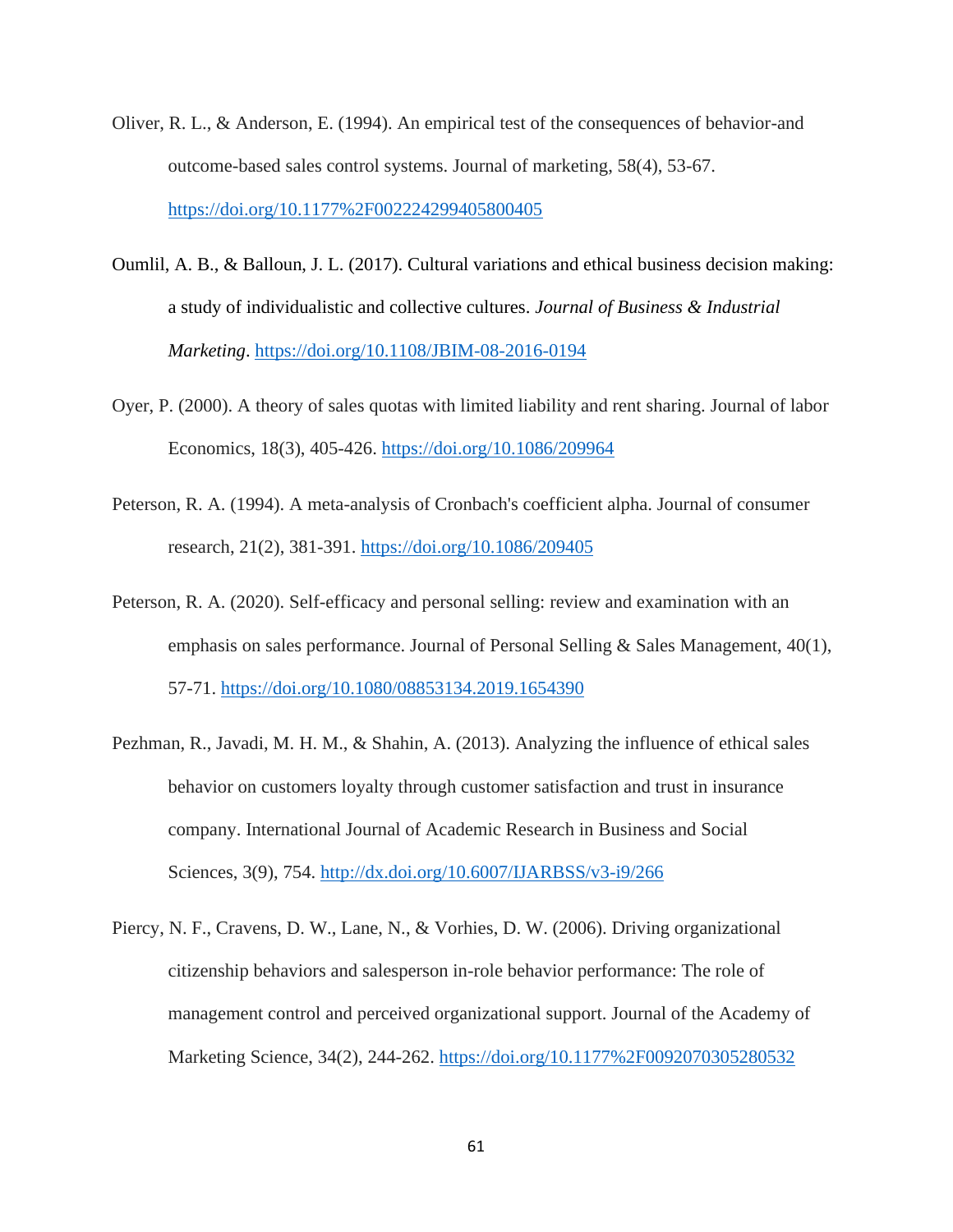- Plank, R. E., & Reid, D. A. (1994). The mediating role of sales behaviors: an alternative perspective of sales performance and effectiveness. Journal of Personal Selling & Sales Management, 14(3), 43-56.<https://doi.org/10.1080/08853134.1994.10753992>
- Podsakoff, P. M., MacKenzie, S. B., Lee, J. Y., & Podsakoff, N. P. (2003). Common method biases in behavioral research: a critical review of the literature and recommended remedies. Journal of applied psychology, 88(5), 879.
- Randall, D. M., & Gibson, A. M. (1990). Methodology in business ethics research: A review and critical assessment. *Journal of business ethics*, *9*(6), 457-471. <https://doi.org/10.1007/BF00382838>
- Reidenbach, R. E., & Robin, D. P. (1988). Some initial steps toward improving the measurement of ethical evaluations of marketing activities. Journal of business ethics, 7(11), 871-879. <https://doi.org/10.1007/BF00383050>
- Reidenbach, R. E., & Robin, D. P. (1990). Toward the development of a multidimensional scale for improving evaluations of business ethics. Journal of business ethics, 9(8), 639-653. <https://doi.org/10.1007/BF00383391>
- Reidenbach, R. E., Robin, D. P., & Dawson, L. (1991). An application and extension of a multidimensional ethics scale to selected marketing practices and marketing groups. Journal of the Academy of Marketing Science, 19(2), 83-92. <https://doi.org/10.1007/BF02726000>
- Robertson, D. C., & Anderson, E. (1993). Control system and task environment effects on ethical judgment: An exploratory study of industrial salespeople. Organization Science, 4(4), 617-644.<https://doi.org/10.1287/orsc.4.4.617>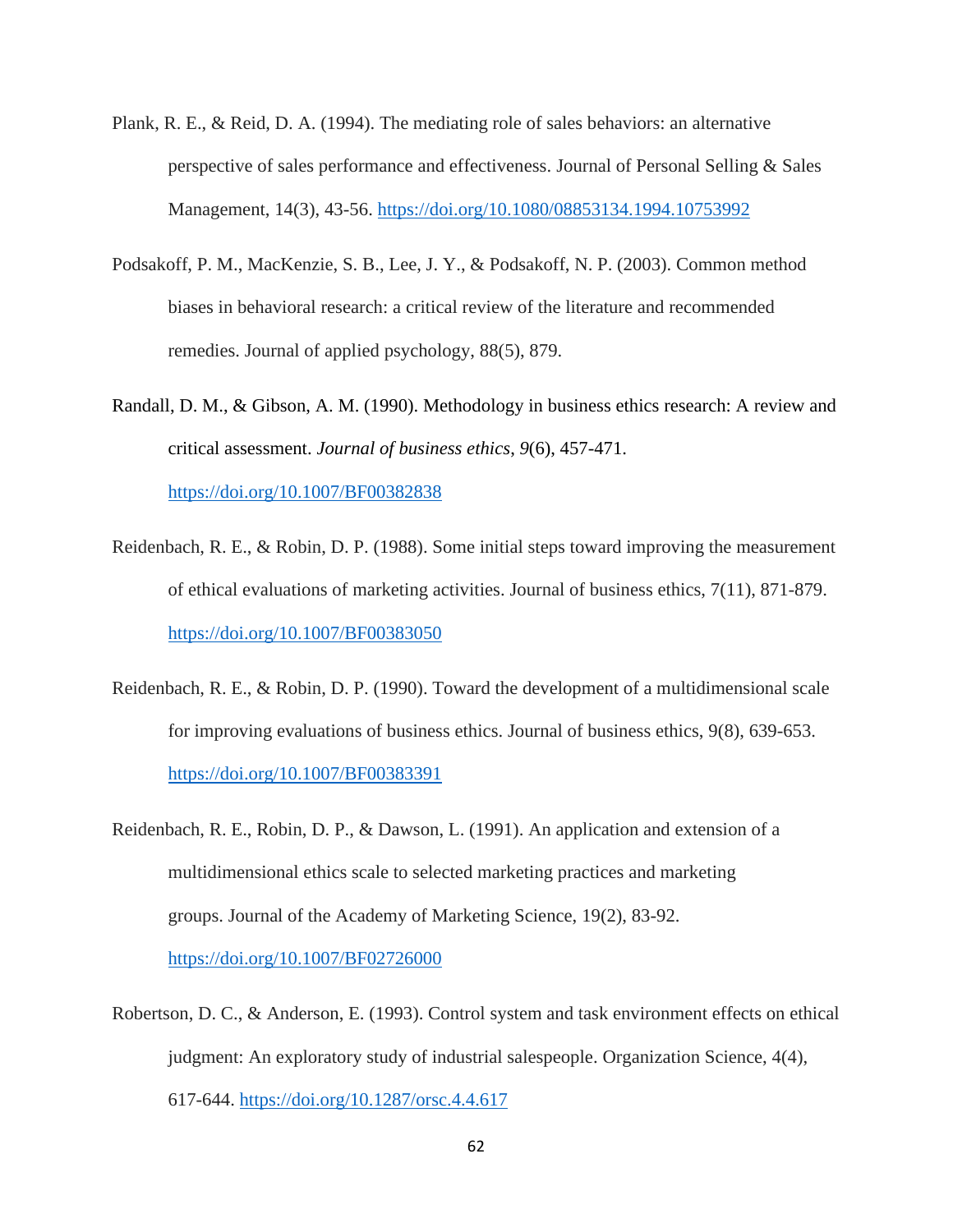Román, S. (2003). The impact of ethical sales behaviour on customer satisfaction, trust and loyalty to the company: An empirical study in the financial services industry. Journal of marketing management, 19(9-10), 915-939.

<https://doi.org/10.1080/0267257X.2003.9728245>

- Román, S., & Ruiz, S. (2005). Relationship outcomes of perceived ethical sales behavior: the customer's perspective. Journal of Business Research, 58(4), 439-445. <https://doi.org/10.1016/j.jbusres.2003.07.002>
- Ross Jr, W. T. (1991). Performance against quota and the call selection decision. Journal of Marketing Research, 28(3), 296-306.<https://doi.org/10.1177%2F002224379102800304>
- Sawyer, A. G., & Ball, A. D. (1981). Statistical power and effect size in marketing research. *Journal of Marketing Research*, *18*(3), 275-290. <https://doi.org/10.1177%2F002224378101800302>
- Schaufeli, W. B., Shimazu, A., & Taris, T. W. (2009). Being driven to work excessively hard: The evaluation of a two-factor measure of workaholism in the Netherlands and Japan. *Cross-cultural research*, *43*(4), 320-348. <https://doi.org/10.1177%2F1069397109337239>
- Schlegelmilch, B. B., & Öberseder, M. (2010). Half a century of marketing ethics: Shifting perspectives and emerging trends. Journal of Business Ethics, 93(1), 1-19. <https://doi.org/10.1007/s10551-009-0182-1>
- Schmidt, M. J., & Hollensen, S. (2006). Marketing research: An international approach. Pearson education.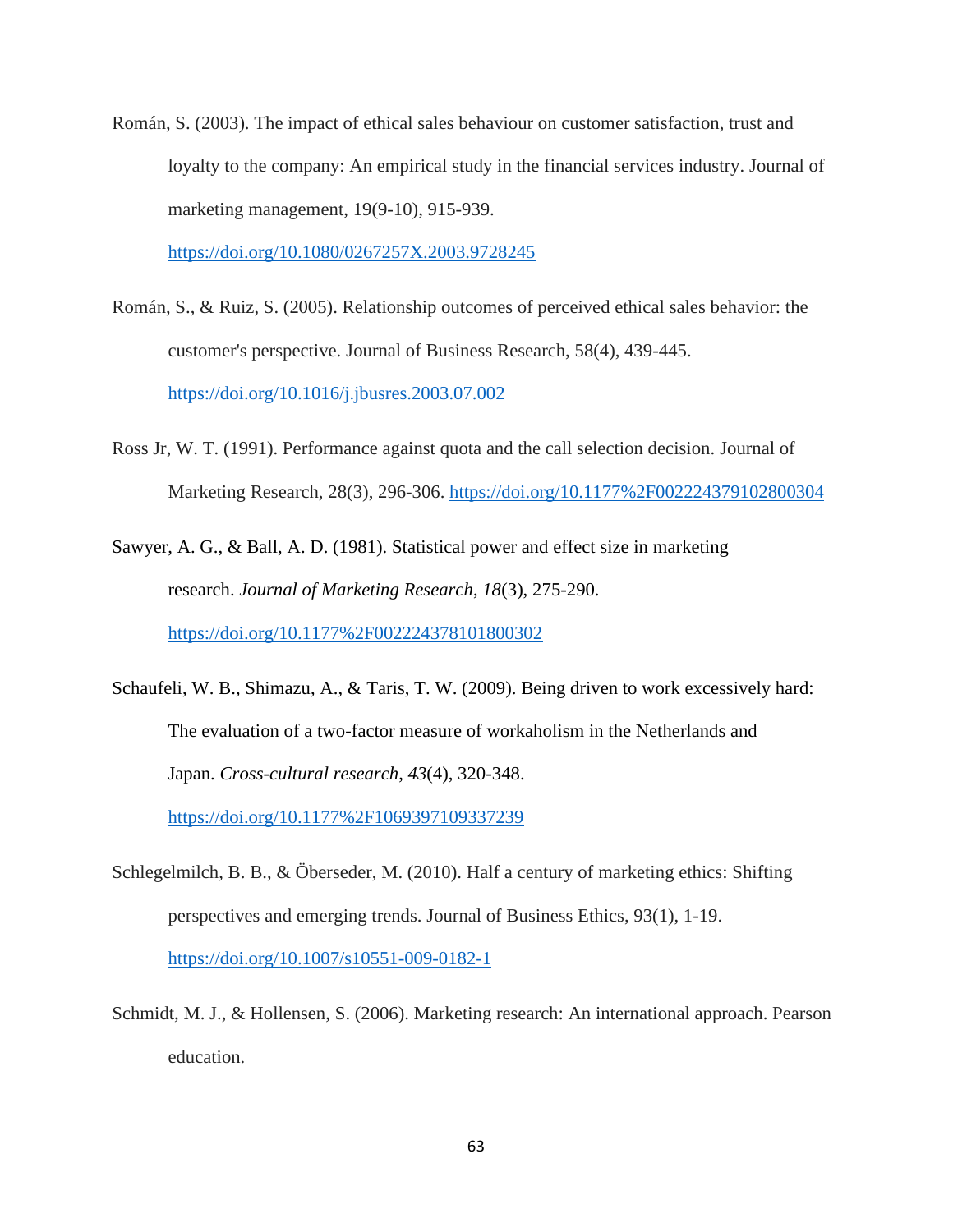- Schultz, R. J., & Good, D. J. (2000). Impact of the consideration of future sales consequences and customer‐oriented selling on long‐term buyer‐seller relationships. Journal of Business & Industrial Marketing.<https://doi.org/10.1108/08858620010335056>
- Schweitzer, M. E., Ordóñez, L., & Douma, B. (2004). Goal setting as a motivator of unethical behavior. Academy of Management Journal, 47(3), 422-432. <https://doi.org/10.5465/20159591>
- Schwepker, C. H., & Good, D. J. (1999). The impact of sales quotas on moral judgment in the financial services industry. Journal of Services Marketing, 13(1), 38-58. <https://doi.org/10.1108/08876049910256096>
- Schwepker Jr, C. H., & Good, D. J. (2004a). Marketing control and sales force customer orientation. Journal of personal selling & sales management, 24(3), 167-179. <https://doi.org/10.1080/08853134.2004.10749029>
- Schwepker, C. H., & Good, D. J. (2004b). Understanding sales quotas: an exploratory investigation of consequences of failure. Journal of Business & Industrial Marketing. 19(1) 39-48.<https://doi.org/10.1108/08858620410516727>
- Schwepker Jr, C. H., & Good, D. J. (2010). Transformational leadership and its impact on sales force moral judgment. *Journal of Personal Selling & Sales Management*, *30*(4), 299-317. <https://doi.org/10.2753/PSS0885-3134300401>
- Schwepker, C. H., & Good, D. J. (2011). Moral judgment and its impact on business-to-business sales performance and customer relationships. Journal of business ethics, 98(4), 609-625. <https://doi.org/10.1007/s10551-010-0641-8>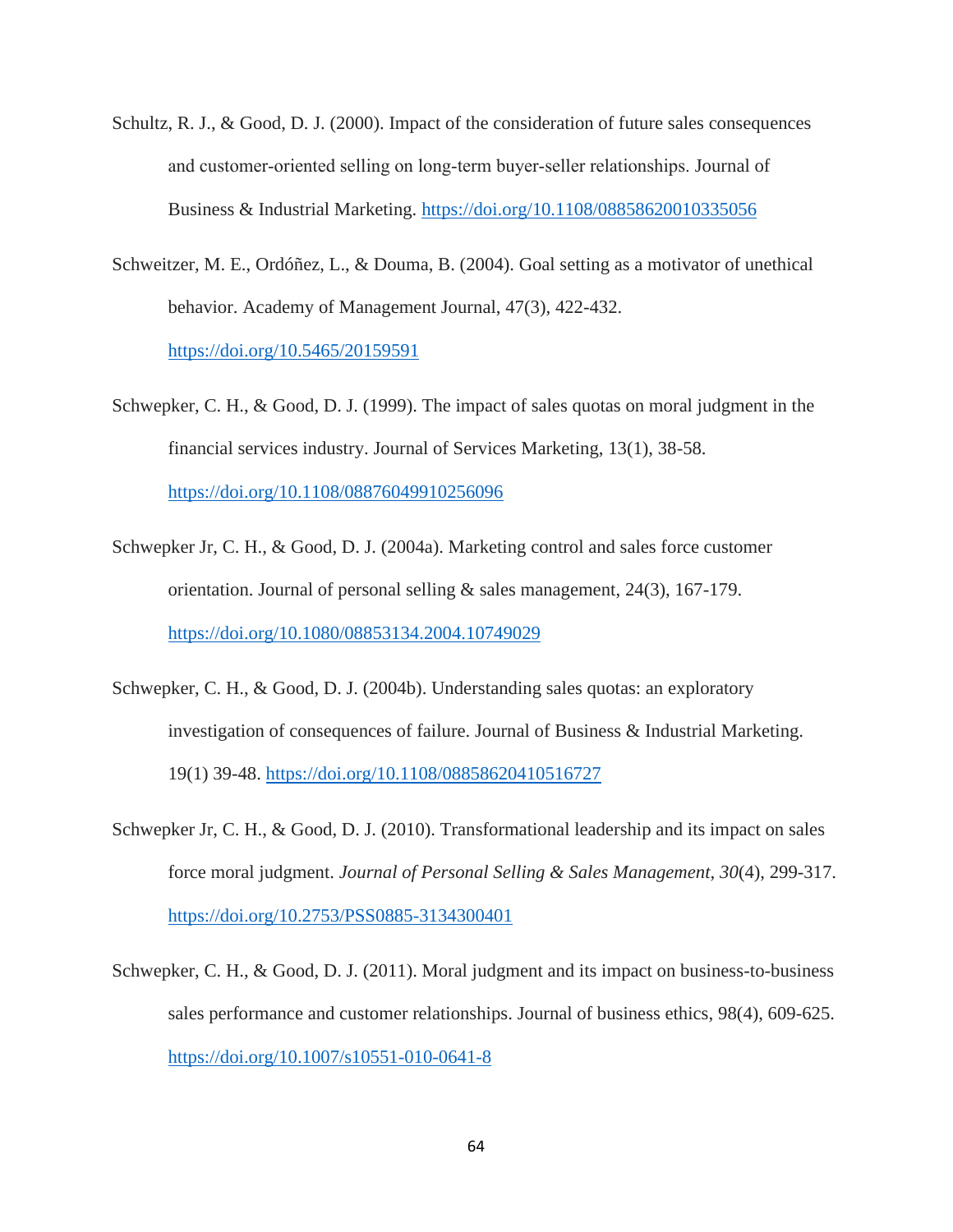- Schwepker, C. H., & Good, D. J. (2012). Sales quotas: Unintended consequences on trust in organization, customer-oriented selling, and sales performance. Journal of Marketing Theory and Practice, 20(4), 437-452.<https://doi.org/10.2753/MTP1069-6679200406>
- Schwepker Jr, C. H., & Good, M. C. (2017). Reducing salesperson job stress and unethical intent: The influence of leader-member exchange relationship, socialization and ethical ambiguity. Industrial Marketing Management, 66, 205-218. <https://doi.org/10.1016/j.indmarman.2017.08.008>
- Schwepker, C. H., & Ingram, T. N. (1996). Improving sales performance through ethics: The relationship between salesperson moral judgment and job performance. Journal of Business Ethics, 15(11), 1151-1160.<https://doi.org/10.1007/BF00412814>
- Schwepker, C. H., & Schultz, R. J. (2015). Influence of the ethical servant leader and ethical climate on customer value enhancing sales performance. Journal of Personal Selling & Sales Management, 35(2), 93-107.<https://doi.org/10.1080/08853134.2015.1010537>
- Singhapakdi, A., & Vitell, S. J. (1990). Marketing ethics: Factors influencing perceptions of ethical problems and alternatives. Journal of Macro marketing, 10(1), 4-18. <https://doi.org/10.1177%2F027614679001000102>
- Sitser, T., van der Linden, D., & Born, M. P. (2013). Predicting sales performance criteria with personality measures: The use of the general factor of personality, the Big Five and narrow traits. *Human Performance*, *26*(2), 126-149. <https://doi.org/10.1080/08959285.2013.765877>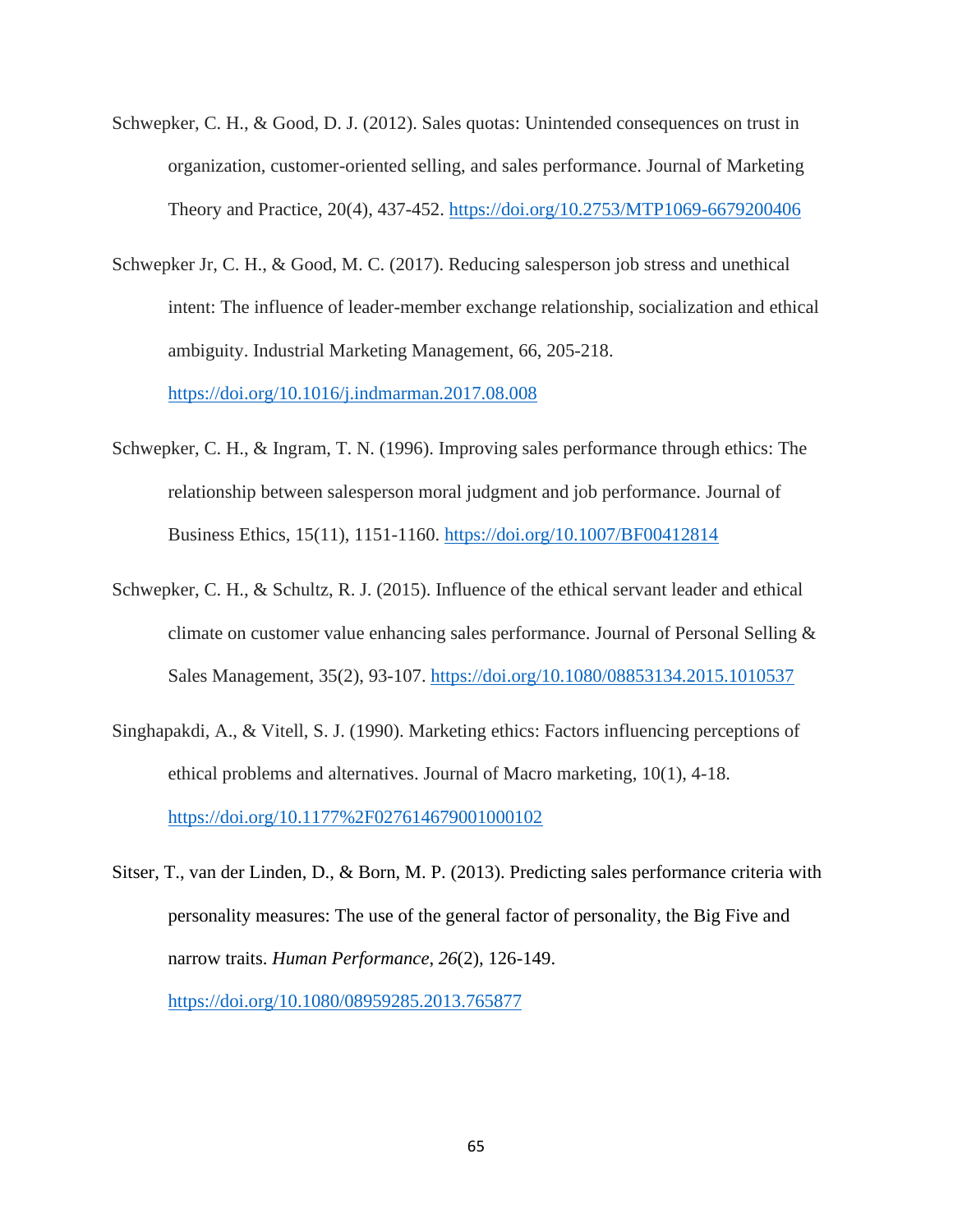- Sitzmann, T., & Yeo, G. (2013). A meta-analytic investigation of the within-person self-efficacy domain: Is self‐efficacy a product of past performance or a driver of future performance?. Personnel Psychology, 66(3), 531-568.<https://doi.org/10.1111/peps.12035>
- Sivadas, E., Bardi Kleiser, S., Kellaris, J., & Dahlstrom, R. (2003). Moral philosophy, ethical evaluations, and sales manager hiring intentions. Journal of Personal Selling & Sales Management, 23(1), 7-21.<https://doi.org/10.1080/08853134.2003.10748984>
- Smith, H. J. (2002). Ethics and information systems: Resolving the quandaries. ACM SIGMIS Database: the DATABASE for Advances in Information Systems, 33(3), 8-22. <https://doi.org/10.1145/569905.569908>
- Stajkovic, A. D., & Luthans, F. (1998). Social cognitive theory and self-efficacy: Going beyond traditional motivational and behavioral approaches. Organizational dynamics, 26(4), 62- 74. [https://doi.org/10.1016/S0090-2616\(98\)90006-7](https://doi.org/10.1016/S0090-2616(98)90006-7)
- Stajkovic, A. D., & Luthans, F. (2003). Behavioral management and task performance in organizations: conceptual background, meta‐analysis, and test of alternative models. Personnel Psychology, 56(1), 155-194. [https://doi.org/10.1111/j.1744-](https://doi.org/10.1111/j.1744-%096570.2003.tb00147.x) [6570.2003.tb00147.x](https://doi.org/10.1111/j.1744-%096570.2003.tb00147.x)
- Strahan, R., & Gerbasi, K. C. (1972). Short, homogeneous versions of the Marlowe-Crowne Social Desirability Scale. Journal of Clinical Psychology, 28(2), 191– 193. <https://doi.org/10.1002/1097-4679>
- Sujan, H., Weitz, B. A., & Kumar, N. (1994). Learning orientation, working smart, and effective selling. Journal of marketing, 58(3), 39-52. <https://doi.org/10.1177%2F002224299405800303>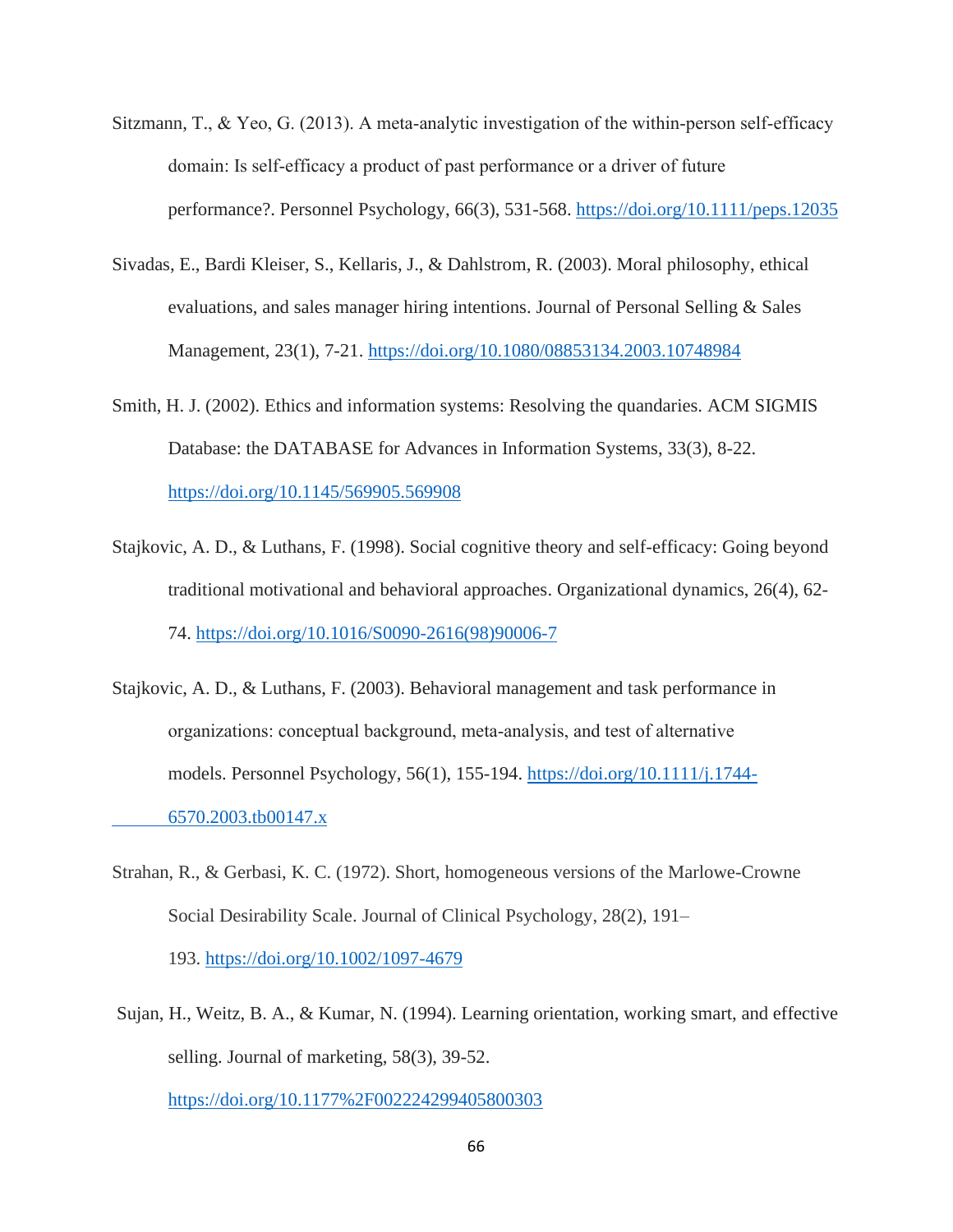- Swenson, M. J., & Herche, J. (1994). Social values and salesperson performance: an empirical examination. *Journal of the Academy of Marketing Science*, *22*(3), 283-289. <https://doi.org/10.1177%2F0092070394223009>
- Tayan, B. (2019). The Wells Fargo cross-selling scandal. Rock Center for Corporate Governance at Stanford University Closer Look Series: Topics, Issues and Controversies in Corporate Governance No. CGRP-62 Version, 2, 17-1. <https://ssrn.com/abstract=2879102>
- Trevino, L. K. (1986). Ethical decision making in organizations: A person-situation interactionist model. Academy of management Review, 11(3), 601-617. <https://doi.org/10.5465/amr.1986.4306235>
- Treviño, L. K., & Brown, M. E. (2004). Managing to be ethical: Debunking five business ethics myths. Academy of management perspectives, 18(2), 69-81. <https://doi.org/10.5465/ame.2004.13837400>
- Treviño, L. K., Butterfield, K. D., & McCabe, D. L. (1998). The ethical context in organizations: Influences on employee attitudes and behaviors. Business Ethics Quarterly, 8(3), 447- 476.<https://doi.org/10.2307/3857431>
- Treviño, L. K., Weaver, G. R., & Reynolds, S. J. (2006). Behavioral ethics in organizations: A review. Journal of management, 32(6), 951-990. <https://doi.org/10.1177%2F0149206306294258>
- Valentine, S., Godkin, L., Fleischman, G. M., & Kidwell, R. (2011). Corporate ethical values, group creativity, job satisfaction and turnover intention: The impact of work context on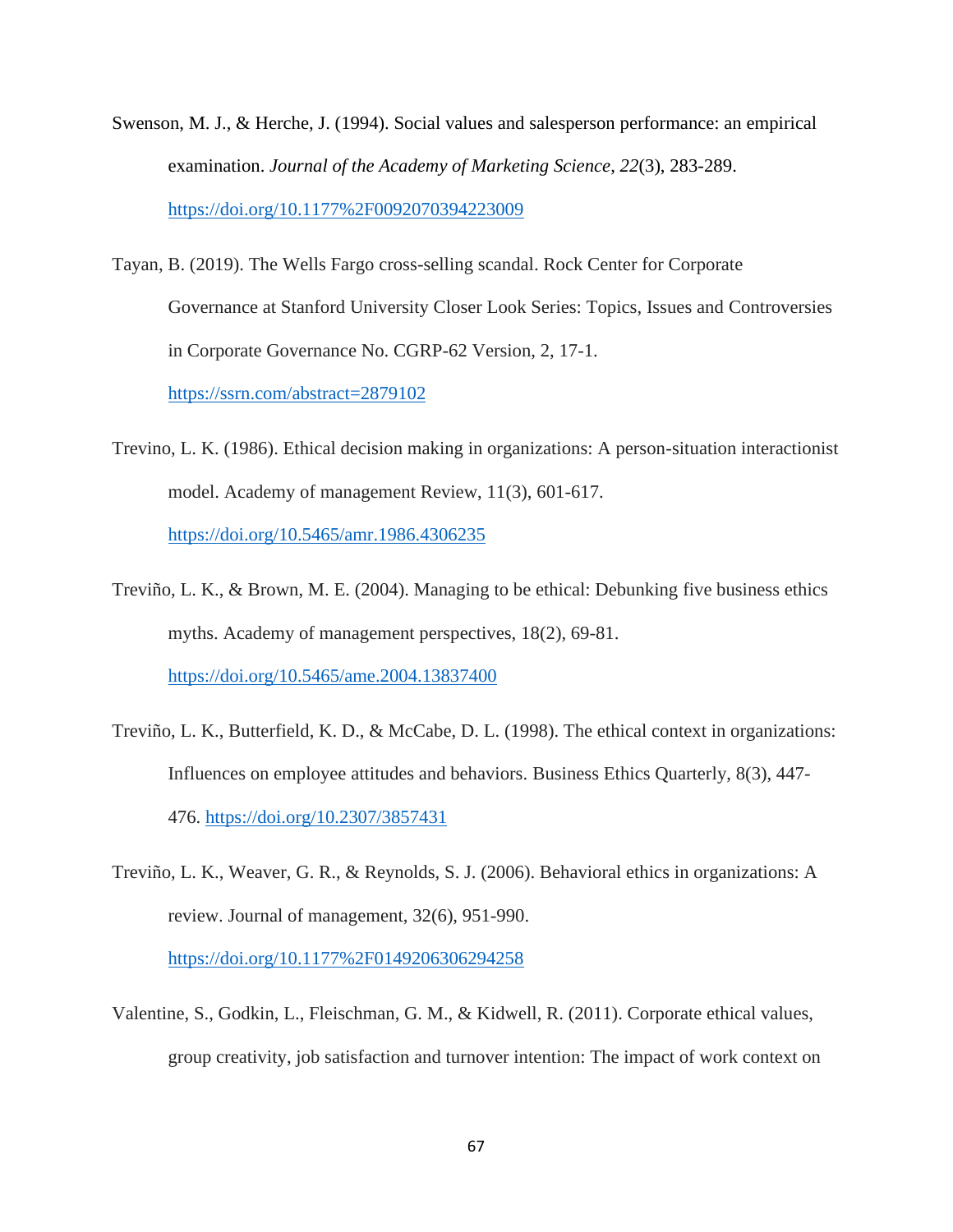work response. Journal of business ethics, 98(3), 353-372.

<https://doi.org/10.1007/s10551-010-0554-6>

- Vitell, S. J. (2015). A case for consumer social responsibility (CnSR): Including a selected review of consumer ethics/social responsibility research. Journal of Business Ethics, 130(4), 767-774.<https://doi.org/10.1007/s10551-014-2110-2>
- Vitell, S. J., & Festervand, T. A. (1987). Business ethics: Conflicts, practices and beliefs of industrial executives. Journal of Business Ethics, 6(2), 111-122. <https://doi.org/10.1007/BF00382024>
- Vitell, S. J., & Singhapakdi, A. (2008). The role of ethics institutionalization in influencing organizational commitment, job satisfaction, and esprit de corps. Journal of Business Ethics, 81(2), 343-353.<https://doi.org/10.1007/s10551-007-9498-x>
- Wang, G., & Netemeyer, R. G. (2002). The effects of job autonomy, customer demandingness, and trait competitiveness on salesperson learning, self-efficacy, and performance. *Journal of the Academy of Marketing Science*, *30*(3), 217-228.

<https://doi.org/10.1177%2F0092070302303003>

- Weeks, W. A., & Nantel, J. (1992). Corporate codes of ethics and sales force behavior: A case study. Journal of Business Ethics, 11(10), 753-760.<https://doi.org/10.1007/BF00872307>
- Worrall, J. (2008). Evidence and ethics in medicine. Perspectives in Biology and Medicine, 51(3), 418-431.<https://doi.org/10.1353/pbm.0.0040>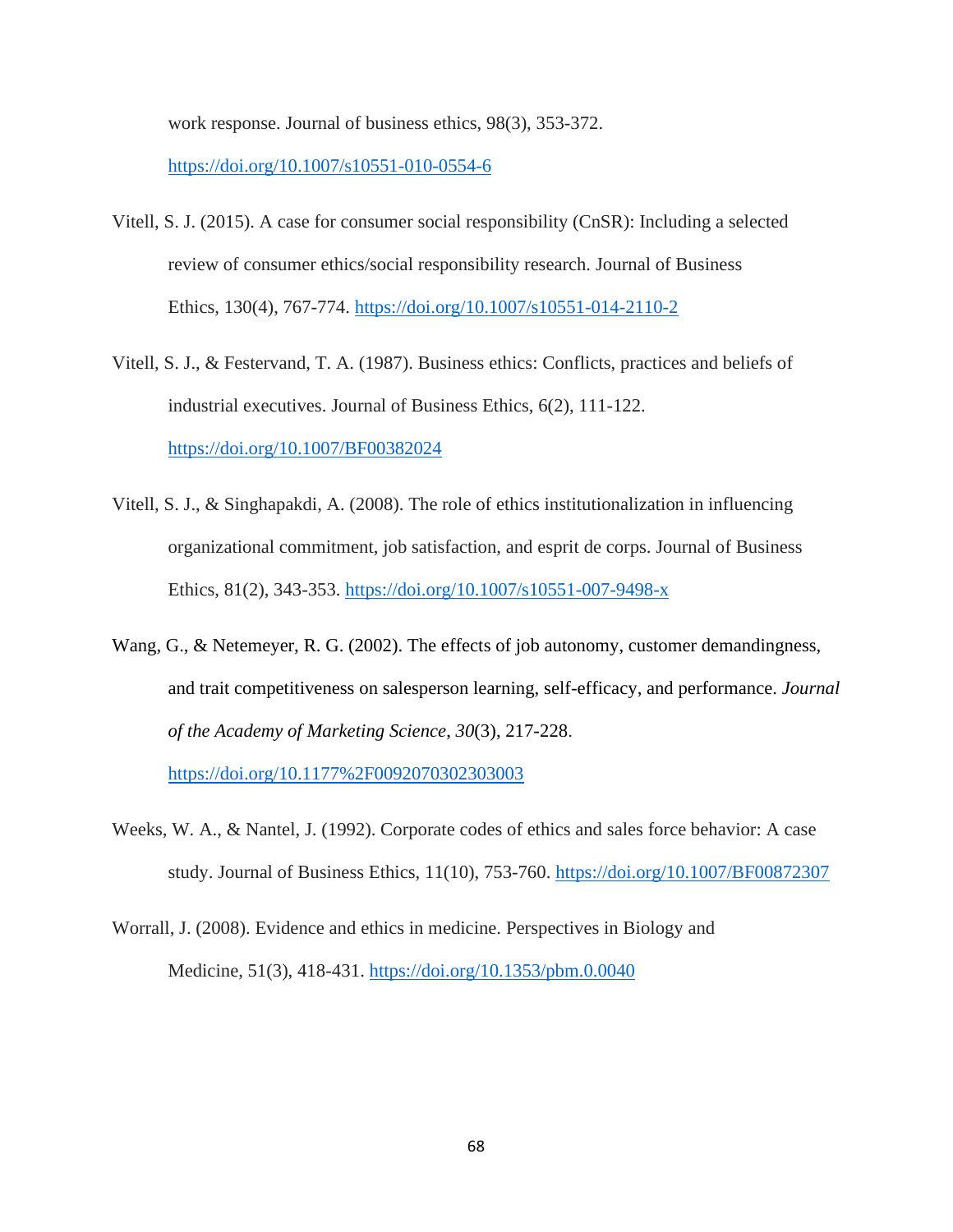Wotruba, T. R. (1990). A comprehensive framework for the analysis of ethical behavior, with a focus on sales organizations. Journal of Personal Selling & Sales Management, 10(2), 29-42.<https://doi.org/10.1080/08853134.1990.10753821>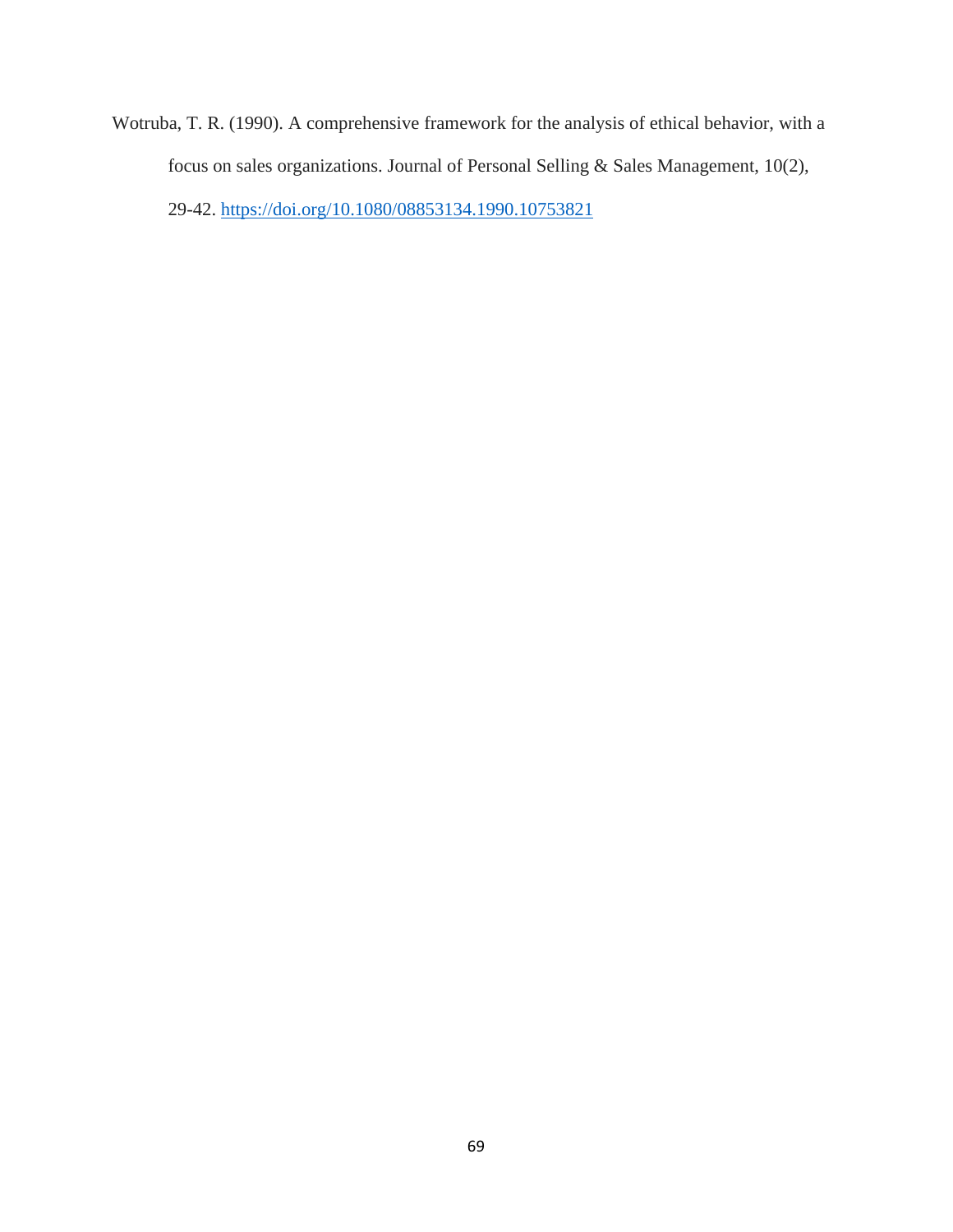# **Appendix 1: Ethics Approvals**



**Interdisciplinary Committee on Ethics in Human Research (ICEHR)** 

St. John's, NL Canada A1C 5S7 Tel: 709 864-2561 icehr@mun.ca www.mun.ca/research/ethics/humans/icehr

January 29, 2021

Ms. Ashmita Lamichhane

Faculty of Business Administration

Memorial University of Newfoundland

Dear Ms. Lamichhane:

| <b>ICEHR Number:</b>   | 20211274-BA                                                                            |
|------------------------|----------------------------------------------------------------------------------------|
| Approval Period:       | January 29, 2021 – January 31, 2022                                                    |
| <b>Funding Source:</b> |                                                                                        |
| Responsible            | Dr. Kirby Shannahan                                                                    |
| Faculty:               | <b>Faculty of Business Administration</b>                                              |
| Title of Project:      | Assessing salesforce's perception of selling roles in<br>relation to sales performance |

Thank you for your submission to the Interdisciplinary Committee on Ethics in Human Research (ICEHR), seeking ethical clearance for your research project. The Committee appreciates the care and diligence with which you prepared your application. However, the participant recruitment email and the consent form need to state that demographic questions will be asked, and the survey preamble must state that participants should skip any questions that they do not wish to answer. The participant recruitment email should also state that the survey is anonymous. As well, the email to businesses should state that the distribution request is not a requirement of the Gardiner or Husky Centre that has forwarded it on your behalf. Please complete the **ICEHR - Post-Approval Document Submission form** and upload the revised recruitment emails, consent form, and survey.

The project is consistent with the guidelines of the Tri-Council Policy Statement on Ethical Conduct for Research Involving Humans (TCPS2). Full ethics clearance is granted for one year from the date of this letter. ICEHR approval applies to the ethical acceptability of the research, as per Article 6.3 of the TCPS2 (2018). Researchers are responsible for adherence to any other relevant University policies and/or funded or non-funded agreements that may be associated with the project.

The TCPS2 **requires** that you submit an Annual Update to ICEHR before January 31, 2022. If you plan to continue the project, you need to request renewal of your ethics clearance and include a brief summary on the progress of your research. When the project no longer involves contact with human participants, is completed and/or terminated, you are required to provide an annual update with a brief final summary and your file will be closed. If you need to make changes during the project which may raise ethical concerns, you must submit an Amendment Request with a description of these changes for the Committee's consideration. If funding is obtained subsequent to ethics approval, you must submit a Funding and/or Partner Change Request to ICEHR so that this ethics clearance can be linked to your award. All post-approval event forms noted above must be submitted by selecting the **Applications: Post-Review** link on your Researcher Portal homepage. We wish you success with your research.

Yours sincerely,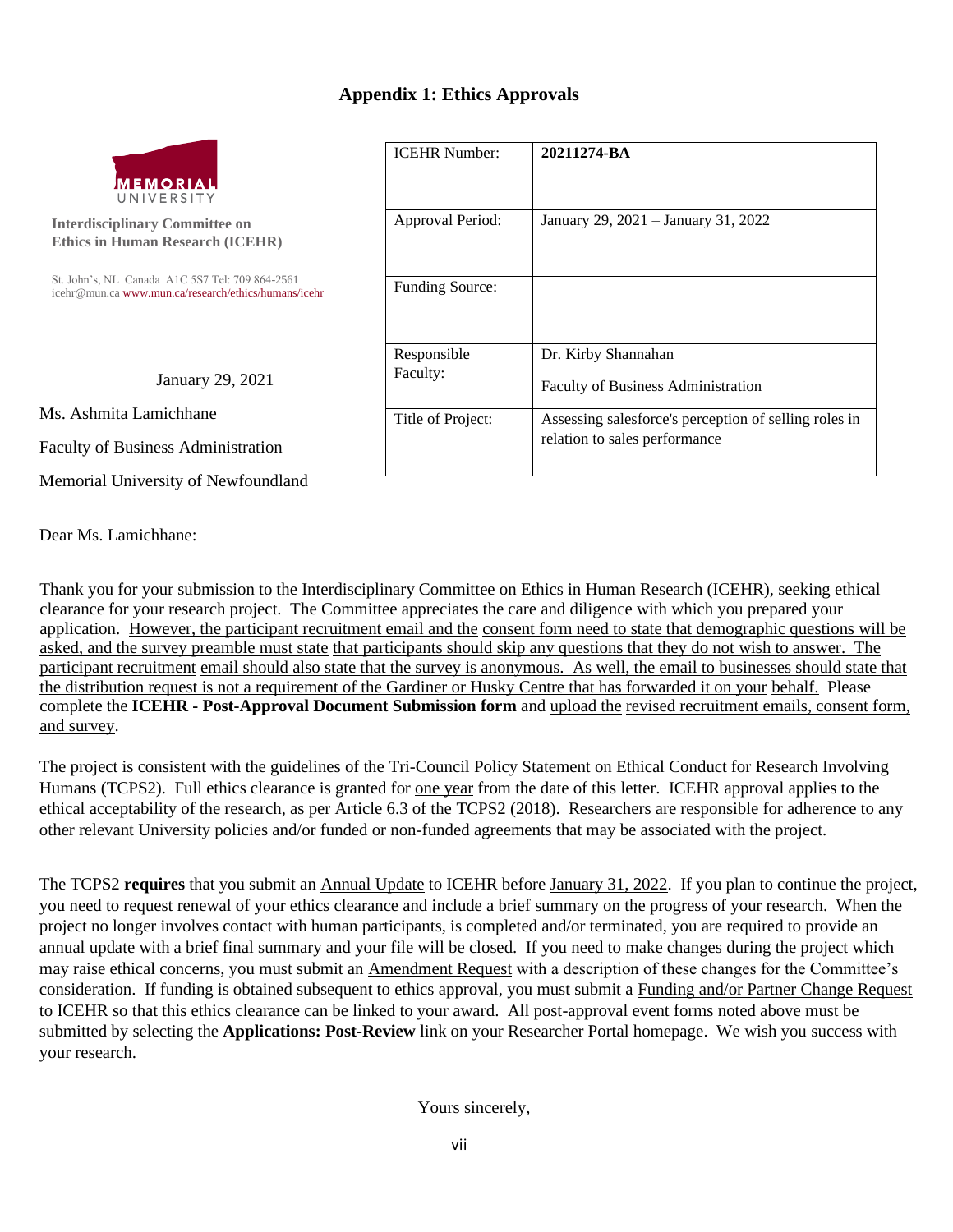

Chair, Interdisciplinary Committee on

Ethics in Human Research

Professor of Psychology and Pediatrics Faculties of Science and Medicine

RA/th

copy: Supervisor – Dr. Kirby Shannahan, Faculty of Business Administration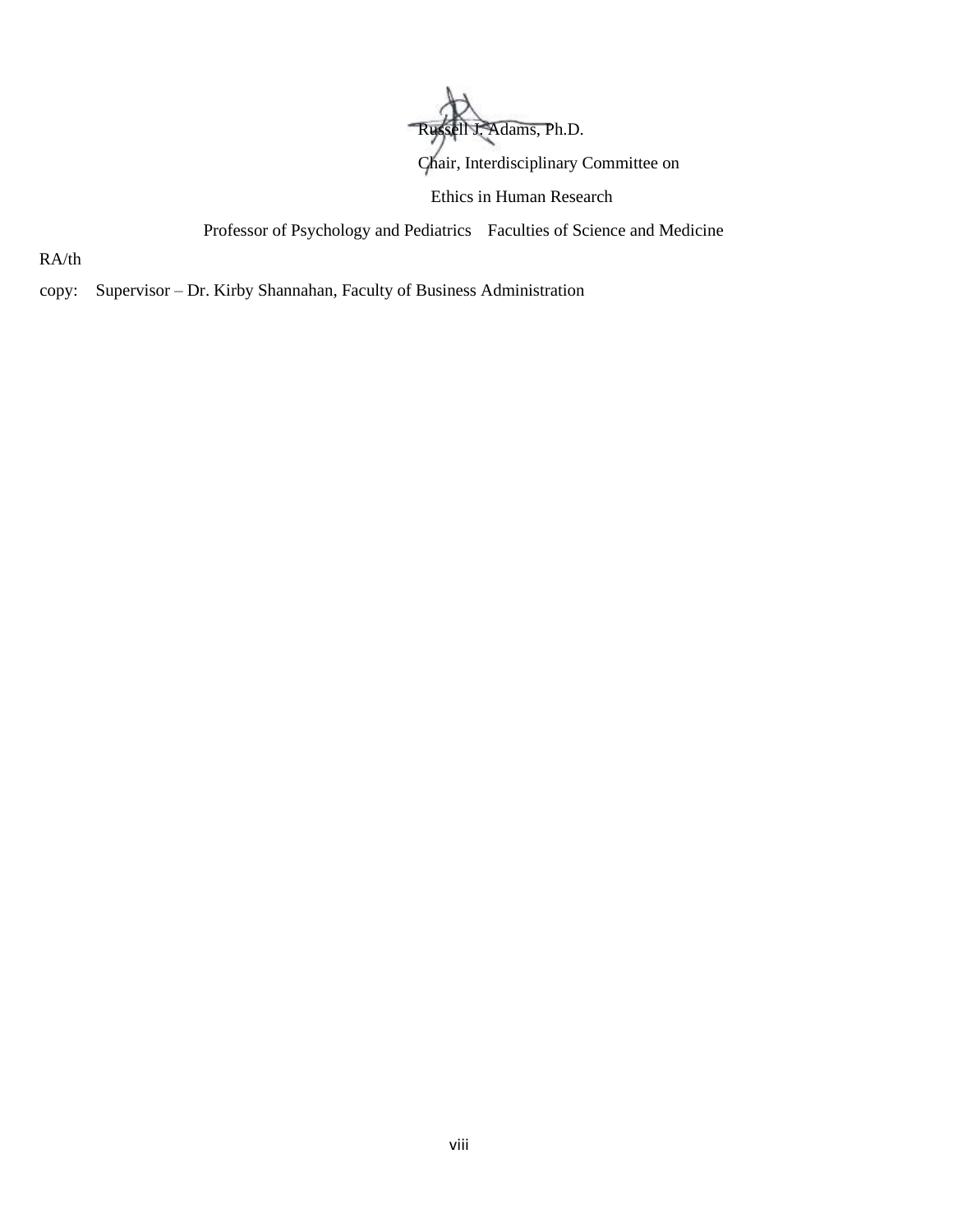# **Appendix 2: Survey (Questionnaire)**

#### **Screening Question**

First, we would like to know about your current role in the organization you are working at.

Do you sell products/services for your organization as a sales representative?

 $O_{Yes}$ 

 $O$ No

# **Moral Judgment**

Three hypothetical sales scenarios are presented below. We are interested in learning about your opinion of the action performed by individuals in each of the three scenarios. Under each scenario, you will find eight items of polar opposites (fair/unfair, just/unjust acceptable/unacceptable to my family). Please evaluate the action of the individuals and select between the two opposites for each of the 8-items.

Scenario 1:

A young man, recently hired as a salesman for a local retail store, has been working very hard to favorably impress his boss with his selling ability. At times, this young man, anxious for an order, has been a little over-eager. To get the order, he exaggerates the value of the item or withholds relevant information concerning the product he is trying to sell. No fraud or deceit is intended by his actions; he is simply over-eager.

**Action:** His boss, the owner of the retail store, is aware of the salesman's actions but he has done nothing to stop such practices.

|                                      | $\mathbf{1}$       | $\overline{2}$ | 3         | $\overline{4}$ | 5 | 6 | $\tau$ |                                                 |
|--------------------------------------|--------------------|----------------|-----------|----------------|---|---|--------|-------------------------------------------------|
| Fair                                 | $\cup$             |                |           |                |   |   |        | Unfair                                          |
| Just                                 | $\left( \ \right)$ |                | 0         |                |   |   |        | Unjust                                          |
| Culturall<br>y<br>acceptable         | $\left( \ \right)$ |                | $(\cdot,$ |                |   |   |        | Culturally<br>unacceptable                      |
| Violates an<br>unwritten<br>contract | U                  |                |           |                |   |   |        | Does not<br>violate an<br>unwritten<br>contract |
|                                      |                    |                |           |                |   |   |        |                                                 |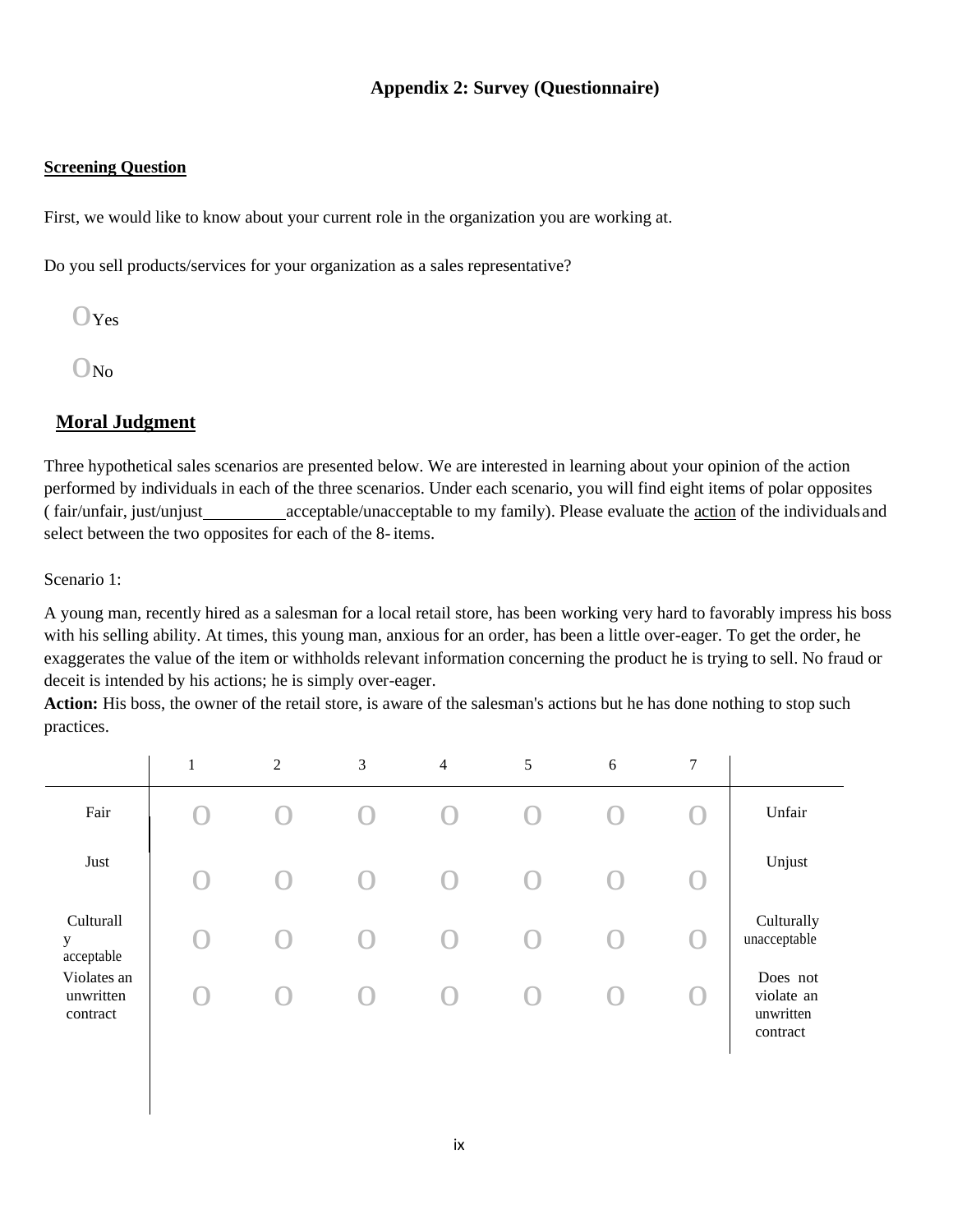| Traditionally<br>acceptable        |  |  |  | Traditionally<br>unacceptable                 |
|------------------------------------|--|--|--|-----------------------------------------------|
| Morally right                      |  |  |  | Not morally<br>right                          |
| Violates an<br>unspoken<br>promise |  |  |  | Does not<br>violate an<br>unspoken<br>promise |
| Acceptable<br>to my family         |  |  |  | Unacceptable<br>to my family                  |

#### Scenario 2:

A person bought a new car from a franchised automobile dealership in the local area. Eight months after the car was purchased, he began having problems with the transmission. He took the car back to the dealer, and some minor adjustments were made. During the next few months, he continually had a similar problem with the transmission slipping. Each time the dealer made only minor adjustments on the car. Again, during the thirteenth month after the car had been bought, the man returned to the dealer because the transmission still was not functioning properly. At this time, the transmission was completely overhauled.

**Action:** Since the warranty was for only one year (12 months from the date of purchase), the dealer charged the full price for parts and labor.

|                                      | $\mathbf{1}$ | $\overline{2}$ | 3 | $\overline{4}$     | 5 | $6\,$ | $\tau$    |                                                 |
|--------------------------------------|--------------|----------------|---|--------------------|---|-------|-----------|-------------------------------------------------|
| Fair                                 | $\bigcap$    |                |   |                    |   |       |           | Unfair                                          |
| Just                                 | O            |                |   | $\bigcirc$         |   |       |           | Unjust                                          |
| Culturall<br>y<br>acceptable         | $\bigcap$    |                |   | $\bigcirc$         |   |       |           | Culturally<br>unacceptable                      |
| Violates an<br>unwritten<br>contract | $\bigcap$    |                |   |                    |   |       | $\bigcap$ | Does not<br>violate an<br>unwritten<br>contract |
| Traditionally<br>acceptable          |              |                |   |                    |   |       |           | Traditionally<br>unacceptable                   |
| Morally right                        | $\bigcap$    |                |   | $\left( \ \right)$ |   |       |           | Not morally<br>right                            |
| Violates an<br>unspoken<br>promise   |              |                |   |                    |   |       |           | Does not<br>violate an<br>unspoken<br>promise   |
| Acceptable<br>to my family           |              |                |   |                    |   |       |           | Unacceptable<br>to my family                    |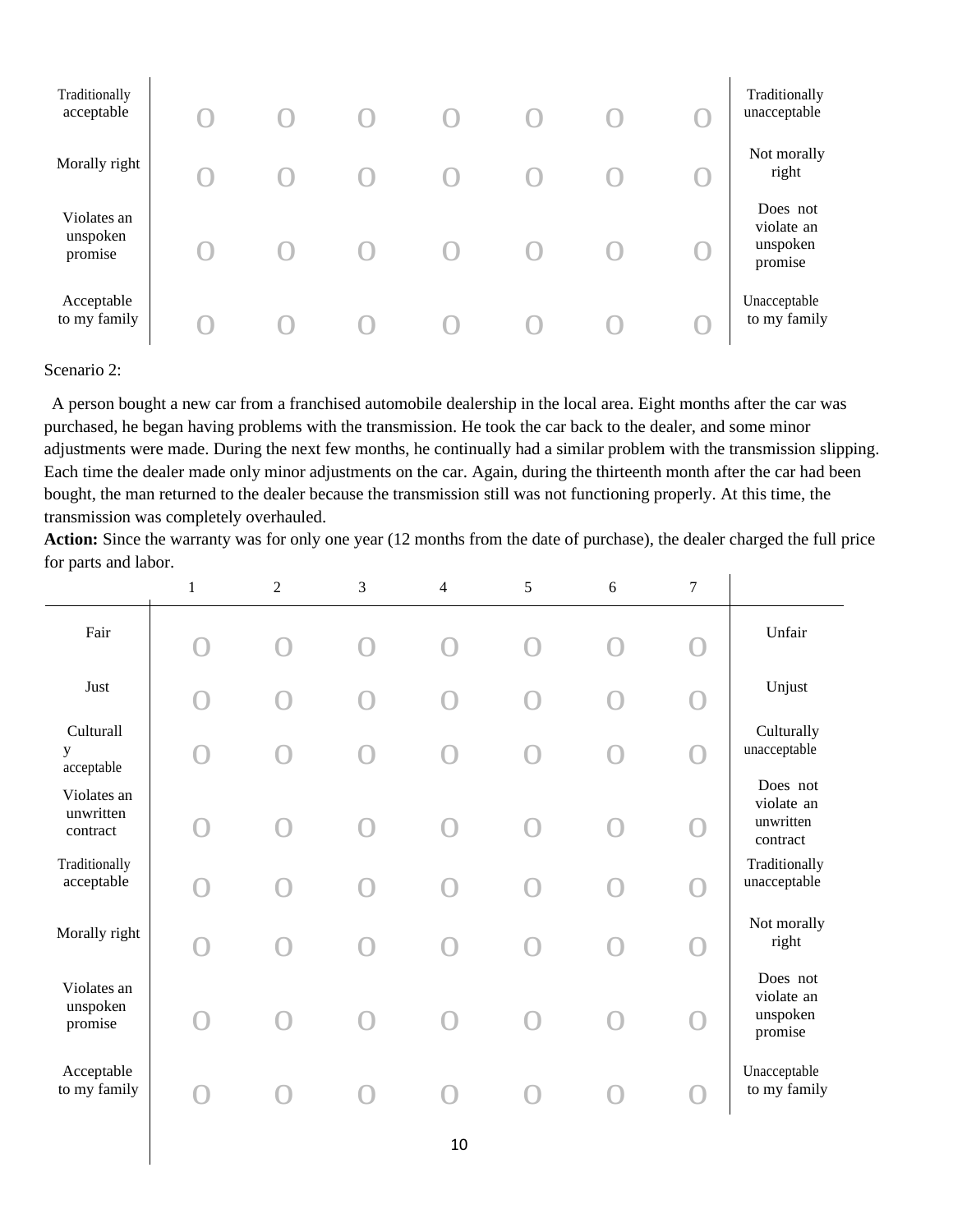Scenario 3:

A retail grocery chain operates several stores throughout the local area including one in the city's ghetto area. Independent studies have shown that prices do tend be higher and there is less of a selection of products in this particular store than in the other locations.

|                                      | $\mathbf{1}$       | $\overline{2}$ | $\mathfrak{Z}$                                | 4 | 5                  | 6 | $\tau$ |                                                 |
|--------------------------------------|--------------------|----------------|-----------------------------------------------|---|--------------------|---|--------|-------------------------------------------------|
| Fair                                 | $\bigcap$          |                |                                               |   |                    |   |        | Unfair                                          |
| Just                                 | $\bigcap$          |                |                                               |   |                    |   |        | Unjust                                          |
| Culturall<br>y<br>acceptable         | $\left( \ \right)$ |                |                                               |   |                    |   |        | Culturally<br>unacceptable                      |
| Violates an<br>unwritten<br>contract |                    |                |                                               |   |                    |   |        | Does not<br>violate an<br>unwritten<br>contract |
| Traditionally<br>acceptable          | ∩                  | $\cap$         | $\left( \begin{array}{c} \end{array} \right)$ |   |                    |   |        | Traditionally<br>unacceptable                   |
| Morally right                        | $\bigcap$          | $\bigcap$      |                                               |   | $\left( \ \right)$ |   |        | Not morally<br>right                            |
| Violates an<br>unspoken<br>promise   | $\left( \ \right)$ |                |                                               |   |                    |   |        | Does not<br>violate an<br>unspoken<br>promise   |
| Acceptable<br>to my family           | $\cap$             |                |                                               |   |                    |   |        | Unacceptable<br>to my family                    |

Action: On the day welfare checks are received in the area of the city, the retailer increases prices on all of his merchandise.

#### **Sales Self-efficacy**

Now, please think about your role as a sales representative, your usual interaction with the customers/clients, and any challenges you may have faced in selling situations.

Please indicate the extent to which you agree or disagree with each statement.

| Strongly<br>Disagree<br>disagree<br>T. | Somewhat<br>disagree<br>(2)<br>۱Ë.<br>$\left(3\right)$ | Neither<br>agree nor<br>disagree<br>(4) | Somewhat<br>agree<br>$\mathfrak{I}$ | Agree<br>(6) | Strongl<br>y agree |
|----------------------------------------|--------------------------------------------------------|-----------------------------------------|-------------------------------------|--------------|--------------------|
|----------------------------------------|--------------------------------------------------------|-----------------------------------------|-------------------------------------|--------------|--------------------|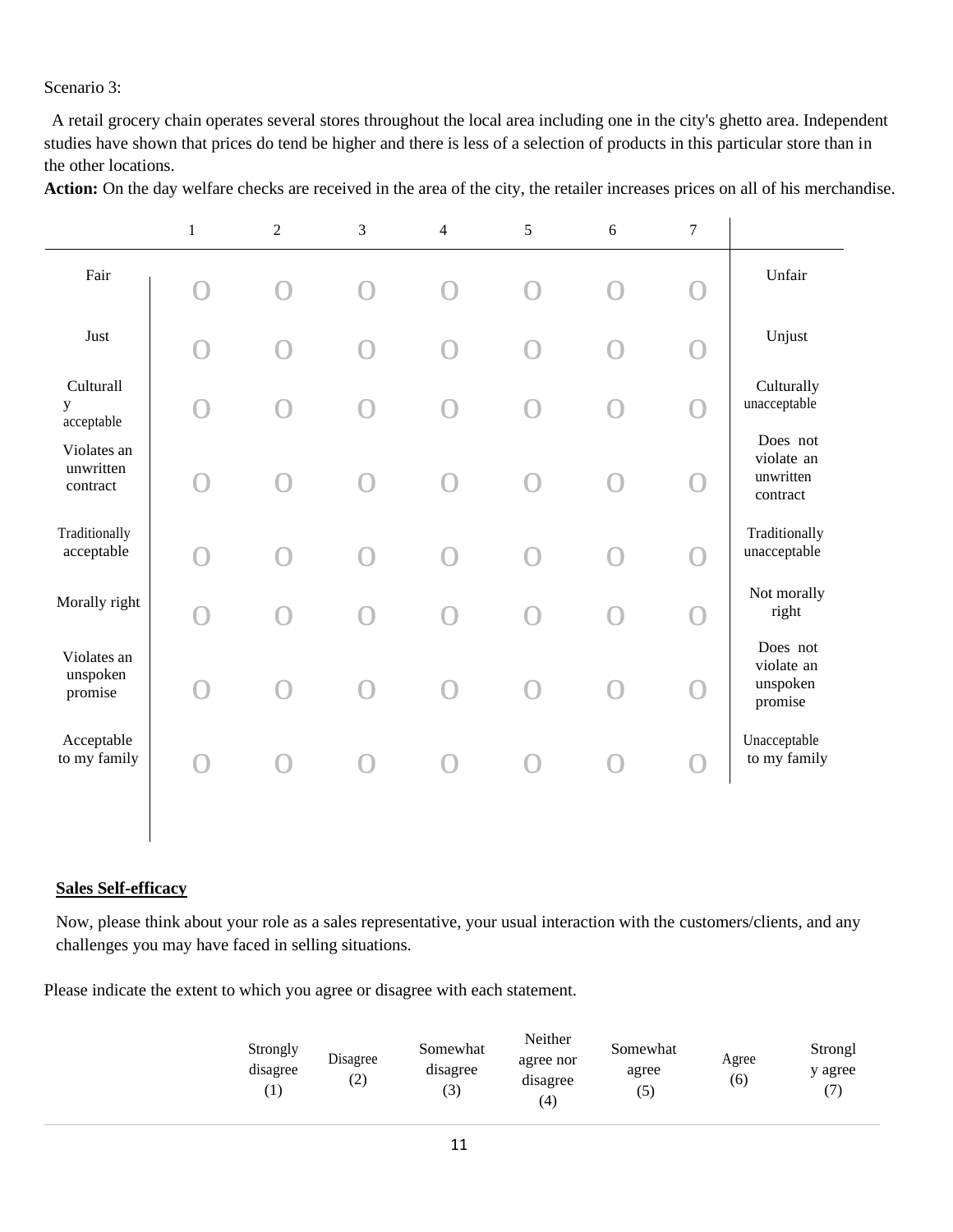| I am good at selling                                                                        |  |  |  |  |
|---------------------------------------------------------------------------------------------|--|--|--|--|
| It is difficult for me to put<br>pressure on a customer                                     |  |  |  |  |
| I know the right thing to do<br>in selling situations                                       |  |  |  |  |
| I find it difficult to<br>convince a customer who<br>has a different viewpoint<br>than mine |  |  |  |  |
| My temperament is not<br>well-suited for selling                                            |  |  |  |  |
| I am good at finding out<br>what customers want                                             |  |  |  |  |
| It is easy for me to get<br>customers to see my point<br>of view                            |  |  |  |  |

### **Perceived quota difficulty**

The next two set of questions are about sales quota. We are interested in learning about your belief/opinion towards achieving the sales quota that you may get in your job.

For each item, please indicate the extent to which you agree or disagree.

|                                                   | Strongl<br>v<br>disagree<br>$\left(1\right)$ | Disagree<br>(2) | Neither agree<br>nor disagree<br>(3) | Agree<br>(4) | Strongly agree<br>(5) |
|---------------------------------------------------|----------------------------------------------|-----------------|--------------------------------------|--------------|-----------------------|
| I believe my assigned quota is very<br>difficult  |                                              |                 |                                      |              |                       |
| It is easy for me to achieve my<br>assigned quota |                                              |                 |                                      |              |                       |

Still, thinking about sales quota, how would you rate your chance of achieving your assigned sales quota, in your current job, in general?

Please indicate your rating on the following scale from 1 to 10, where (1) means that chances are not very good, and (10) means that chances are very good.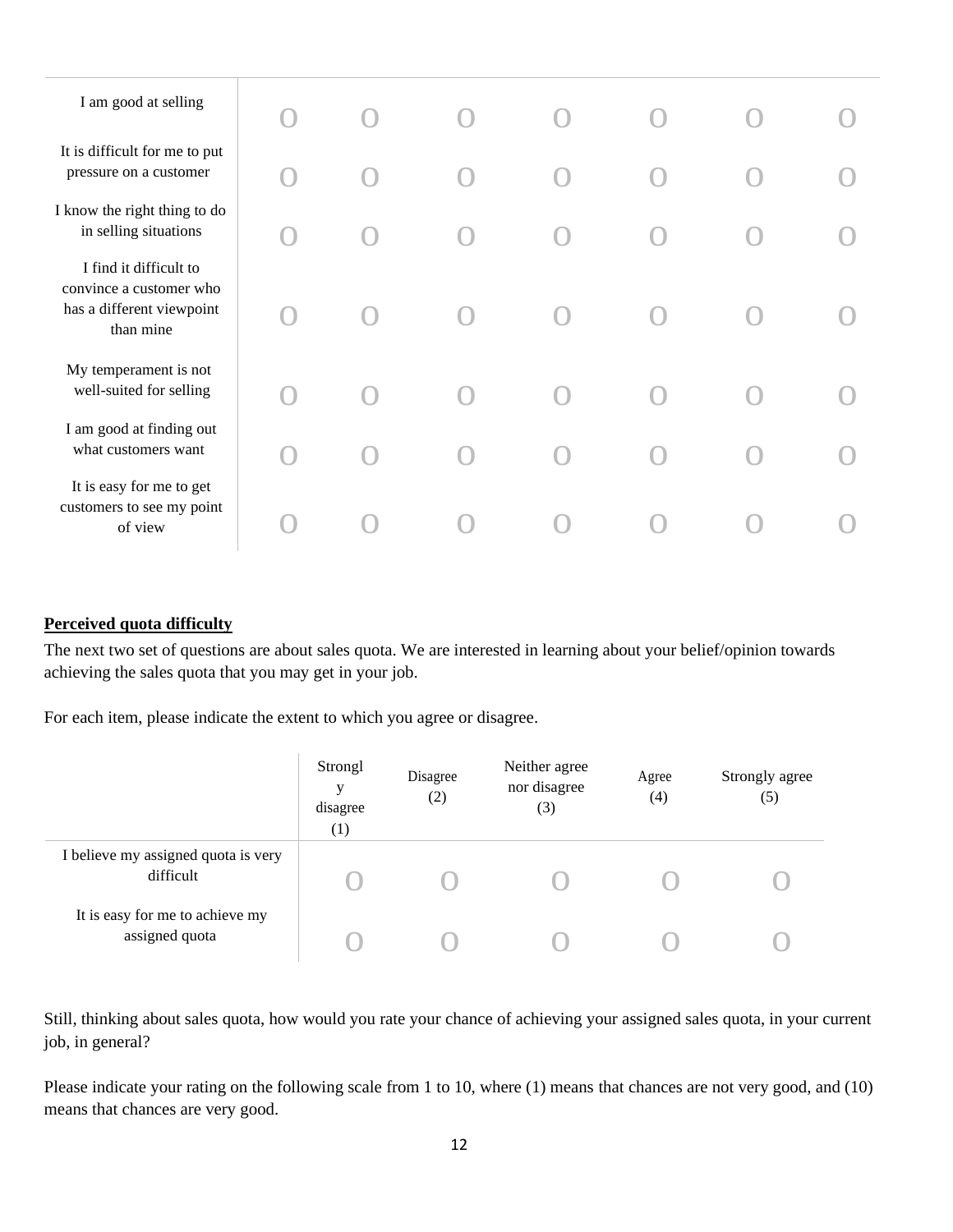|                                                       | <b>Not</b><br>Very<br>Good |     |     |                        |                        |                        |         |        |     | Ver<br>V<br>Good |
|-------------------------------------------------------|----------------------------|-----|-----|------------------------|------------------------|------------------------|---------|--------|-----|------------------|
|                                                       | $\left(1\right)$           | (2) | (3) | $\left( 4\right)$      | (5)                    | (6)                    | (7)     | (8)    | (9) | (10)             |
| The chance of me<br>achieving my<br>assigned quota is |                            |     |     | $\left( \quad \right)$ | $\left( \quad \right)$ | $\left( \quad \right)$ | $($ $)$ | $\Box$ |     |                  |

#### **Outcome Performance**

Now, think about your performance in your current role.

For each of the items below, please indicate your response on the following scale from 1 to 7, where (1) means needs improvement, and (7) means outstanding.

|                                                                         | Needs<br>Improvement |                |                                               |                        |                                                 |     | Outstanding    |
|-------------------------------------------------------------------------|----------------------|----------------|-----------------------------------------------|------------------------|-------------------------------------------------|-----|----------------|
|                                                                         | $\mathbf{1}$         | $\overline{2}$ | $\overline{3}$                                | $\overline{4}$         | 5                                               | 6   | $\overline{7}$ |
| Producing a high market<br>share for the company                        |                      |                |                                               |                        |                                                 |     |                |
| Making sales of those<br>products with the highest<br>profit margins    |                      |                |                                               |                        | U                                               |     |                |
| Generating a high level of<br>dollar sales                              |                      |                |                                               |                        |                                                 |     |                |
| Quickly generating sales<br>of new company<br>products/services         |                      |                |                                               |                        |                                                 |     |                |
| Identifying and selling to<br>major accounts                            |                      |                |                                               |                        |                                                 |     |                |
| Producing sales or blanket<br>contracts with long-term<br>profitability |                      | . .            | $\left( \begin{array}{c} \end{array} \right)$ | $\left( \quad \right)$ | $\left( \begin{array}{c} 1 \end{array} \right)$ | ( ) |                |
| Exceeding all sales targets<br>and objectives during the<br>year        |                      |                |                                               |                        |                                                 |     |                |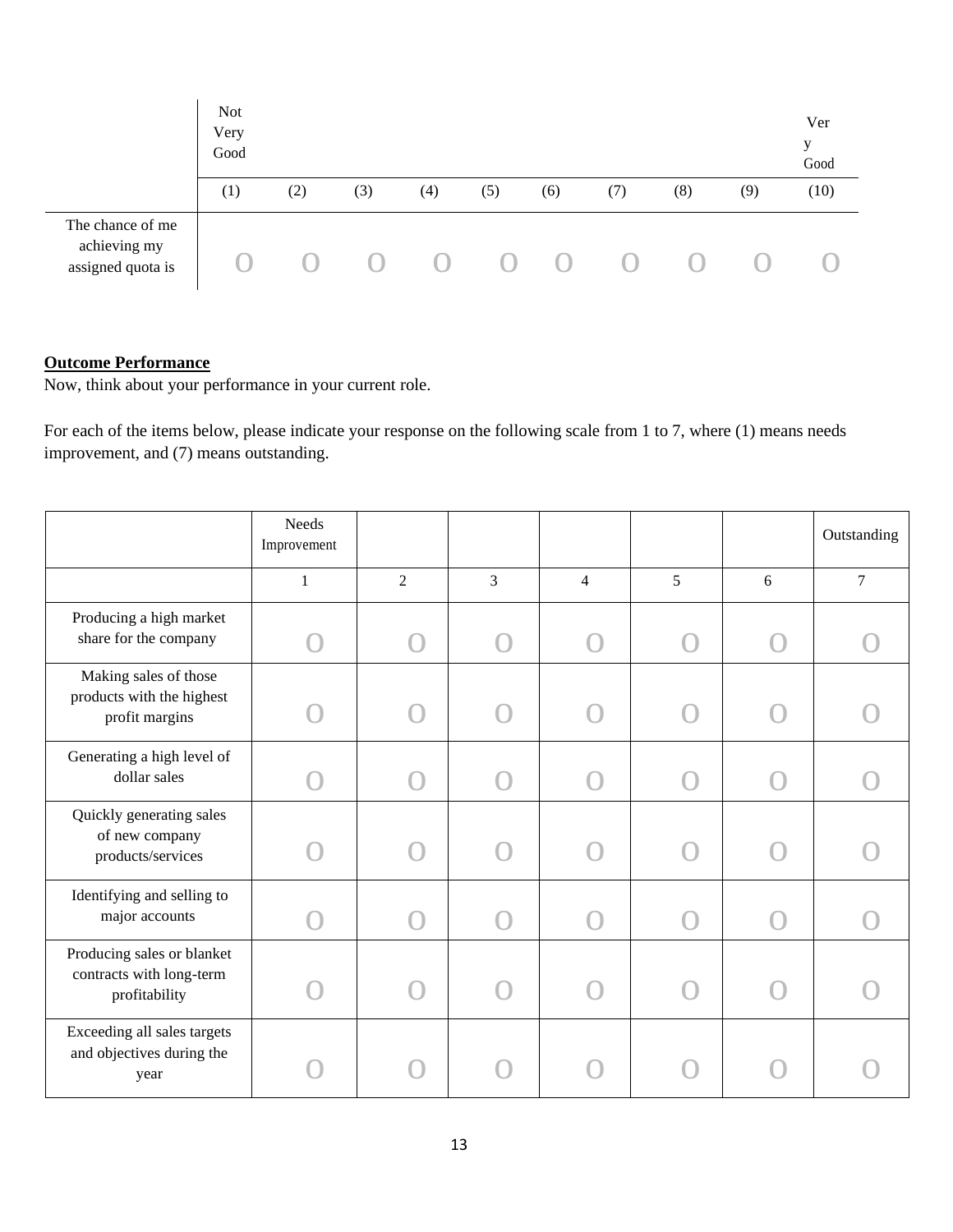# **Behavior Performance**

Still thinking about your performance, how would you rate yourself in each of the following ? Although some of the statements may seem similar, there are differences between them, and you should treat each as a separate statement. Please indicate your response from 1 to 7, where (1) means needs improvement and (7) means outstanding.

|                                                                                                            | Needs<br>Improvement |                    |                                                     |        |                        |                        | Outstanding |
|------------------------------------------------------------------------------------------------------------|----------------------|--------------------|-----------------------------------------------------|--------|------------------------|------------------------|-------------|
|                                                                                                            | $\mathbf{1}$         | $\overline{2}$     | 3                                                   | 4      | 5                      | 6                      | 7           |
| Knowing the design and specifications of my<br>company's offerings                                         |                      | $\bigcirc$         | $\left( \quad \right)$                              | $\Box$ | ( )                    | $^{\rm (+)}$           |             |
| Knowing the applications and functions of<br>company's offerings                                           |                      | $\bigcirc$         |                                                     |        | $\left( \quad \right)$ | $\left( \quad \right)$ |             |
| Keeping up with my company's production<br>and technological developments                                  |                      |                    |                                                     |        |                        |                        |             |
| Experimenting with different sales<br>approaches                                                           |                      |                    |                                                     |        |                        |                        |             |
| Being flexible in the selling approaches I use                                                             |                      |                    |                                                     |        |                        |                        |             |
| Adapting selling approaches from one<br>customer to another                                                |                      | $\bigcirc$         | $\left( \begin{array}{c} \ \ \ \end{array} \right)$ |        | $\left( \quad \right)$ |                        |             |
| Varying sales style from situation to situation                                                            |                      |                    |                                                     |        |                        |                        |             |
| Generating considerable sales volume from<br>team sales (sales made jointly by two or<br>more salespeople) |                      | $\bigcap$          |                                                     |        | ( )                    | $\Box$                 |             |
| Building strong working relationships with<br>other people in my company                                   |                      | $\left( \ \right)$ |                                                     |        |                        |                        |             |
| Working very closely with non-sales<br>employees to close sales                                            |                      |                    |                                                     |        |                        |                        |             |
| Coordinating very closely with other<br>company employees to handle post-sales<br>problems and service     |                      |                    |                                                     |        |                        |                        |             |
| Discussing selling strategies with people from<br>various departments                                      |                      |                    |                                                     |        |                        |                        |             |
| Listening attentively to identify and<br>understand the real concerns of your<br>customers                 |                      |                    |                                                     |        |                        |                        |             |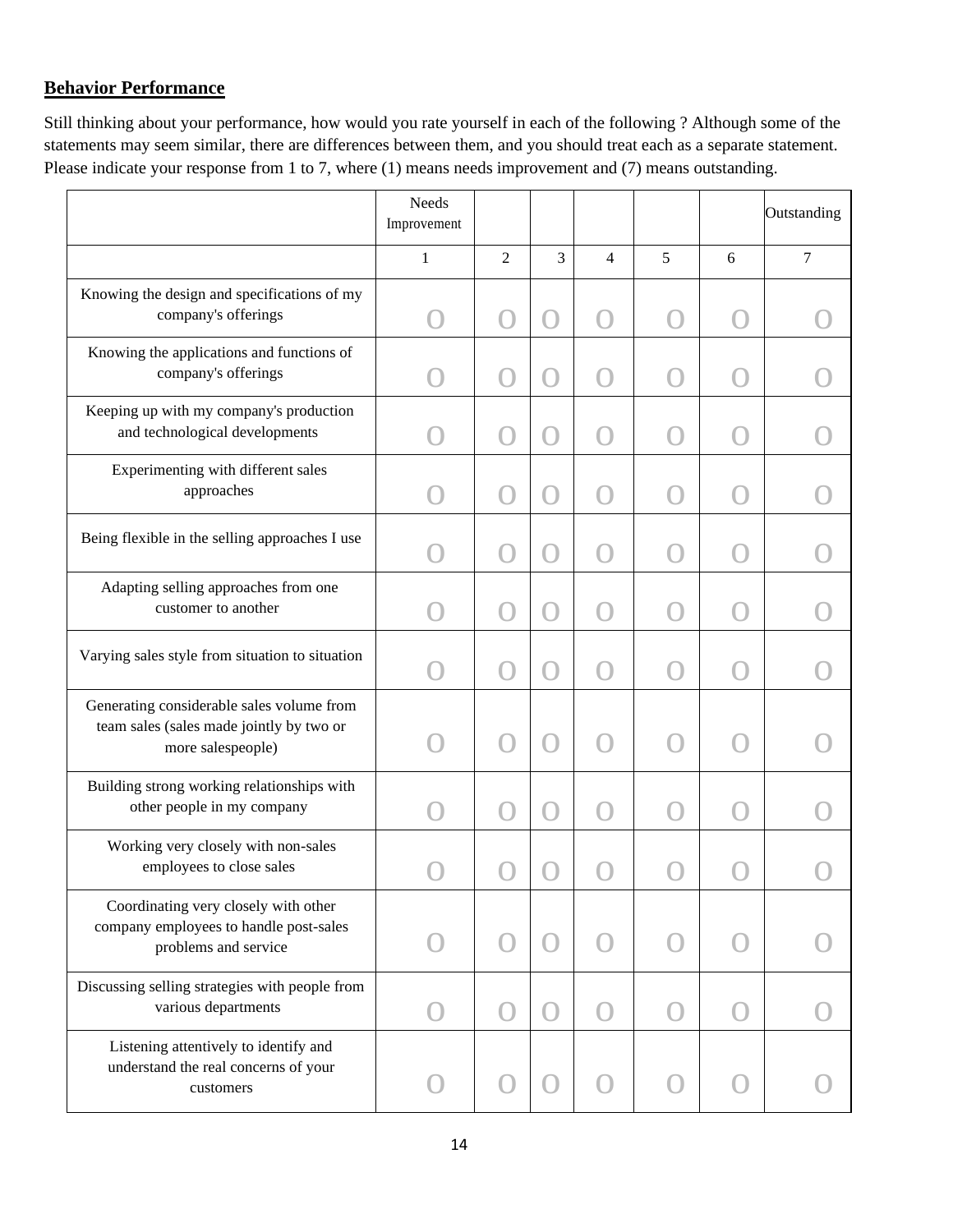| Convincing your customers that you<br>understand their unique problems and<br>concerns |                        |                                               |                        |           | $\bigl(\bigl)$                                |              |  |
|----------------------------------------------------------------------------------------|------------------------|-----------------------------------------------|------------------------|-----------|-----------------------------------------------|--------------|--|
| Using established contacts to develop<br>new customers                                 |                        | $\bigcap$                                     | $^{\rm (+)}$           | $\bigcap$ | $\bigcap$                                     |              |  |
| Communicating your sales<br>presentations clearly and concisely                        |                        | $\bigcap$                                     |                        |           | $\bigcirc$                                    |              |  |
| Working out solutions to a customer's<br>questions and objections on your own          |                        | $\bigcap$                                     | $^{\rm (+)}$           |           | $\bigl(\bigl)$                                |              |  |
| Planning each sales call                                                               |                        | $\bigcap$                                     | $\left( \ \right)$     | $\Box$    | $\bigcirc$                                    | $^{\rm (+)}$ |  |
| Planning sales strategies for each<br>customer                                         |                        | $\bigcap$                                     | $\left( \quad \right)$ | O         | $\bigcirc$                                    |              |  |
| Planning coverage of your assigned<br>territory/customer responsibility                |                        | $\left( \begin{array}{c} \end{array} \right)$ |                        |           | $\big($ )                                     |              |  |
| Planning daily activities                                                              |                        |                                               |                        |           | $\Box$                                        |              |  |
| Providing after the sale service                                                       |                        | $\bigcirc$                                    |                        |           | $\left( \begin{array}{c} \end{array} \right)$ |              |  |
| Checking on product delivery                                                           |                        | $\bigcirc$                                    |                        |           | $\left( \ \right)$                            |              |  |
| Handling customer complaints                                                           | $\left( \quad \right)$ | $\overline{O}$                                | $\left( \ \right)$     | $\bigcap$ | $\Omega$                                      | $\bigcirc$   |  |
| Following-up on product/service use                                                    |                        |                                               |                        |           | $\bigcirc$                                    |              |  |
| Troubleshooting product application<br>problems                                        |                        |                                               |                        |           | $\bigcap$                                     |              |  |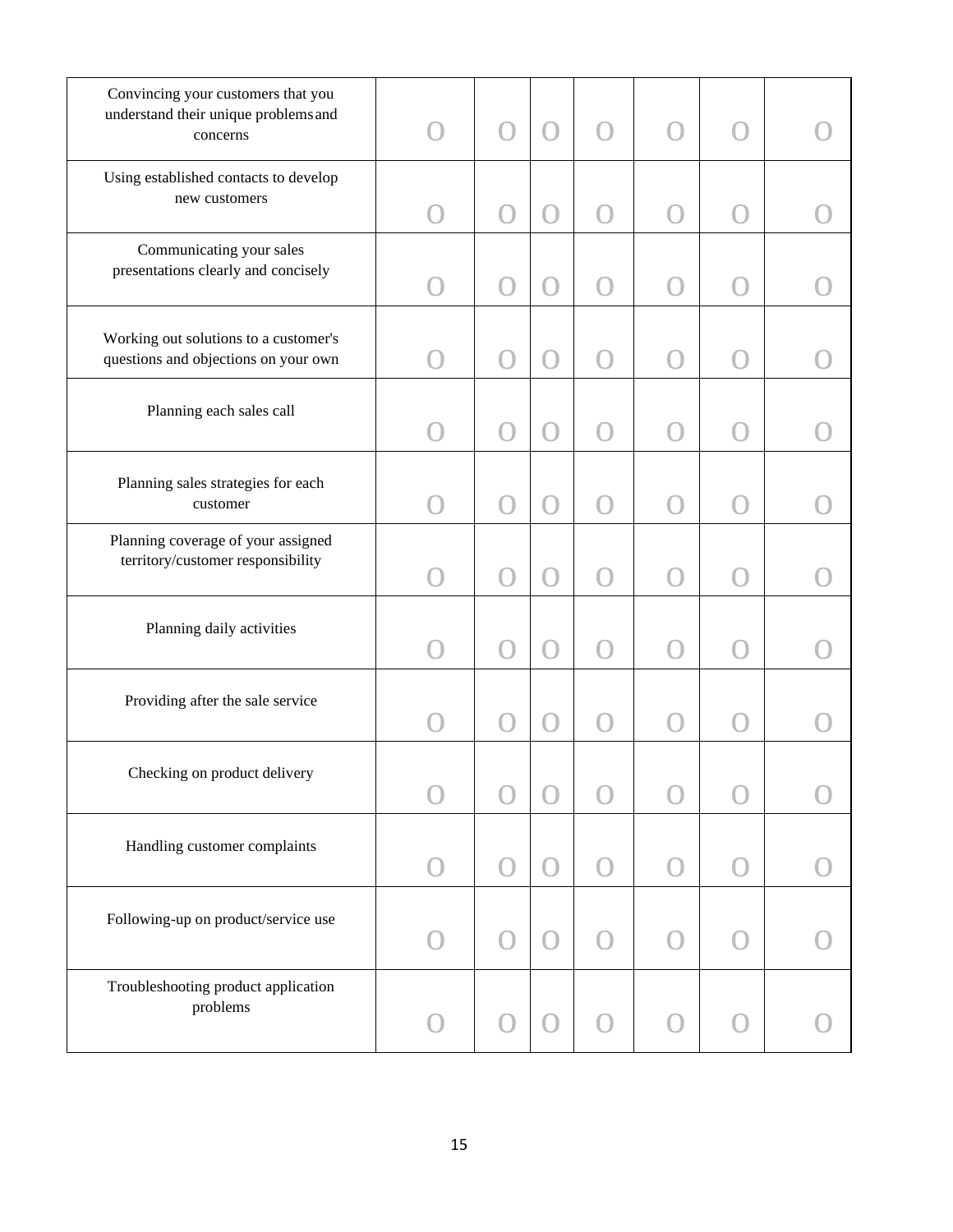| Analyzing product use experience to<br>identify new products/service ideas |  |  |  |  |  |  |  |
|----------------------------------------------------------------------------|--|--|--|--|--|--|--|
|----------------------------------------------------------------------------|--|--|--|--|--|--|--|

## **Social desirability**

The following questions ask about your opinion on events that you may have experienced in your life. Please indicate the extent to which you agree or disagree with the statements below.

|                                                                             | Strongl<br>y<br>disagree<br>(1) | Disagree<br>(2) | Somewhat<br>disagree<br>(3) | Somewhat<br>agree<br>(4) | Agree<br>(5) | Strongl<br>y Agree<br>(6) |
|-----------------------------------------------------------------------------|---------------------------------|-----------------|-----------------------------|--------------------------|--------------|---------------------------|
| There have been occasions when I<br>took advantage of someone               |                                 |                 |                             |                          |              |                           |
| I sometimes try to get even rather<br>than forgive and forget               |                                 |                 |                             |                          |              |                           |
| At times I have really insisted on<br>having things my own way              |                                 |                 |                             |                          |              |                           |
| I like to gossip at times                                                   |                                 |                 |                             |                          |              |                           |
| I have never deliberately said<br>something that hurt someone's<br>feelings |                                 |                 |                             |                          |              |                           |
| I'm always willing to admit it when I<br>make a mistake                     |                                 |                 |                             |                          |              |                           |

#### **Demographic questions**

Under which category does your age fall?

 $\overline{O}$  19 – 24  $\overline{O}$  25 – 34  $\overline{O}$  35 – 44  $\overline{O}$  45 – 54  $\overline{O}$  55 – 64  $\overline{O}$  65 – 74  $\overline{O}$  75 – 84  $\overline{O}$  85 or older

Please indicate your gender.

OMale OFemale ONon-binary / third gender OPrefer not to say